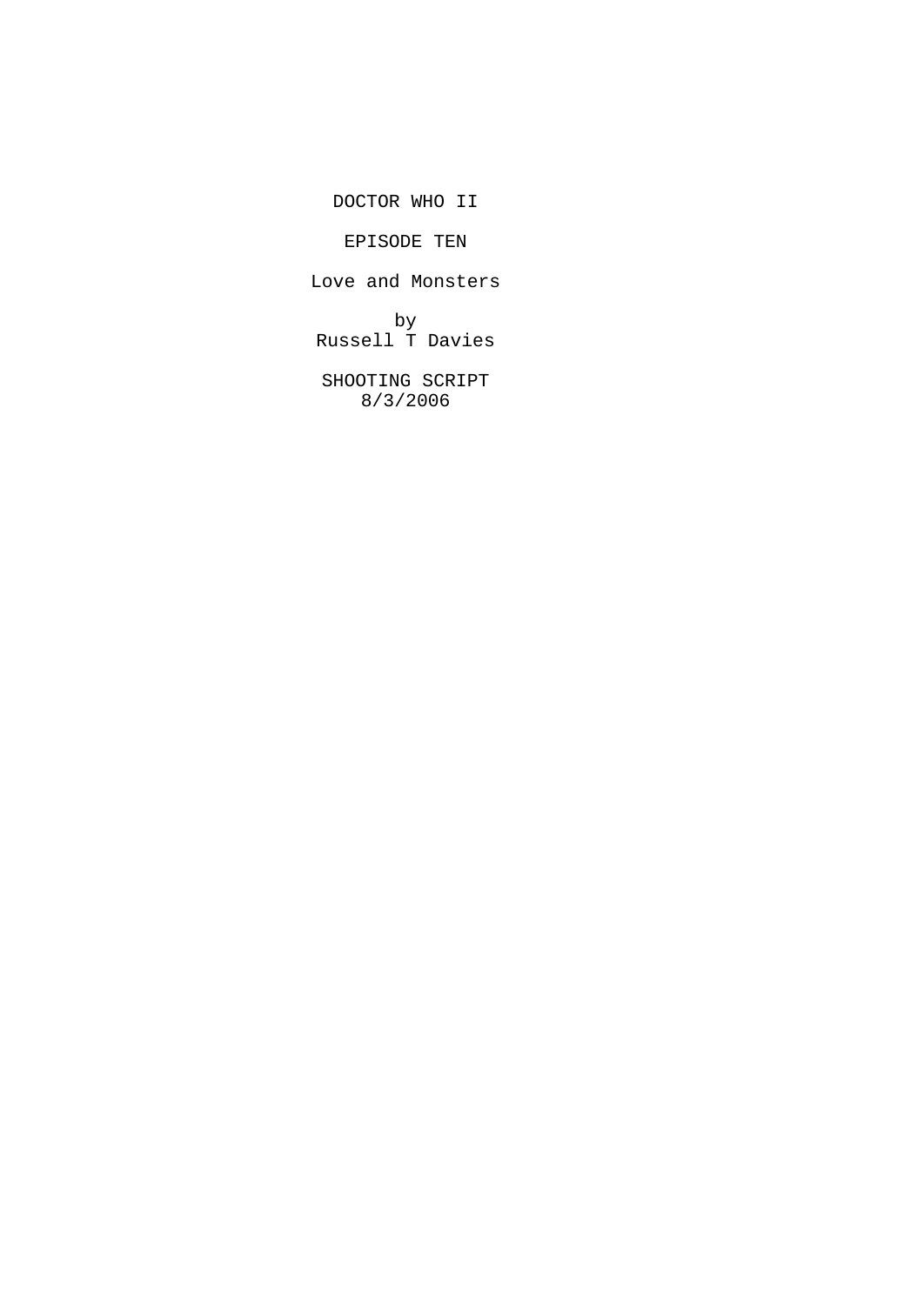## **1 EXT. URBAN WASTELAND - DAY - FLASHBACK 1 1700 1**

Fast, handheld, urgent - a MAN is running, running, running grabbed shots of feet, legs, clambering over rubble -

And then he stops dead. Stares. Ahead of him:

The TARDIS.

A good distance away, sitting in the middle of an urban wasteland. Derelict warehouses all around.

And the man is overwhelmed, could almost cry. He stumbles towards it. Gets close. Deep breath. Steadies himself.

Holds out a hand. Touches the Tardis. Ohhh...

Snapped out of it by -

ROSE OOV Doctor! Doctor!

THE DOCTOR OOV

Look out!!

Distant voices echoing round, from one of the warehouses. The man starts running, running, running, towards it -

CUT TO:

#### **2 INT. ABANDONED WAREHOUSE - DAY - FLASHBACK 1 1705 2**

Decaying, plaster falling off the walls. Stark sunlight streaming in. The MAN runs up stairs, across landings, up more stairs, all the while following the voices - 'Doctor!' 'Stop him!' - echoing all around, like a nightmare -

CUT TO:

## **3 INT. WAREHOUSE LANDING - DAY - FLASHBACK 1 1708 3**

The MAN reaches the top landing. Heaving for breath. The offstage noises stop dead. Unnaturally quiet. Spooky.

He's on a landing. Ahead of him: three doorways on the right-hand wall, three on the left; doorways, but no doors, they've been stripped away. There's only one solid door, facing the man, at the far end.

There's a scrabbling noise. From behind the far door..?

The man walks towards it. Scared. He hears a low growl, stops. But he steels himself. Approaches the door...

Closer and closer...

He reaches out. Opens the door...

And there is a MONSTER!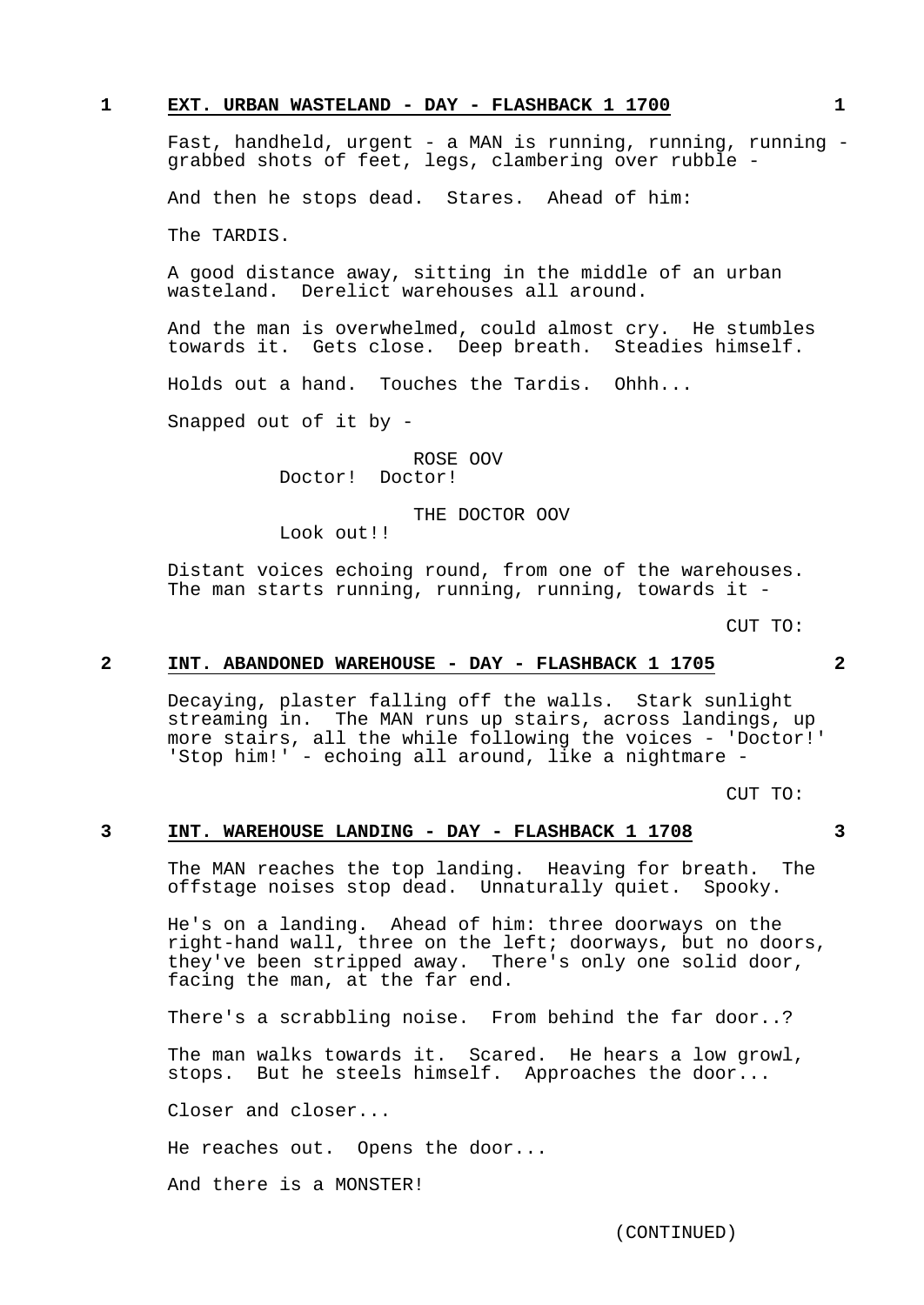Doctor Who II - Episode 10 - Shooting Script - 8/3/2006 Page 2.

#### 3 CONTINUED: 3

A vicious, ugly bastard! Bares its teeth, CU ROAAAARRRRR!!! And the picture blips, a line of static, resolves into -

CUT TO:

## **4 INT. ELTON'S BEDROOM - DAY 1 1700 4**

CAMCORDER FOOTAGE. The MAN - ELTON - to CAMERA, gleeful:

ELTON That's what it did, it went ROAAAARRRRR!!! And if you think that was the most exciting day of my life... wait till you hear the rest! (leans in, excited) Oh boy!

Over this, the cliffhanger screech, into -

OPENING TITLES

CUT TO:

## **5 INT. ELTON'S BEDROOM - DAY 1 1701 5**

CAMCORDER. ELTON POPE is a nice, ordinary, bloke - not a twat, no funny voice or daft clothes. Just plain, honest and polite. His bedroom's nice, simple, not jokey or cluttered.

ELTON to CAMERA:

ELTON Anyway, right, so there I was, with that thing going ROAAAARRRRR -

CUT TO:

## **6 INT. WAREHOUSE LANDING - DAY - FLASHBACK 1 1709 6**

The creature goes ROOAAAARRRR, ELTON shrinks back, terrified -

THE DOCTOR appears behind the creature. Holding a pork chop. Tempting it, like it's a naughty dog. And the creature turns round, to him, a low growl, tempted...

> THE DOCTOR Here boy, eat the food, c'mon, look at the lovely food, isn't that nice, ohh, isn't it, isn't it? Yes it is! (to Elton) Get out of here, quickly -(to the creature) Aaaassaboy, there we go, ooza lika porkie choppie den? (MORE)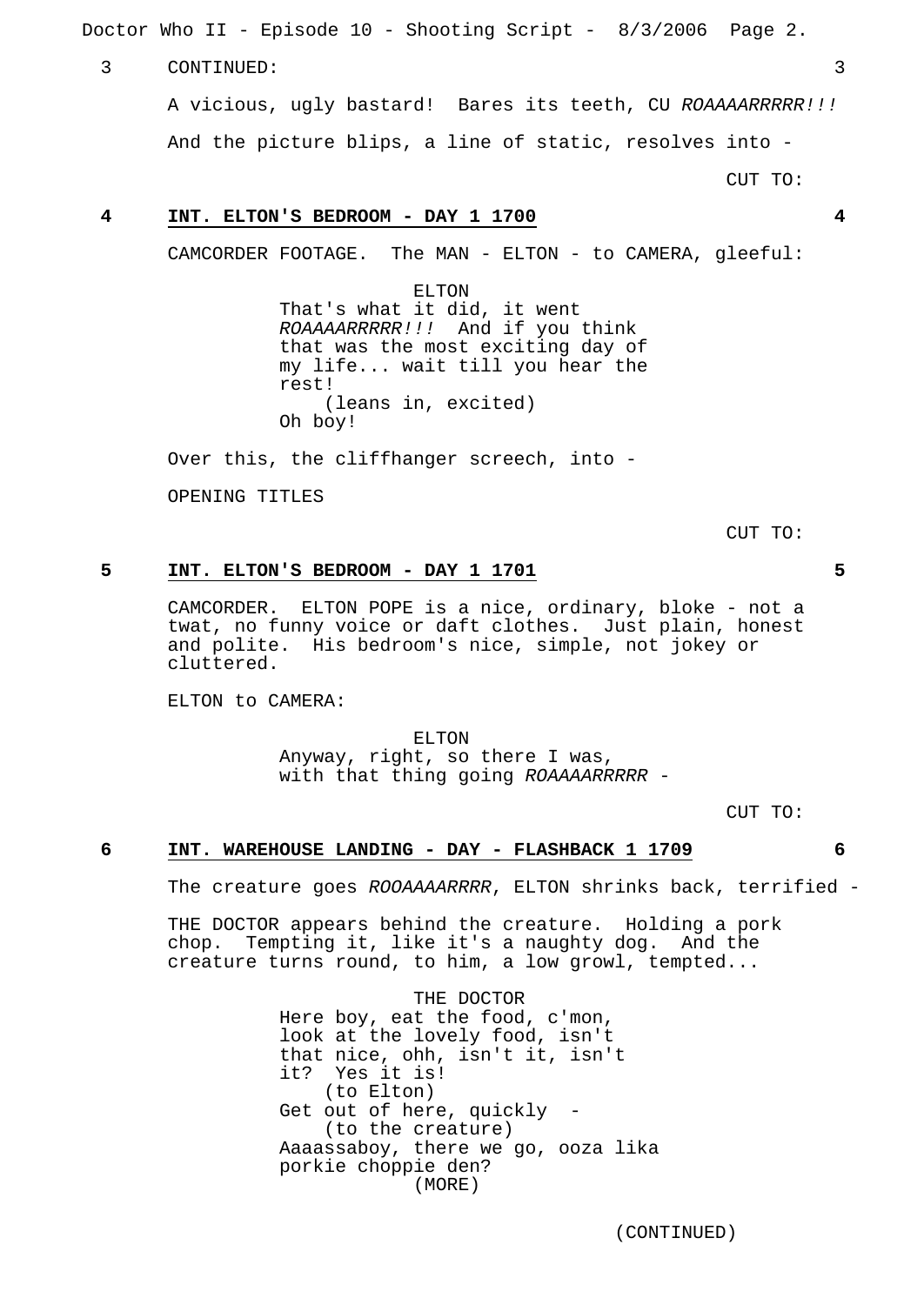Doctor Who II - Episode 10 - Shooting Script - 8/3/2006 Page 3.

6 CONTINUED: 6

THE DOCTOR (CONT'D) (to Elton) I said RUN!

With such force, that Elton jerks into action, scampers back down the corridor - but as he reaches the stairs -

ROSE comes charging up, with a steaming blue bucket of water! Pushing past Elton with a warrior-like -

ROSE

Daaaaaaaaaaah - !

And she throws the water all over the creature! It screams! Shudders! More wild than before -

> THE DOCTOR Wrong one! You've made it worse!

> > ROSE

You said blue!

THE DOCTOR I said NOT blue!!

The creature bellows, Rose runs off through the right hand doorway, the creature chases, the Doctor slams his door shut. And the landing's empty.

Elton's just blinking. Noises off: roars, smash, oops!

And then... (NB, the pair of right & left doorways closest to Elton are DOORS 1. Middle pair of doorways: DOORS 2. Furthest pair of doorways: DOORS 3.)

The Doctor runs through DOORS 3, right to left, yelling, the creature roaring after him.

Then Rose runs through DOORS 2, left to right, screaming, the creature roaring after her.

Then the Doctor & Rose run through DOORS 1, right to left, both yelling, while the creature runs through DOORS 3, left to right, roaring.

Then simultaneously: the Doctor, DOORS 3, left to right; creature, DOORS 2, right to left; Rose, DOORS 1, left to right.

Then the creature runs back through DOORS 2, left to right, but stops centre, 'waaah!', about turns, runs back left, as Rose, yelling, runs right to left through DOORS 2, chasing the creature with a steaming red bucket of water.

Creature, screaming, chased by Rose, yelling, run left to right through DOORS 3.

Creature, screaming, chased by Rose, yelling, run right to left through DOORS 2.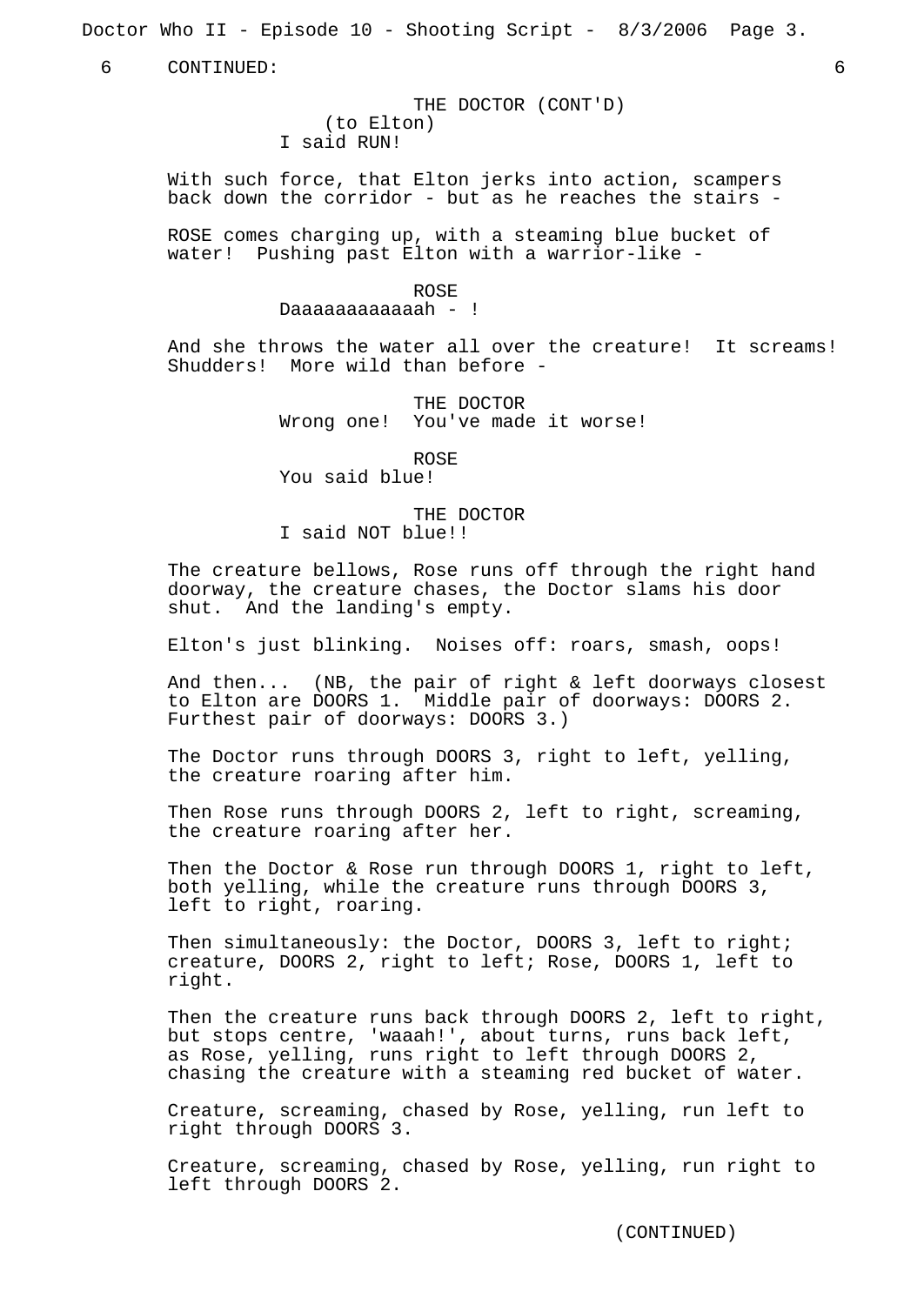Doctor Who II - Episode 10 - Shooting Script - 8/3/2006 Page 4.

6 CONTINUED: (2) 6

Creature, screaming, chased by Rose, yelling, run left to right through DOORS 1, followed by the Doctor -

But he stops dead. Middle of the corridor. Looks at Elton.

THE DOCTOR (CONT'D) Hold on. Don't I know you?

And that scares Elton! He runs away, down the stairs -

CUT TO:

## **7 EXT. URBAN WASTELAND - DAY - FLASHBACK 1 1715 7**

A good few minutes later. ELTON still catching his breath. Exhausted, ashamed. And then he hears it, from afar...

The sound of the Tardis.

He closes his eyes, anguish. He's lost them. Over that:

ELTON OOV You can't imagine it. The Doctor's machine. The most beautiful sound in the world.

Hold on Elton. He's failed.

CUT TO:

#### **8 INT. ELTON'S BEDROOM - DAY 1 1704 8**

CAMCORDER. ELTON to CAMERA.

ELTON

Anyway! That wasn't the first time I met the Doctor, and it certainly wasn't the last, oh no. I just put that bit at the top cos it's a good opening. But this is the story of me, and my encounters with alien life forms. Be warned! Cos it's gonna get (leans forward) scaaaaary. (sits back) I need a remote control-thing for the zoom, I have to lean forward. Like, (leans forward) scaaaary, (sits back) like that. But don't worry, it's not just me sitting here talking, ohhh, there's danger -

CUT TO quick image of sc.66 - CU Ursula, screaming in terror, CU Elton, yelling, horrified, 'Leave her alone!' -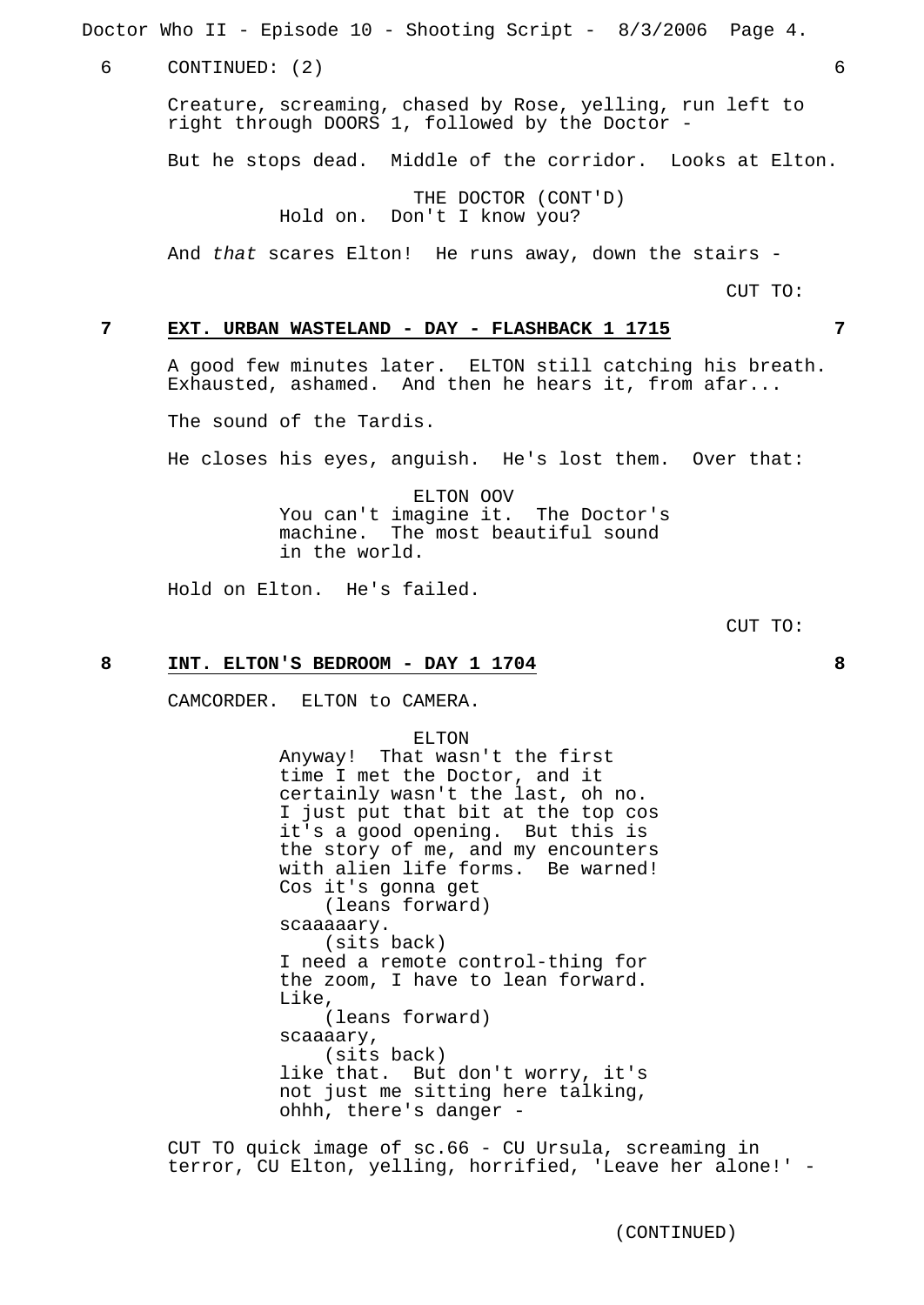Doctor Who II - Episode 10 - Shooting Script - 8/3/2006 Page 5. 8 CONTINUED: 8 ELTON (CONT'D) There's beautiful ladies - CUT TO Rose from sc.67, stepping out of the Tardis - ELTON (CONT'D) There's aliens - CUT TO SC.66 the Abzorbaloff, roaring - ELTON (CONT'D) There's even more beautiful ladies - CUT TO SC.60, CU Jackie at her most sexy, 'Why don't you go and slip into something more comfortable..?' ELTON (CONT'D) There's a powerful man - CUT TO SC.42, Victor Kennedy, 'We meet at last.' ELTON (CONT'D) And there's even a song! CUT TO SC.40, Elton's little band playing. ELTON (CONT'D) So! First things first. My name is Elton, not to be confused with, obviously. My mother's favourite song was Daniel, by Elton John. Although, why she didn't call me Daniel, I'll never know - WOMAN OOV Elton, I'm going to the shops! ELTON Yeah, busy thanks! WOMAN OOV Anything you need? ELTON Lightbulbs! Sixty watt bayonet! WOMAN OOV Okey doke. See you later. ELTON I'm busy! (to camera) Um, right, Elton, blah blah blah, born 1973 - CUT TO: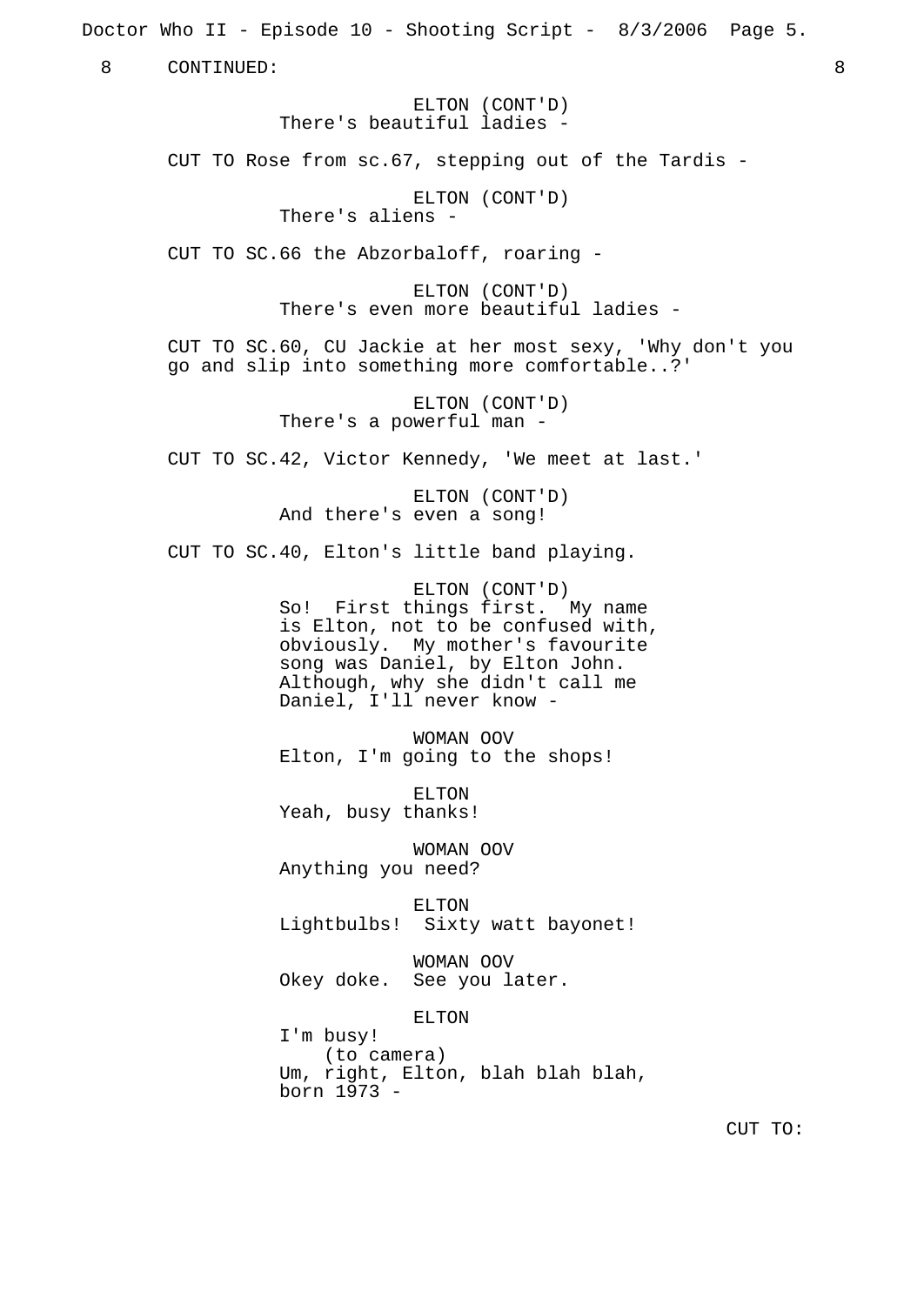## **9 EXT. TERRACED STREET - DAY - FLASHBACK 2 1100 9**

CAMCORDER. ELTON on an ordinary street, CAMERA hand-held (but not too wonky). Elton to CAMERA:

> ELTON This is where I grew up. Ta daa! Trumpets! Stadium Terrace, just off Bridge Parade, Bexley Heath. Oh, that's Ursula on camera -

URSULA's hand appears, waves in front of the lens.

URSULA OOV

Hello!

ELTON My good friend, Ursula Blake. On my brand new camera, isn't it good?

URSULA OOV I have to point out, I'm not trained in this, I hope it's working -

ELTON Ursula. Not about you. Anyway! That was the family home, down there, Number 56 -

CAMERA swings round to a distant house.

ELTON (CONT'D) We can't go in. I did try, but there's two women live there now. Bit severe. Never mind.

CAMERA swings back to Elton. More serious:

ELTON (CONT'D) But that's where it all started. Cos that's where I first met the Doctor. I must've been, what, three or four years old...

CUT TO:

## **10 INT. POPES' HOUSE - NIGHT - FLASHBACK 3 2359 10**

CHILD'S POV - don't see the child (Elton) at all.

Blurry, impressionistic images. Low camera angle coming out of the bedroom. Looking down the stairs. The mystery of downstairs at night, when you're a kid. Heading down... In the downstairs hall. Heading towards the living room. Pushing open the living room door...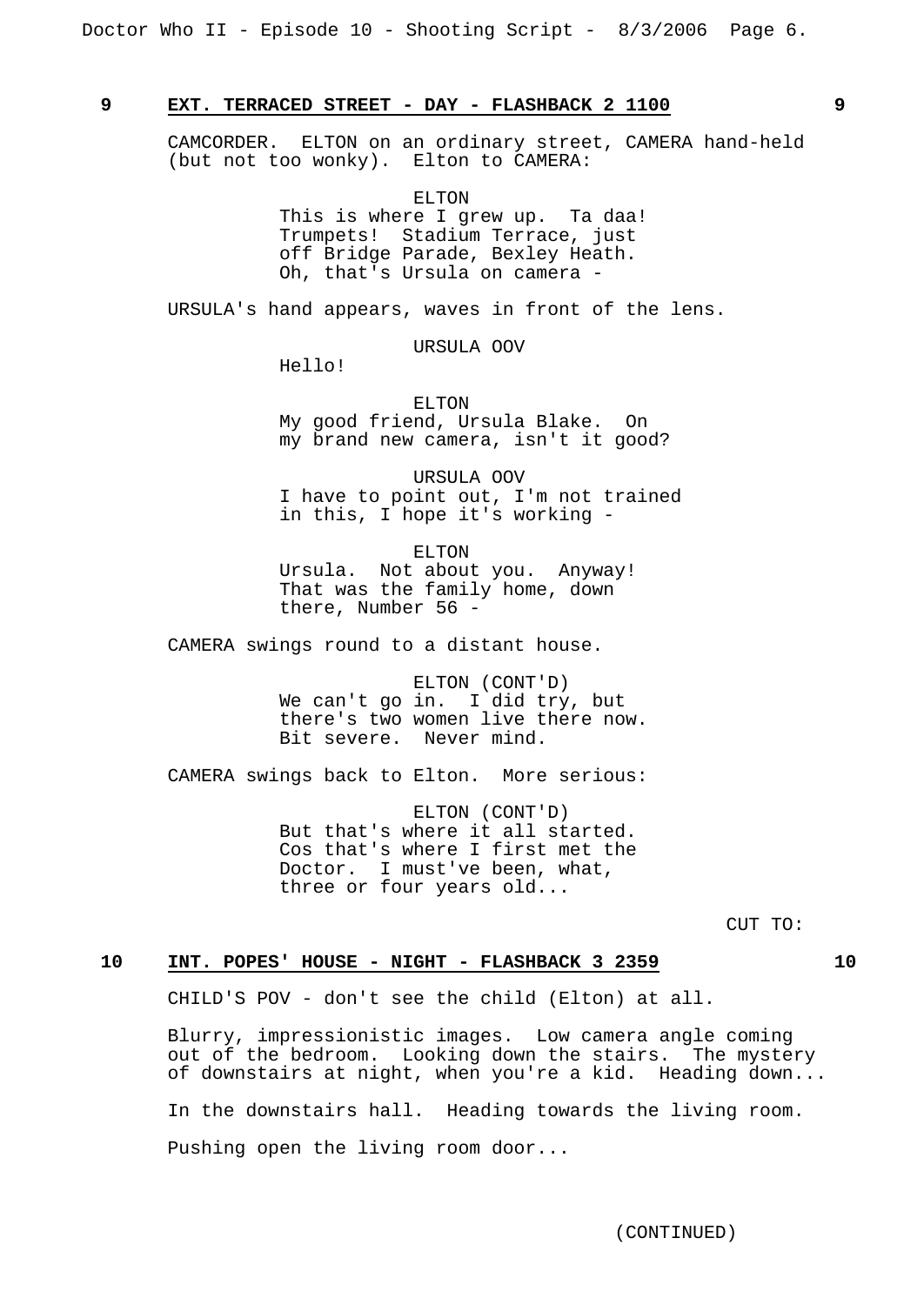Doctor Who II - Episode 10 - Shooting Script - 8/3/2006 Page 7.

10 CONTINUED: 10

POV darting left, right - only one lamp on, the room's quite dark - and then finding, centre of the room -

THE DOCTOR.

And he looks down at CAMERA - at the young Elton - so sad. So infinitely grave and wise and sad.

CUT TO:

## **11 EXT. TERRACED STREET - DAY - FLASHBACK 2 1102 11**

CAMCORDER. HAND-HELD, CU ELTON staring off at his old house. Lost in thought, sad, no bravado. Hold, then quietly:

> URSULA OOV So what happened? (no reply) Elton? Tell me. What was it, why was he there?

ELTON Don't know. Still don't know. All those years ago.

Hold on Elton, staring off, upset.

CUT TO:

#### **12 INT. ELTON'S BEDROOM - DAY 1 1707 12**

CAMCORDER. ELTON to CAMERA -

ELTON

Anyway! Many years passed. Left school, got a job, transport manager for Rita Logistics, modest little haulage company, perfectly normal life, and then! It all went mad! Two years ago, I was out in town, bit of late-night shopping-

CUT TO:

#### **13 EXT. CITY STREET - NIGHT - FLASHBACK 4 1942 13**

ELTON ambling along, laden with plastic bags. SHOPPERS all around, all normal.

> ELTON V/O I was stocking up, new t-shirts, bit of food, something for Drew's birthday, couple of CDs, nothing special, all the usual stuff. And all of a sudden...

PRAC FX: three big explosions, around Elton!

Panic! Screaming! People running!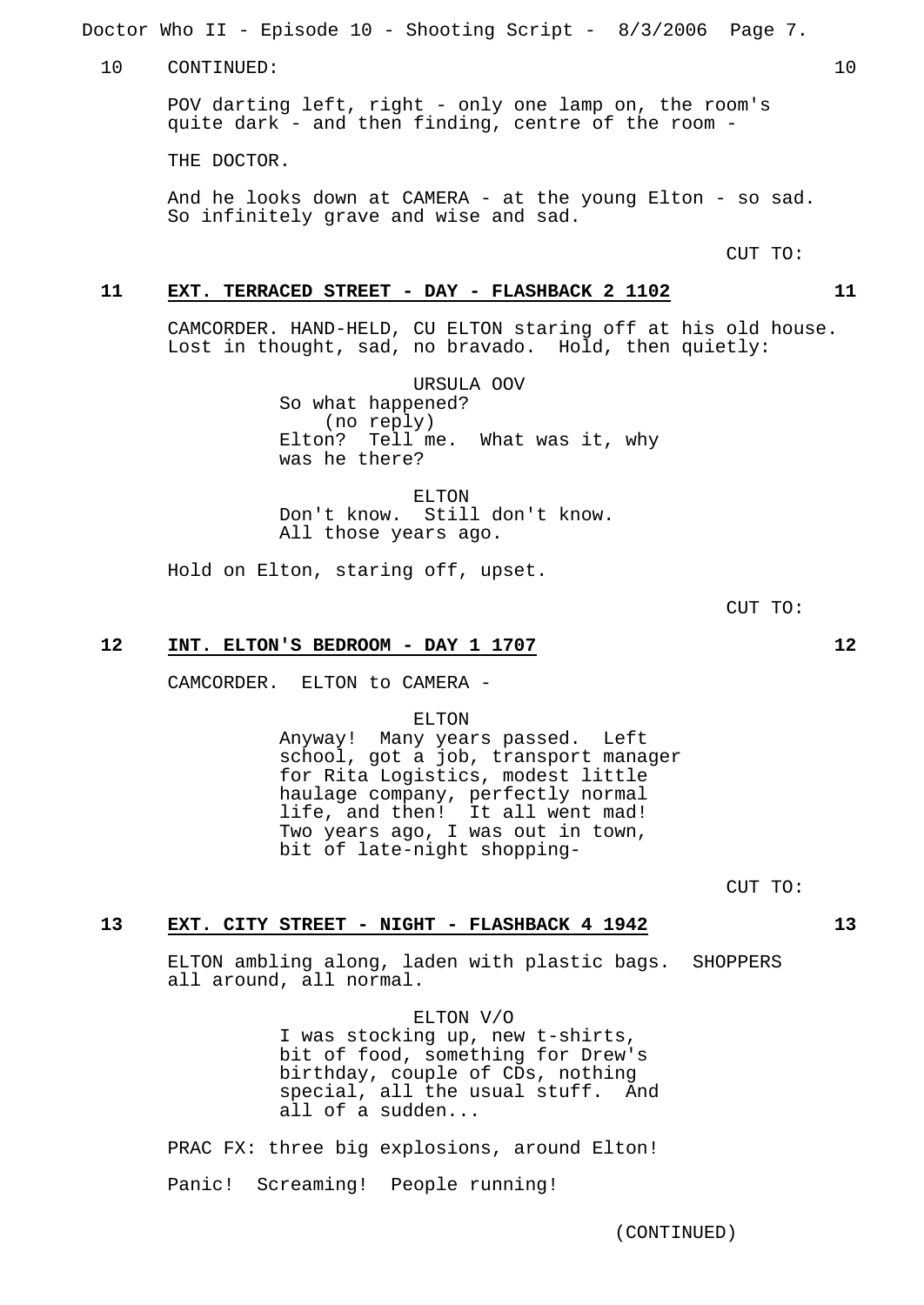Doctor Who II - Episode 10 - Shooting Script - 8/3/2006 Page 8.

#### 13 CONTINUED: 13

Elton just standing there, gobsmacked, staring... because, a distance away, but marching towards him...

SIX SHOP WINDOW DUMMIES. With guns!

CUT TO:

## **14 INT. ELTON'S BEDROOM - DAY 1 1708 14**

CAMCORDER. ELTON to CAMERA.

ELTON Shop window dummies! Come to life!

CUT TO:

## **15 EXT. CITY STREET - NIGHT - FLASHBACK 4 1945 15**

ELTON running - still holding all his bags - confusion all around - PEOPLE running, screaming, BODIES on the floor a black cab screeches to a halt -

Grabbed, hand-held shots of DUMMIES.

PRAC FX: DUMMIES fire -

CUT TO:

## **16 INT. ELTON'S BEDROOM - DAY 1 1709 16**

CAMCORDER. ELTON to CAMERA.

ELTON

I survived, obviously. And next day, what did the government say? Freak storm! Gas leak! Plastic shrinkage! I don't think so. Anyway, life goes on, twelve months later, I'm back in town, I went up west, needed a new suit, something nice and smart, when I hear this plane overhead...

CUT TO:

## **17 EXT. CITY STREET - DAY - FLASHBACK 5 1402 17**

HIGH ANGLE on ELTON, walking along, SHOPPERS all around. But Elton stops. Hearing a plane. Looks up. And CU Elton, utterly gobsmacked. CUT TO STOCK FOOTAGE FROM EP.1.4 - the SLITHEEN SHUTTLE hitting BIG BEN!

CUT TO: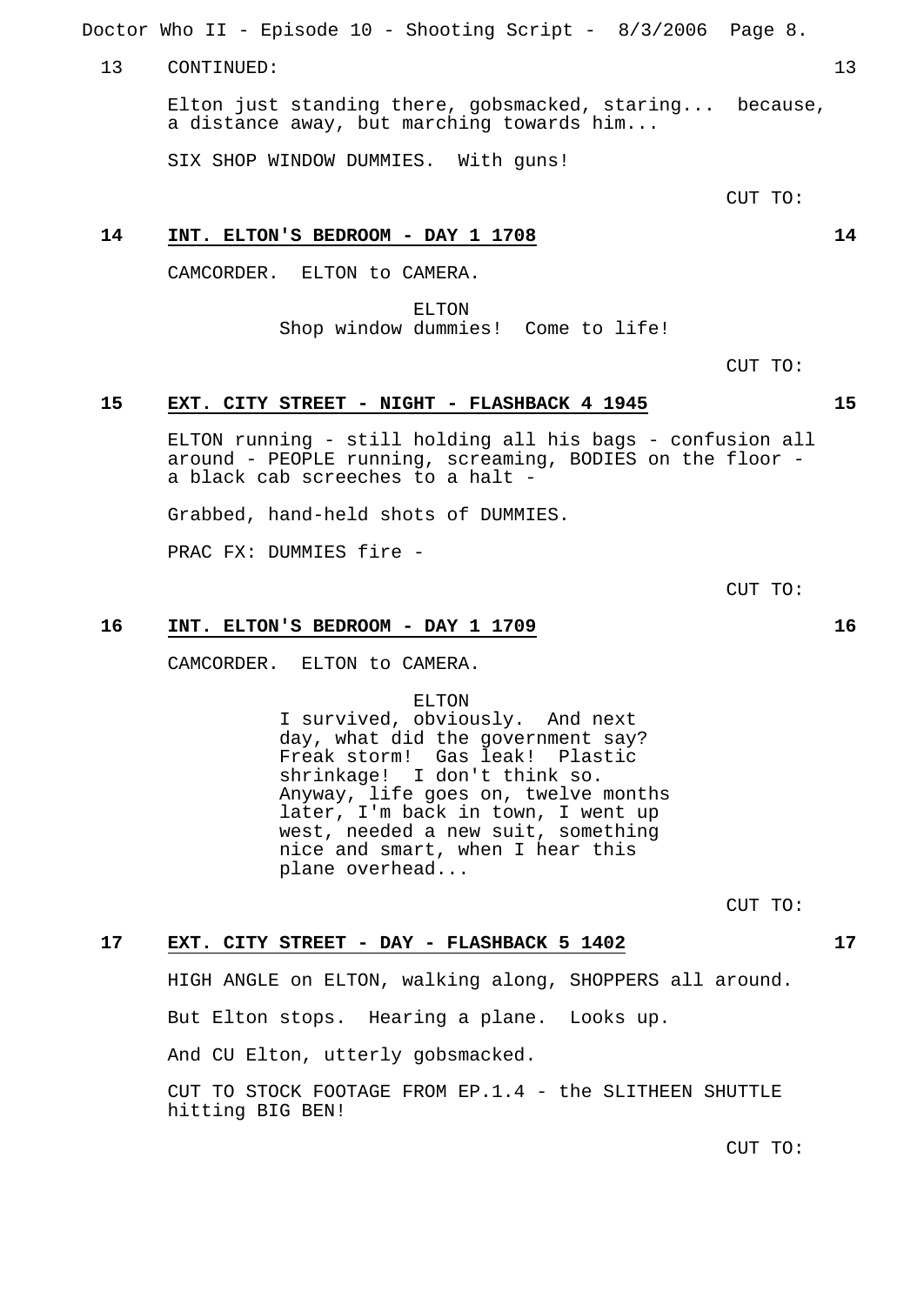## **18 INT. ELTON'S BEDROOM - DAY 1 1710 18**

CAMCORDER. ELTON to CAMERA.

ELTON Well that was a shocker! And what does the government blame it on? Russian stealth craft. I mean, Russians, how long since it's been Russians?! But it wasn't over yet! Cos then! Christmas Day!

CUT TO:

## **19 INT. ELTON'S BEDROOM - DAY - FLASHBACK 6 0742 19**

CHRISTMAS MORNING. A few paper chains, a little tree, but not much. ELTON in bed.

> ELTON V/O - I'm in bed, fast asleep, nice and cosy, quarter to eight in the morning, when all of a sudden -

PRAC FX: the windows explode! Ptscccchhhh!

CUT TO:

## **20 INT. ELTON'S BEDROOM - DAY 1 1711 20**

CAMCORDER.

## ELTON Like, ptscccchhhh!

CUT TO SC.19, NEW ANGLE CU on windows exploding -

CUT TO ELTON to CAMERA -

ELTON (CONT'D) - and I'm stuck in bed, cos there's glass everywhere, and I've got nothing on my feet, took me five minutes to reach my boots, I had to invent this rudimentary pulley system, and by the time I'd done that -

CUT TO:

## **21 INT. ELTON'S BEDROOM - DAY - FLASHBACK 6 0745 21**

CHRISTMAS DAY. Shot from outside the broken window, HIGH ANGLE on ELTON, in t-shirt, boxers & boots, as he slowly approaches the window, in awe, looking up...

FX: ELTON's POV, the SYCORAX SHIP filling the sky.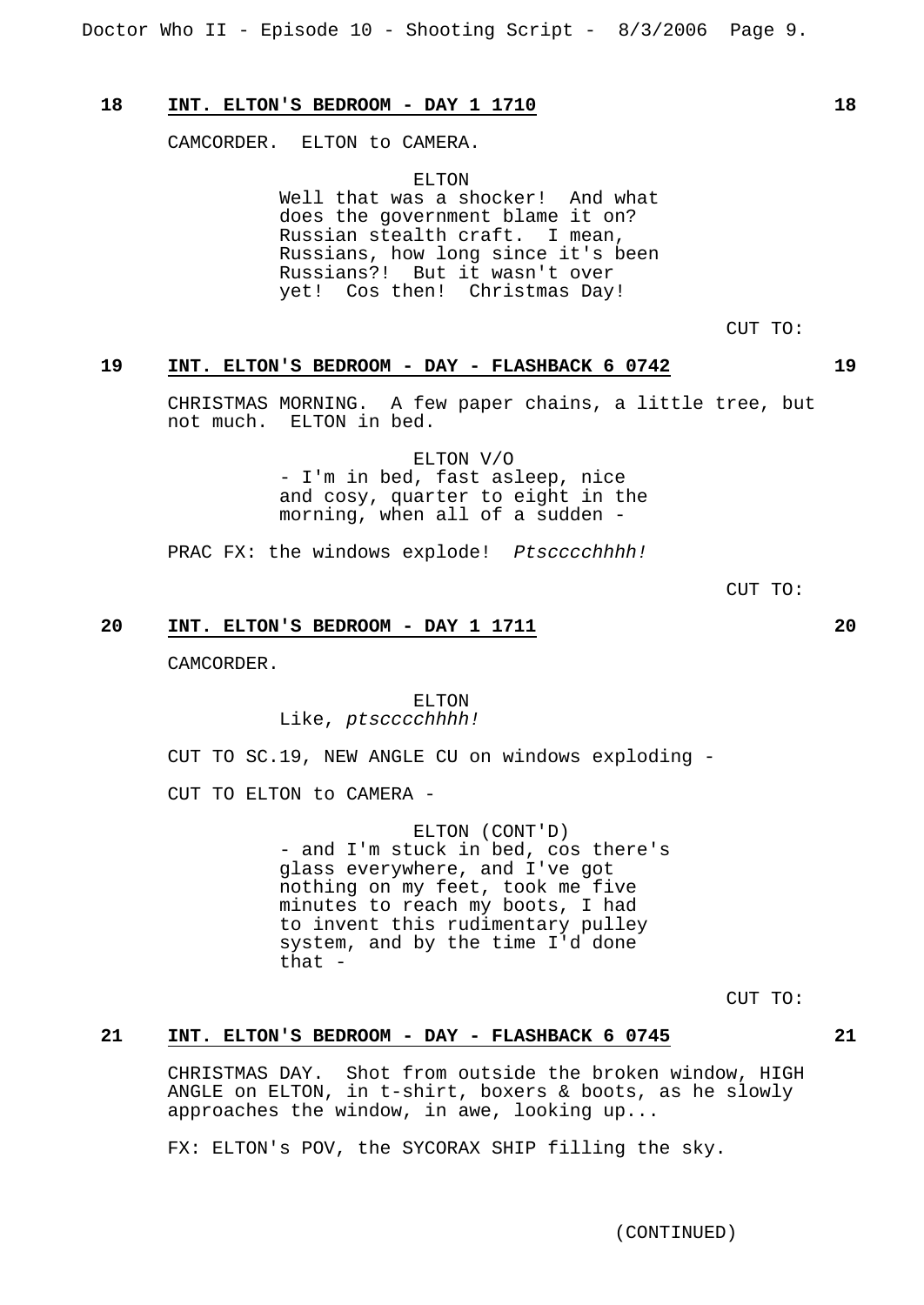Doctor Who II - Episode 10 - Shooting Script - 8/3/2006 Page 10.

21 CONTINUED: 21

CU HIGH ANGLE slowly creeping in on Elton. HERO SHOT; his expression overawed. But also, joyous; it's so beautiful.

CUT TO:

## **22 INT. ELTON'S BEDROOM - DAY 1 1712 22**

CAMCORDER. ELTON to CAMERA.

ELTON And that's when it all started happening. That's how I met Ursula -

CUT TO SC.28, Ursula, 'His name is the Doctor'.

ELTON (CONT'D) That's how I met Victor Kennedy -

CUT TO SC.51, Victor, furious, 'You stupid man!'

ELTON (CONT'D) That's how I met Jackie Tyler -

CUT TO SC.63, Jackie, raging, 'Get out of here!'

ELTON (CONT'D) And that's how I finally met the Doctor. And realised the truth.

CUT TO SC.10, the blurry POV of the infinitely sad Doctor. Hold and hold, in the way that it lingers in Elton's head...

CUT BACK TO Elton. Looking off, lost in thought, sad.

CUT TO:

#### **23 INT. ELTON'S BEDROOM - NIGHT 1 0110 23**

CAMCORDER. An interruption - Elton's reviewed the tape, and decided he needs to explain himself more. Night, Elton bleary, in t-shirt & boxers, to CAMERA:

> ELTON I should say. This isn't my whole life, it's not all spaceships and stuff. I'm into all sorts of things, I like football. I like a drink. I like Spain. And if there's one thing I really, really love, then it's Jeff Lynne and the Electric Light Orchestra -

JUMP CUT TO - CAMERA at a different angle (Elton might not realise it's on). He's having a little dance to himself, like you do. Not silly, just fun. Music: Mr Blue Sky.

CUT TO: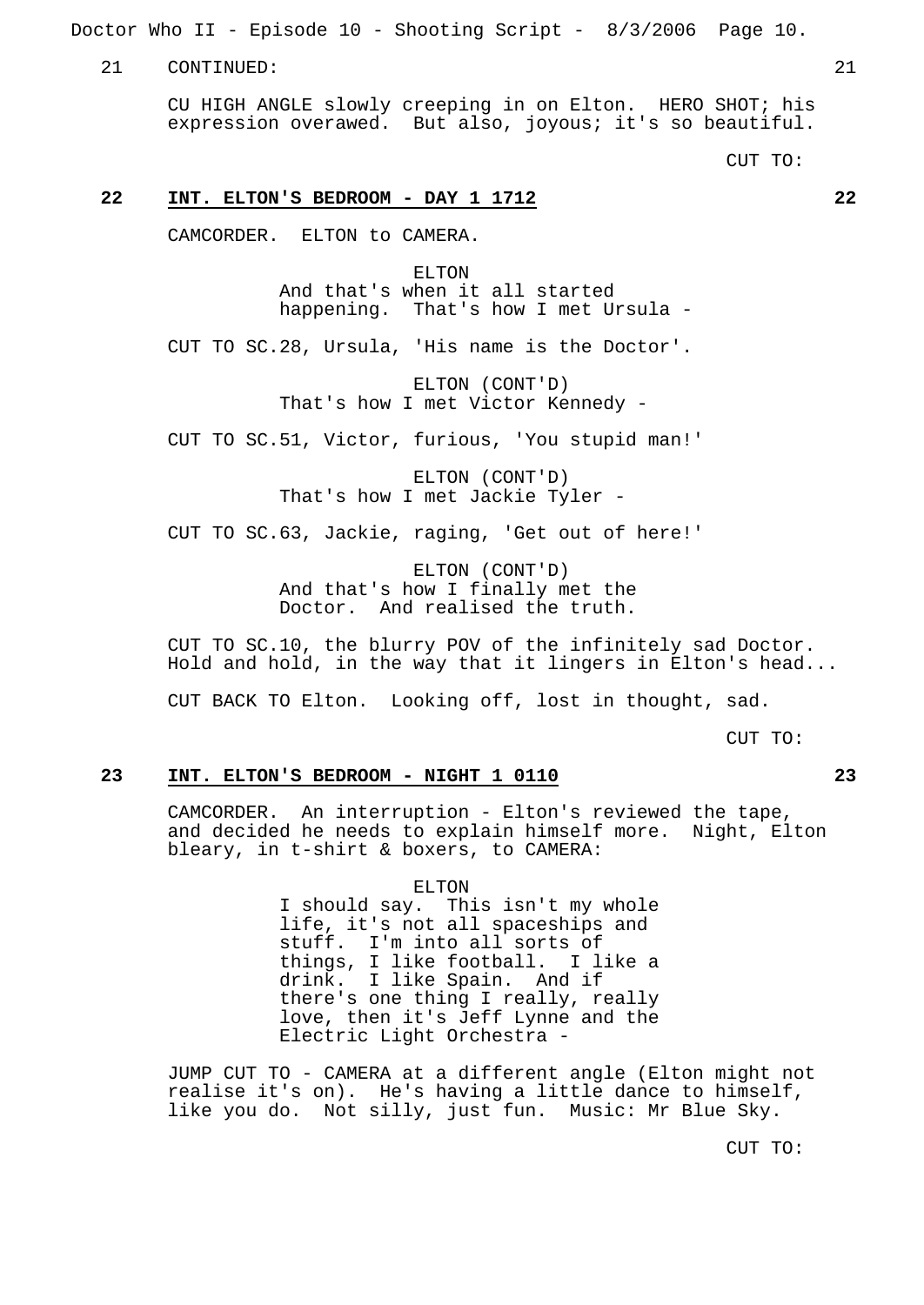Doctor Who II - Episode 10 - Shooting Script - 8/3/2006 Page 11.

## **24 INT. ELTON'S BEDROOM - DAY 2 1600 24**

CAMCORDER. NEW DAY for ELTON's story, change of clothes, fresh start, new energy, slightly different camera angle.

> ELTON So! Great big spaceship hanging over London, imagine the theories! Internet went into meltdown!

> > CUT TO:

# **25 INT. ELTON'S BEDROOM - DAY - FLASHBACK 7 1400 25**

BOXING DAY, Christmas decorations still up.

PRAC FX: SPARKS & SMOKE from ELTON's computer, he's shocked!

CUT TO:

#### **26 INT. ELTON'S BEDROOM - DAY 2 1601 26**

CAMCORDER. ELTON to CAMERA.

ELTON

But something was going on. Oh yes. Call it a sixth sense. I kept on digging. And then one day, on some obscure little blog, it was like, chance in a million -

CUT TO:

## **27 INT. ELTON'S BEDROOM - NIGHT - FLASHBACK 8 2300 27**

WEEKS AFTER CHRISTMAS, decorations down. ELTON in lamplight, studying his computer, seeing...

On screen: My Invasion Blog. A grabbed photo. CU the Doctor, at night, smiling, snow in the air (Christmas Night, after the end of The Christmas Invasion).

Elton staring. Amazed. Scared.

#### ELTON V/O

It was him. That man again. But the photo was new, it was taken on Christmas Day, Christmas just gone, and he looked exactly the same.

CUT TO:

## **28 EXT. PARK - DAY - FLASHBACK 9 1400 28**

CU URSULA.

URSULA His name is the Doctor.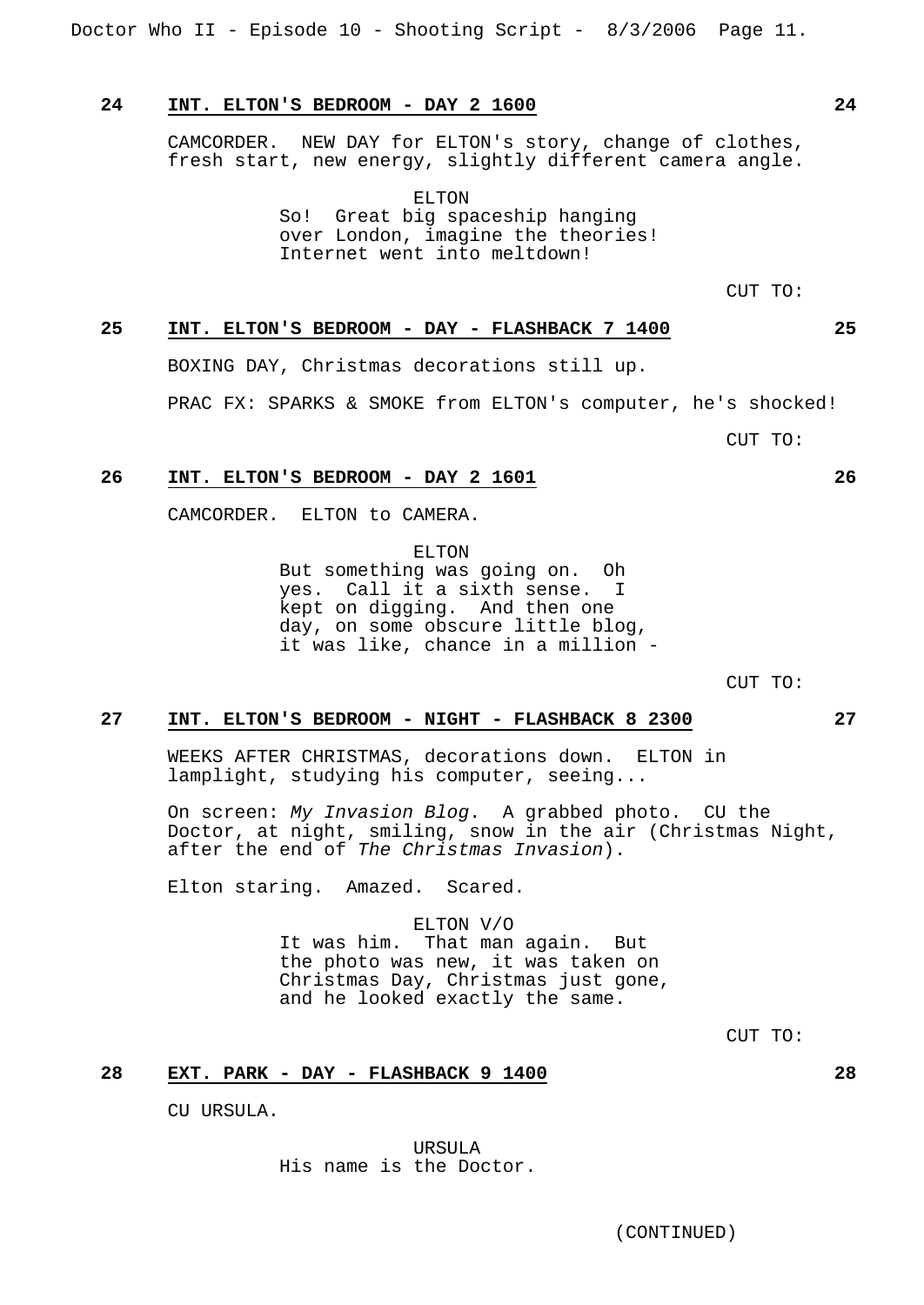Doctor Who II - Episode 10 - Shooting Script - 8/3/2006 Page 12.

#### 28 CONTINUED: 28

CUT TO WIDER. Chilly, bleak park. ELTON sits at one end of a bench, Ursula the other, like a meeting of spies. She wears glasses; a bit woolly-hat-ecologist, but nice.

#### ELTON

Doctor what?

#### URSULA

Just, the Doctor. That's all anyone knows. But Christmas Day, I was taking photos all over the place, I went mad with it all, spaceships and lasers and everything, we all went to Trafalgar Square that night, cos everyone was celebrating, just being alive, and I snapped him in passing, that's all. He was just some bloke. I didn't realise he was significant, until Mr Skinner pointed it out.

ELTON

Who's Mr Skinner?

URSULA

Oh, there's a few of us. The inner sanctum. All studying this Doctor.

ELTON

But I've seen him, the Doctor, I swear to you, I saw him when I was a kid. In my house, downstairs.

URSULA

Don't tell me. He looked exactly the same then, as he does now.

ELTON

Yes!

And they move a bit closer, little laugh, excited.

ELTON (CONT'D) Oh my God, you believe me!

#### URSULA

You're not the first! There's so many stories, all saying the same thing. That this Doctor is somehow... eternal. Walking the Earth, and never ageing, like the Wandering Jew. (beat) Are we allowed to say Wandering Jew, these days?

ELTON Dunno. Sounds a bit dodgy.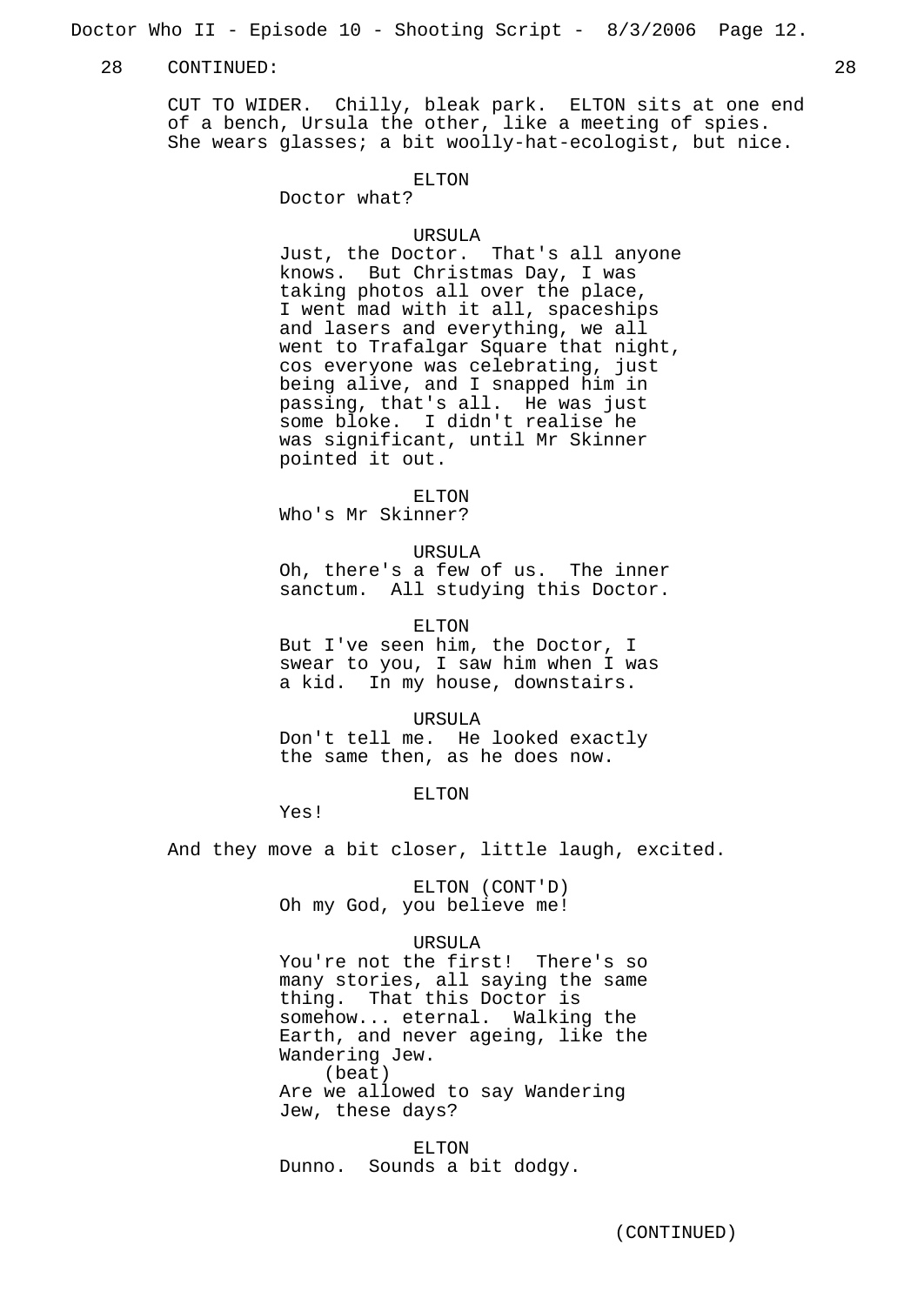Doctor Who II - Episode 10 - Shooting Script - 8/3/2006 Page 13.

28 CONTINUED: (2) 28

URSULA Well then. Flying Dutchman.

ELTON Oh, careful, you'll have the Dutch complaining!

And they both laugh, giggling away. Friends!

CUT TO:

## **29 INT. ORDINARY STREET - DAY - FLASHBACK 9 1430 29**

ELTON & URSULA walking along, chatting away, smiling.

ELTON V/O So that's how I met Ursula. All thanks to the Doctor. Turns out, we read all the same sites, and she only lived half an hour from me, she was like a proper mate -

CUT TO:

## **30 INT. ELTON'S BEDROOM - DAY 2 1604 30**

CAMCORDER. ELTON to CAMERA, quiet, distant.

ELTON

...poor Ursula.

CUT TO SC.66, CU Ursula, screaming -

CUT TO ELTON, to CAMERA. Silent, sad.

JUMP CUT TO an hour later, slight change of CAMERA ANGLE.

ELTON (CONT'D) But like she said, there was this little community, the select few, all with stories of the Doctor -

CUT TO:

#### **31 EXT. ORDINARY STREET - DAY - FLASHBACK 9 1440 31**

ELTON to URSULA, solemn, nervous:

ELTON It would be a very great honour. If I could meet your inner sanctum.

CUT TO:

## **32 INT. ELTON'S BEDROOM - DAY 2 1605 32**

CAMCORDER. ELTON to CAMERA.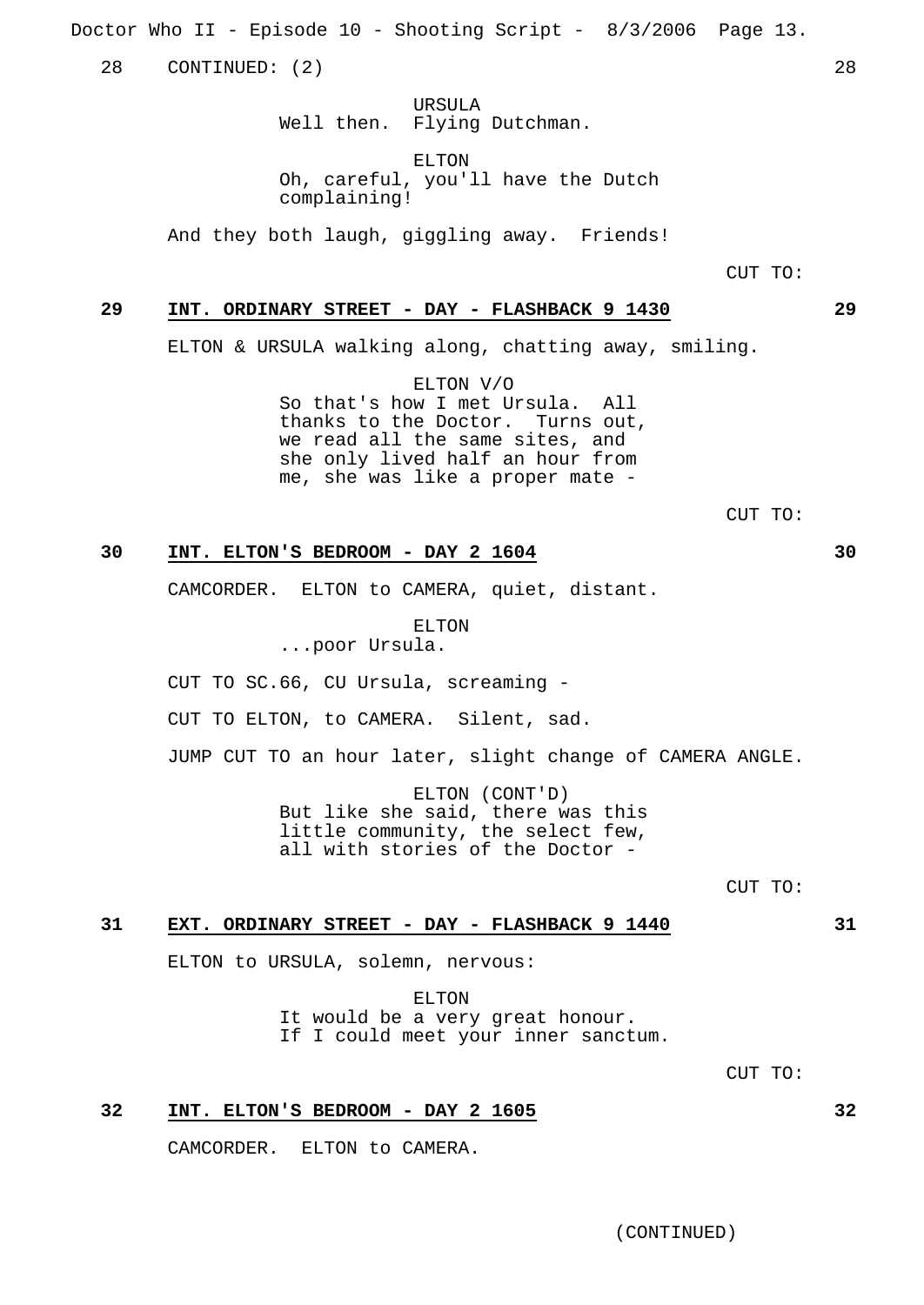Doctor Who II - Episode 10 - Shooting Script - 8/3/2006 Page 14.

32 CONTINUED: 32

ELTON

Steady.

CUT TO:

## **33 INT. BASEMENT - DAY - FLASHBACKS 10 TO 14 - 1700 33**

MONTAGE. A big basement. Not gloomy; white walls, good bit of space. Decaying, but not horribly so, just flaking plaster. Old chairs and desks piled up. There's a table with kettle, cups, box of biscuits, and an old upright piano.

ELTON & URSULA sit in chairs, in a CIRCLE, improvised chat with MR SKINNER, BRIDGET & BLISS -

> ELTON V/O Anyway! This little gang used to meet up, underneath the old lockup on Maccateer Street...

CUT TO MR SKINNER. Tracking round him as he chats, politely. Mid-40s, a modest man, polite and tidy.

> ELTON V/O (CONT'D) Mr Skinner, first name Colin, but we always called him Mr Skinner, don't know why, we just did.

JUMP CUT TO MR SKINNER with a flip chart, on which he's written MYTHOLOGICAL STRUCTURES, the words DOCTOR, FOOL, THIEF, STRANGER, KING all scribbled and circled and crossreferenced with arrows. The others, a rapt audience.

> MR SKINNER ...to me, the Doctor isn't a man, he's a collection of archetypes which the human subconscious calls into existence at times of crisis. He isn't real, but if we need him, then we make him real...

CUT back to the CIRCLE, tracking round BRIDGET, chatting politely; 40's, nice, mumsy, but with a keen intelligence.

> ELTON V/O Then there was Bridget, Bridget Sinclair, she lived way up north but she'd travel down, without fail, just for the meetings -

CUT TO BASEMENT in half-darkness, Bridget standing beside a slide-projector, the others facing the portable whitescreen. Photos; POLICE BOXES - some real, some the Tardis, including a Tardis drawn into old Egyptian hieroglyphics.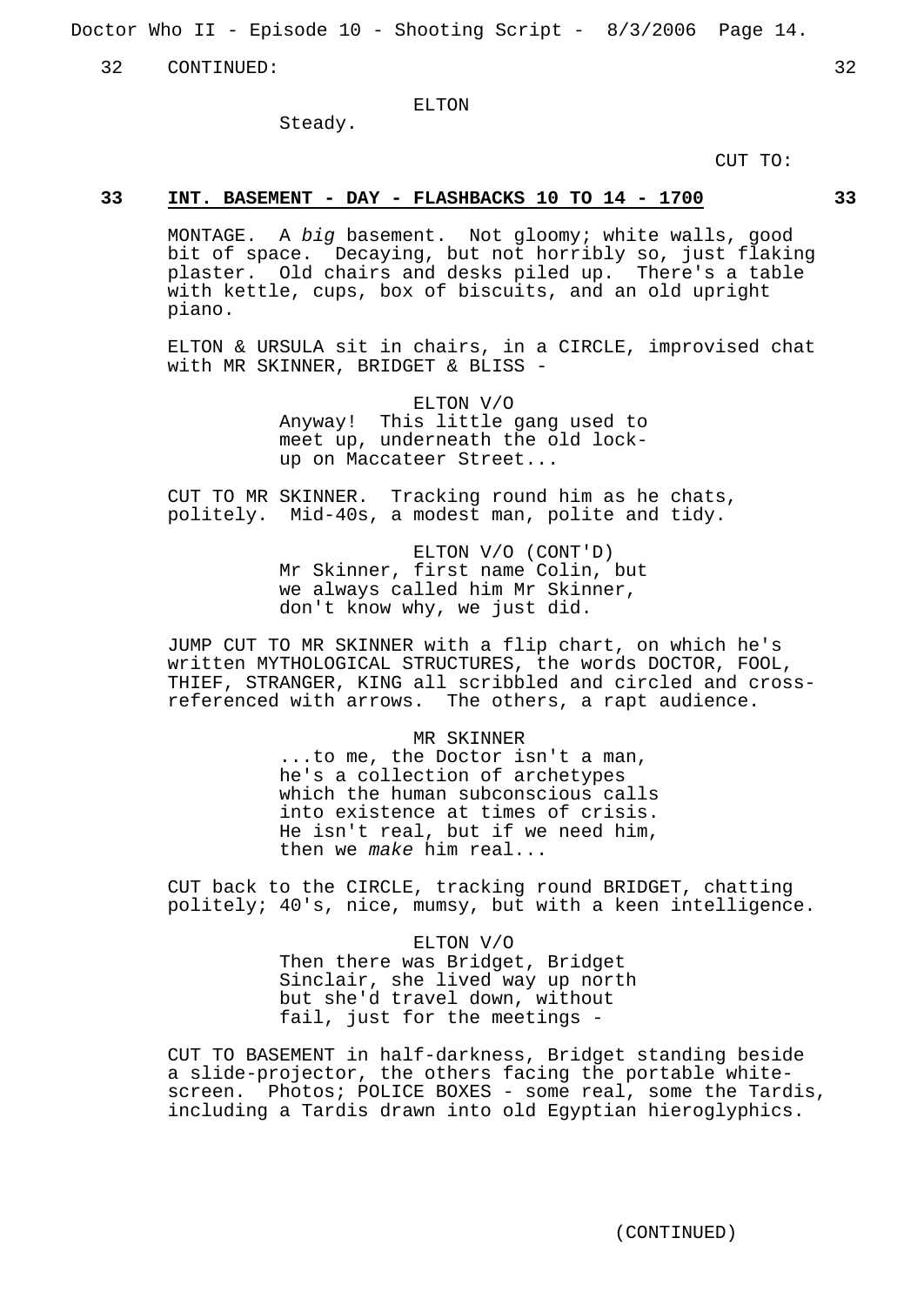Doctor Who II - Episode 10 - Shooting Script - 8/3/2006 Page 15.

33 CONTINUED: 33

**BRIDGET** ...all these different Doctors come and go, but the single constant factor is this faux-police box. It keeps cropping up, all the way through history, I think the shape represents the lodestone, perhaps even the Grail itself...

During this, on ELTON & URSULA in the dark; a little smile.

CUT back to the CIRCLE, tracking round BLISS, chatting politely; young, blonde, spacey.

> ELTON V/O Then there was Bliss, she was ever so sweet, Bliss, we all liked her, bless Bliss, we used to say -

CUT TO BLISS standing beside an easel, on which there's a big, dark, abstract, studenty oil painting. The others standing back with painting-studying faces, nodding.

#### BLISS

...what I'm trying to do, is sum up the Doctor, but not just sum up the Doctor, but sum up what he means to us, who he is, and what he's not, what he could represent and what he should represent and what he... never won't represent... sort of thing.

CUT back to all gathered in their CIRCLE:

#### URSULA

We should have a name. Y'know, as a group - if we're going to dedicate ourselves to researching this man, then we should name ourselves.

BLISS

Oh, names are very important.

#### URSULA

Maybe something with Doctor in the title. Like, the Doctor People. Doctor Hunters. Or, the Doctorers.

#### BRIDGET

Sounds a bit medical, though. We don't want someone having a heart attack, then running in here for help. I mean, we'd be stuck.

#### MR SKINNER

That's true. That could get nasty.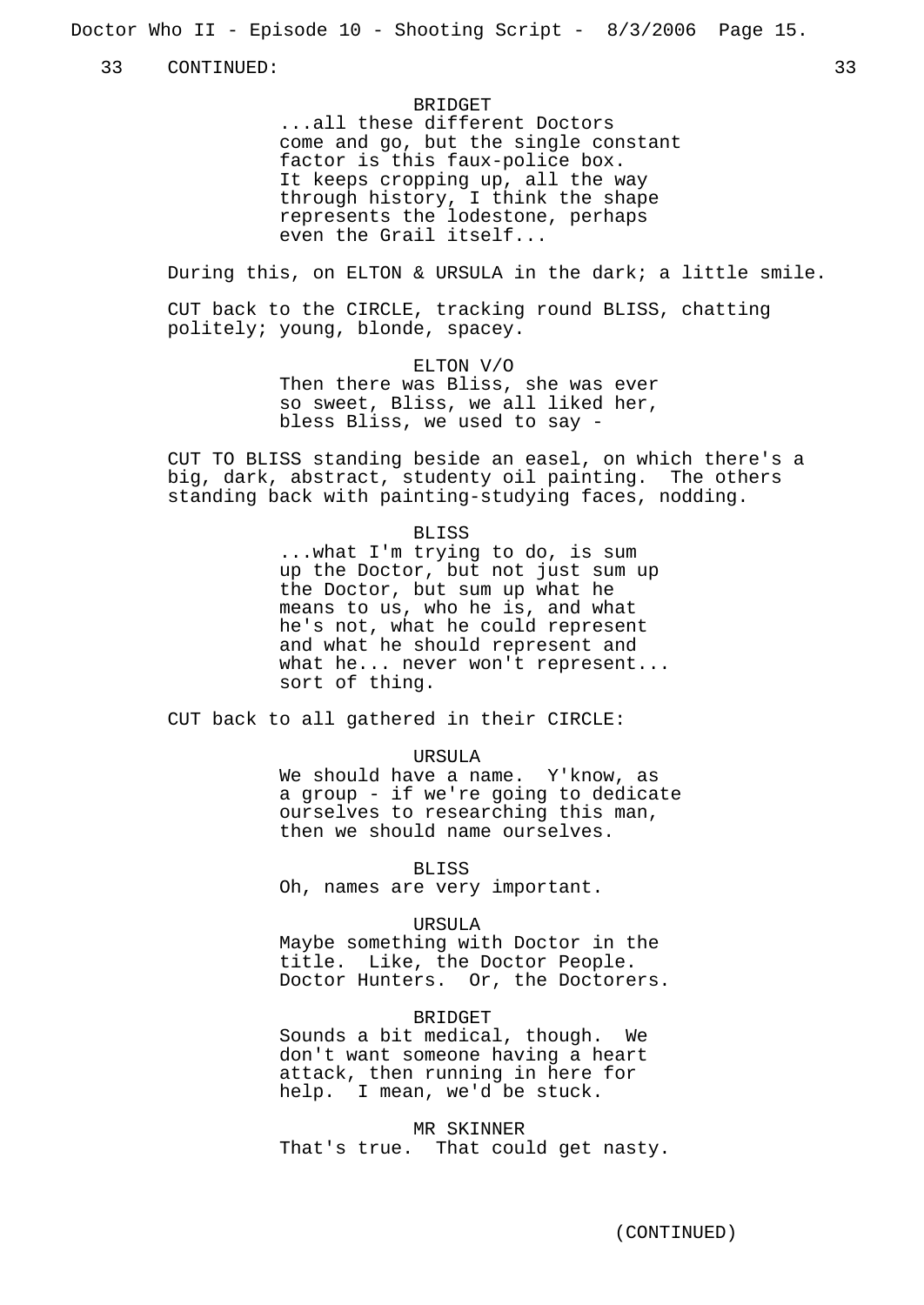Doctor Who II - Episode 10 - Shooting Script - 8/3/2006 Page 16.

33 CONTINUED: (2) 33

**BRIDGET** 

**BLISS** Oh, the poor man.

He could die.

**BRIDGET** It's like we killed him.

MR SKINNER I feel responsible.

BLISS If only we'd listened.

Silence. A glance between Elton and Ursula: eh? Then Elton's full of energy, to liven 'em up -

ELTON

No, cos what we need is a good, strong name, like a team, like a group, like, sort of, y'know... cos we investigate things, we could call ourselves, I dunno... the London Investigation 'N' Detective Agency. LINDA for short.

URSULA

LINDA?

ELTON What d'you think?

MR SKINNER (smiling) Say it again?

ELTON London Investigation 'N' Detective Agency.

And the others have got a sense of humour. Elton's brought them to life, a bit. Enjoying it:

MR SKINNER

'N'?

ELTON 'N', like fish 'n' chips! Rock 'n' roll! Chakademus 'n' Pliers!

BRIDGET LINDA! Oh, I like it, it's not too solemn!

BLISS I like the 'N'!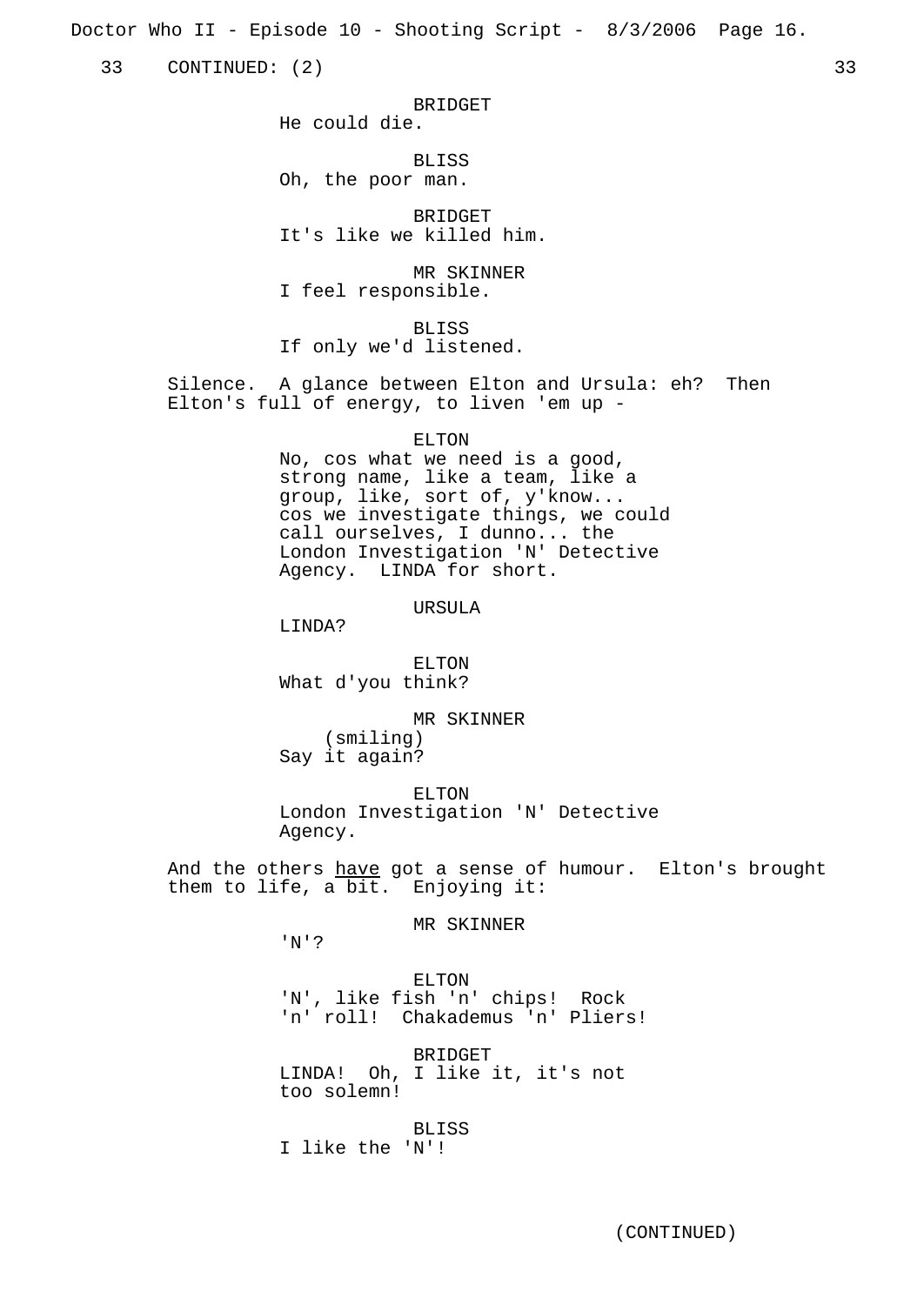Doctor Who II - Episode 10 - Shooting Script - 8/3/2006 Page 17.

33 CONTINUED: (3) 33

ELTON We're the men from LINDA!

**BRIDGET** And the women!

MR SKINNER LINDA united!

URSULA Did you think of that on the spot?

ELTON No, I've wanted to use it for years.

And they're all having a good old chuckle now, good mates -

MR SKINNER I give you, LINDA!

All raise their mugs of tea, 'LINDA!', laughter.

CUT TO:

## **34 INT. ELTON'S BEDROOM - DAY 2 1609 34**

CAMCORDER. ELTON to CAMERA. Wistful, in reverie.

ELTON Oh, they were good old days. (pause) Poor LINDA.

When Elton's sad, CUT TO a glimpse of sc.10, layering in the Doctor, looking at young Elton; so sad.

JUMP CUT TO MINUTES LATER, lively again:

ELTON (CONT'D) So we'd all meet up, every week. We'd talk about the Doctor for a bit, but after a while, Bridget started cooking. First of all, she brought in this little hamper of food -

CUT TO:

#### **35 INT. BASEMENT - DAY - FLASHBACK 15 1730 35**

ELTON, URSULA, MR SKINNER, BRIDGET, BLISS, all gathered round a table. Bridget's laid out home made quiche, some mini-blinis, and crisps & prawn dip. All digging in for a tasting. It's a success, yums and oohs in b/g:

> URSULA Oh my God, that's gorgeous! No, really. Wow. Ohh, rest of you, get your hands off!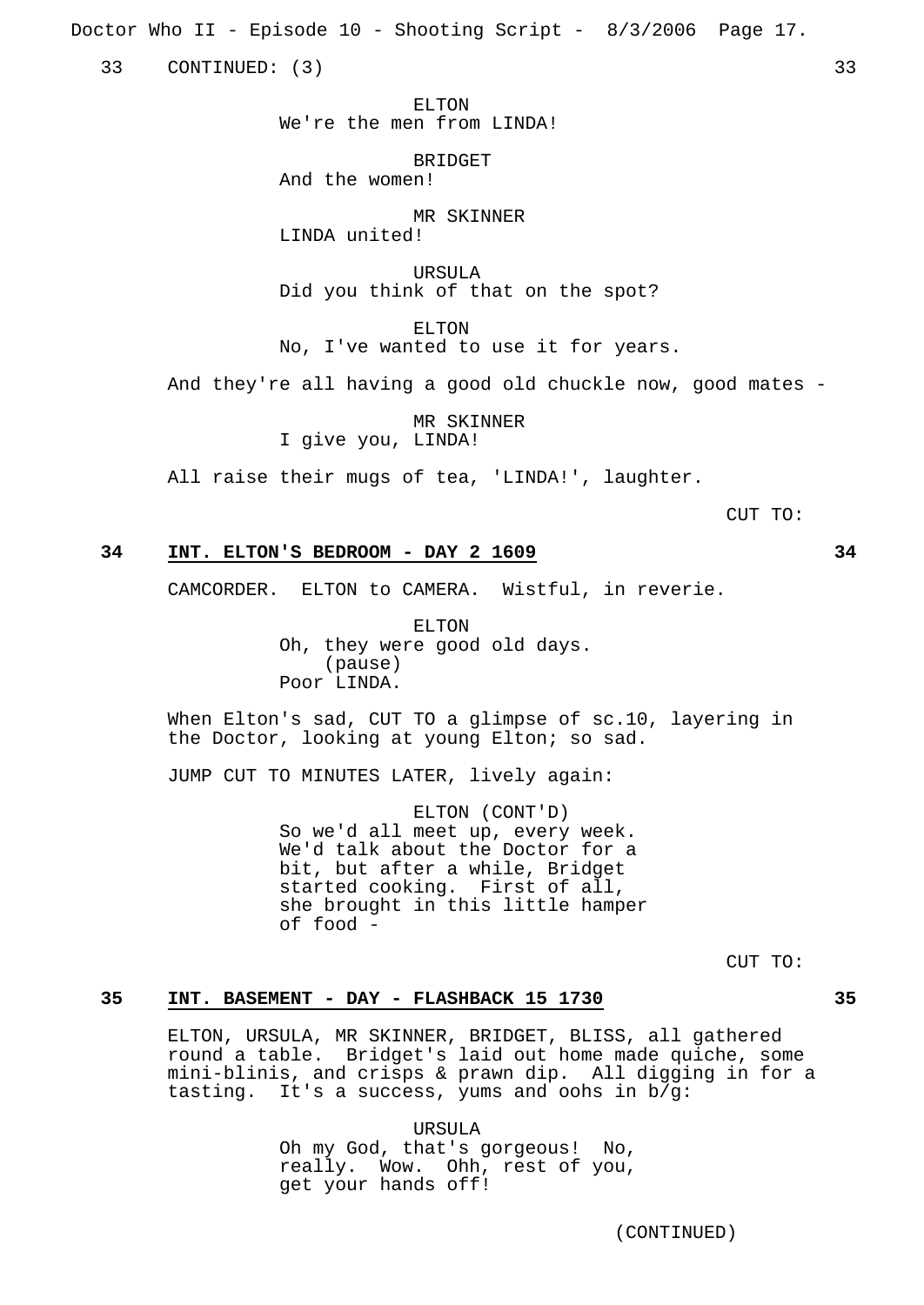Doctor Who II - Episode 10 - Shooting Script - 8/3/2006 Page 18.

35 CONTINUED: 35

BRIDGET D'you really think so?

URSULA

Oh I'd pay for this! I'd go in a shop and pay, it's fantastic!

CUT TO:

#### **36 INT. BASEMENT - DAY - FLASHBACK 16 1730 36**

A WEEK LATER. ELTON, URSULA, BRIDGET, BLISS sitting in a circle, MR SKINNER reading from home-printed sheets of A4. All smiling, loving it, completely uncritical.

ELTON V/O

Next thing you know, Mr Skinner started his readings, cos he was writing his own novel -

#### MR SKINNER

She unbuttoned the top of her silky red blouse, and I could smell the whisky on her breath. As she took the Heckler & Koch P7M8 out of her stocking top and pointed it at me, she whispered with a throaty laugh, 'That's the last time you ride the Ghost Train, Johnny Franzetta, now say your prayers!' (slams down paper)

To be continued!

ELTON & URSULA

Noooo!

BLISS You can't end it there!

**BRIDGET** That's not fair!

MR SKINNER Come back next week!

CUT TO:

## **37 INT. BASEMENT - DAY - FLASHBACK 17 1730 37**

A WEEK LATER. ALL gathered around BRIDGET. She's been crying, URSULA holding her hand, MR SKINNER with a stiff, awkward arm of comfort on her shoulder.

> ELTON V/O Time went on, we got to know each other, better and better...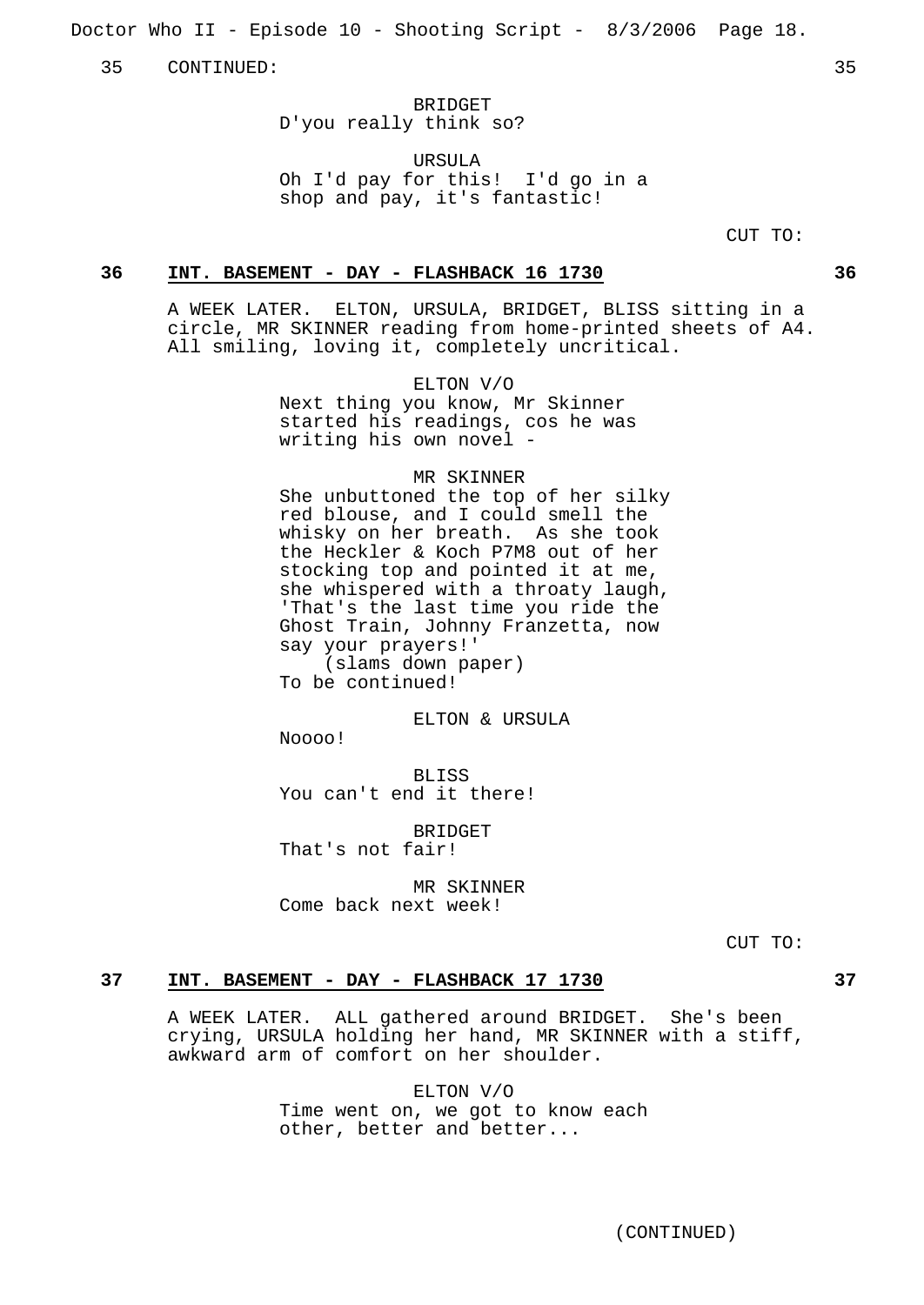Doctor Who II - Episode 10 - Shooting Script - 8/3/2006 Page 19.

37 CONTINUED: 37

BRIDGET ...I only started all this cos my daughter disappeared. But it wasn't aliens that took her away. Just drugs. She's out there, somewhere. I come down to London every week. Keep looking.

Now she's really crying, Ursula hugs her.

URSULA Ohh, Bridget, my love...

CUT TO:

#### **38 INT. BASEMENT - DAY - FLASHBACK 18 1730 38**

A WEEK LATER. ELTON, URSULA, MR SKINNER, BRIDGET sit around, smiling. BLISS is on guitar, singing a folk-song.

> BLISS I gave my love a chicken/That had no bones/I gave my love a cherry/ That had no stones...

CUT TO 20 MINUTES LATER, BLISS and URSULA on guitars, together. Others smiling away, tapping feet, loving it.

> URSULA & BLISS I've got a brand new pair of rollerskates/You've got a brand-new key/I think that we should get together and/Try them on to see...

> > CUT TO:

#### **39 INT. ELTON'S BEDROOM - DAY 2 1612 39**

CAMCORDER. ELTON to CAMERA, excited.

ELTON Then it turned out that Bridget could play the piano, and I confessed my love of E.L.O. -

CUT TO SC.23, brief glimpse of Elton dancing to Mr Blue Sky, and now he's singing along -

CUT TO ELTON, to CAMERA.

ELTON (CONT'D) - next thing you know, we had a little band going, musical LINDA!

CUT TO: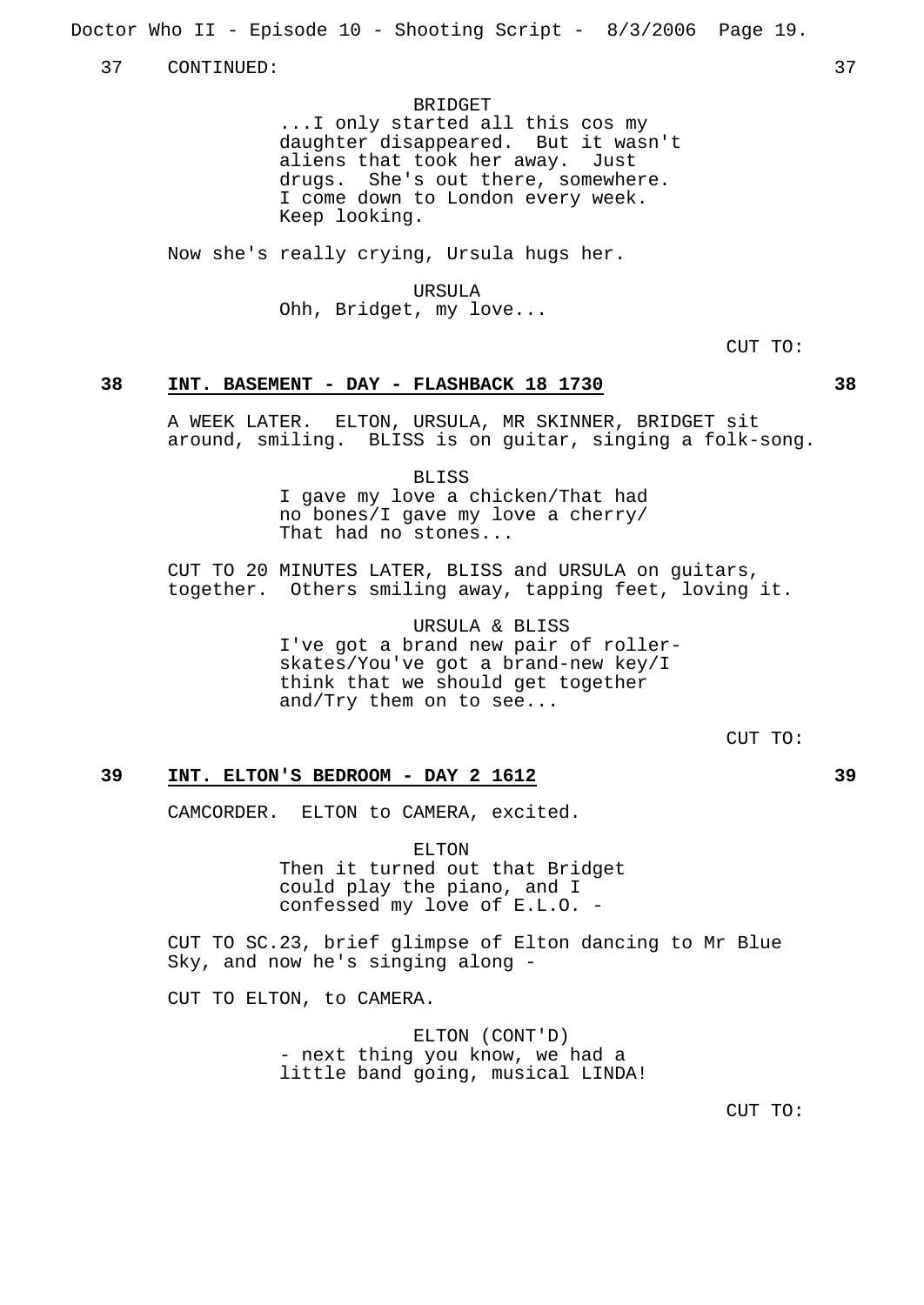## **40 INT. BASEMENT - NIGHT - FLASHBACK 19 1930 40**

No stage, but at one end of the basement, chairs arranged for a non-existent audience: ELTON on microphone, URSULA & BLISS on bass guitars & backing vocals, BRIDGET on piano, MR SKINNER on a small drumkit. E.L.O.'s Don't Bring Me Down. All loving it. Glancing across at each other. Big smiles. Somehow, they sound quite good.

CUT TO:

## **41 INT. ELTON'S BEDROOM - DAY 2 1612 41**

CAMCORDER. ELTON to CAMERA.

ELTON Just for fun!

CUT TO:

#### **42 INT. BASEMENT - NIGHT - FLASHBACK 19 1931 42**

Sc.40 CONTINUED. The little band playing, so enthusiastic, ELTON at his happiest. Now, the sound's bigger than just the four instruments, because that's how they feel; bigger.

Then suddenly -

Power cut. The lights go off. Darkness. All 'Ohhh!'

URSULA Was that us? Did we do that?

MR SKINNER Careful, now. Mind the cables -

 $Wham - !$ 

The door at the far end is thrown open. A rectangle of bright light. A silhouette. A man.

All staring. All instinctively afraid.

CAMERA tracks in to the silhouette, as he calmly strides into the room, to the centre.

> ELTON V/O And that's when it all changed. That Tuesday night in March. That's when he arrived.

#### VICTOR

Lights.

The lights snap back on. Revealing VICTOR KENNEDY. An arrogant bastard, expensive coat, felt collar, like he imagines himself as a gangster. In one hand, an expensive briefcase, in the other - at all times - a silver-topped cane.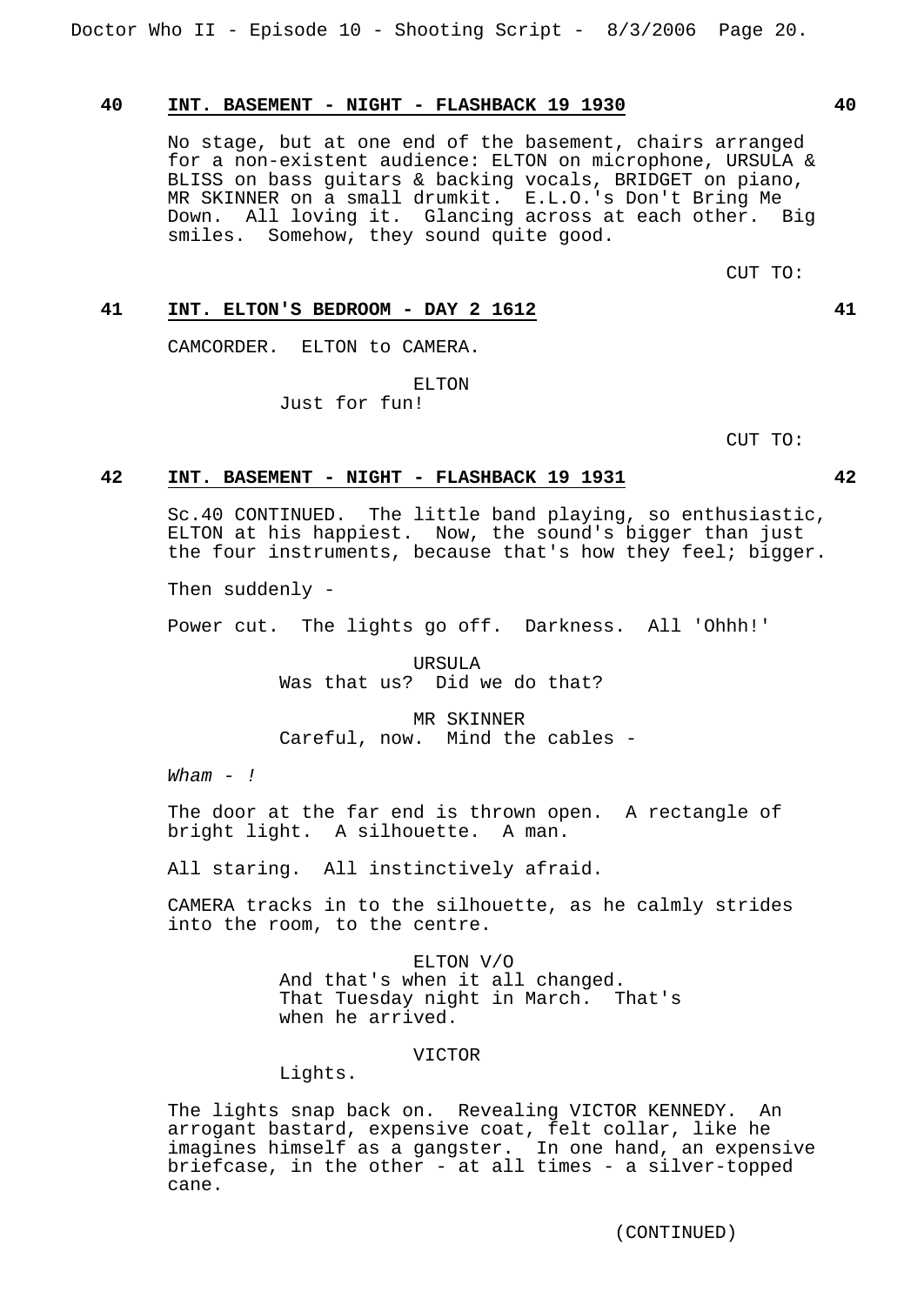Doctor Who II - Episode 10 - Shooting Script - 8/3/2006 Page 21.

42 CONTINUED: 42

ELTON V/O That's when we met Victor Kennedy. And the Golden Age was gone.

VICTOR We meet at last. (mimes inverted commas) "LINDA".

MR SKINNER's walking forward, offering a handshake -

MR SKINNER Well, nice to meet you, sir, I hope the music wasn't too loud -

Victor holds him off with the cane -

#### VICTOR

No, I don't shake hands, no. Skin complaint. Eczema. Vicious. I'd blister on the spot, really, no touching, step back, thank you. Back. Little more. That's it.

ELTON

Um, sorry, don't mind my asking, but who are you?

VICTOR

Firstly, I am Victor Kennedy. Secondly, I am your salvation. You have strayed from the path of righteousness, and I have come to lead you back. Behold -

JUMP CUT TO VICTOR's laptop opening. He's seated, with Elton, Ursula, Mr Skinner, Bridget & Bliss standing around & behind him, all automatically subordinate.

And they all gasp!

On screen -

CUT TO:

## **43 EXT. STREET - DAY - FLASHBACK 20 1200 43**

HIDDEN CAMCORDER FOOTAGE. THE DOCTOR & ROSE, seen from a distance - though it's clearly them - walking towards the Tardis. They're happy, don't know they're being filmed.

CUT TO:

## **44 INT. BASEMENT - NIGHT - FLASHBACK 19 1935 44**

SC.42 CONTINUED, all awestruck, around VICTOR's laptop.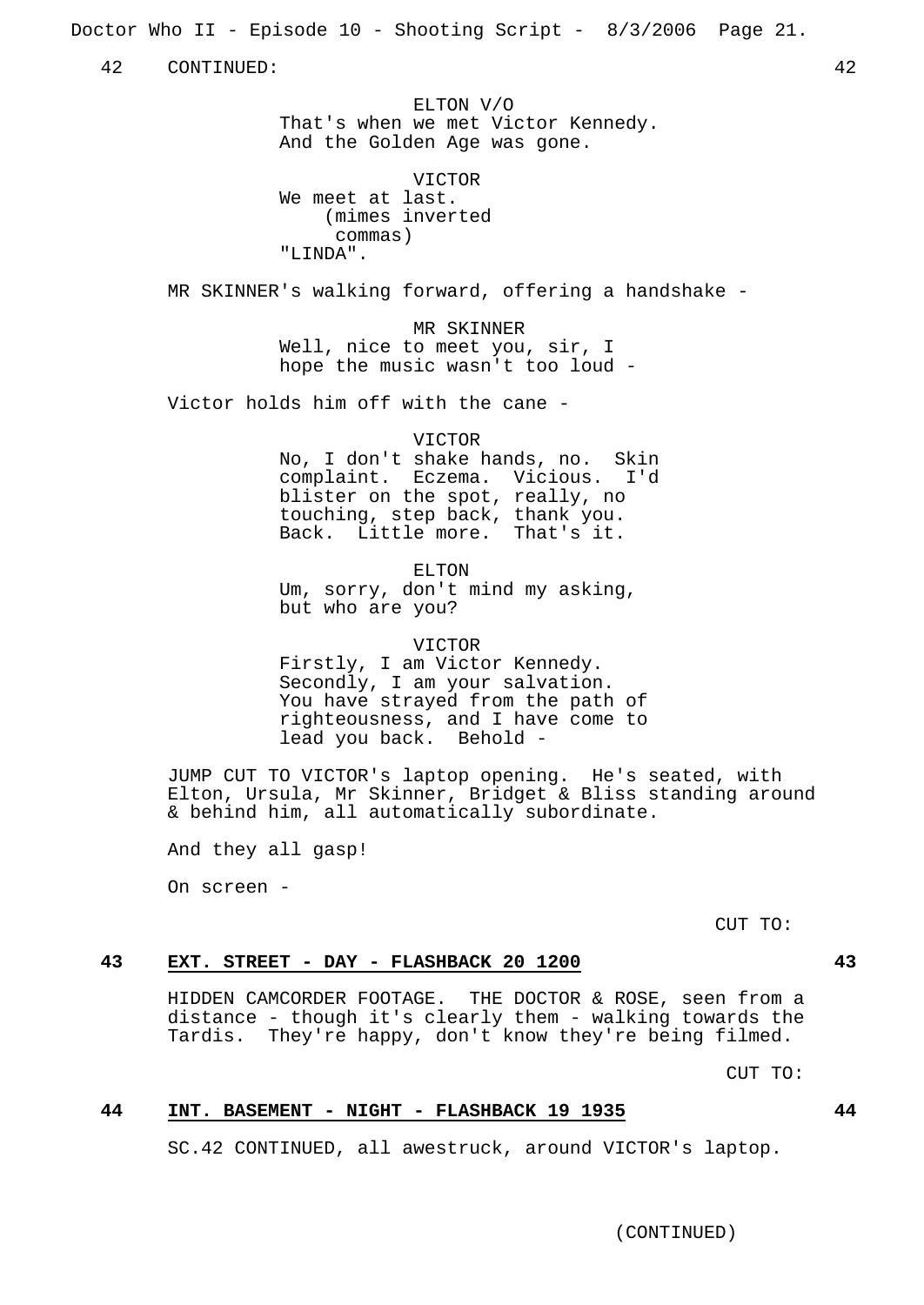Doctor Who II - Episode 10 - Shooting Script - 8/3/2006 Page 22.

44 CONTINUED: 44

MR SKINNER Oh the clarity!

**BRIDGET** It's so... vivid!

**BLISS** 

Look at him. Oh, just look.

VICTOR

You've forgotten your purpose in life, you, with your band and your cakes and your blubbing. But he still exists. The Doctor. And hold on, wait for this -

On screen, the picture goes to static -

VICTOR (CONT'D) The picture cuts out but the sound continues. Listen. Just listen. Listen to the sound of the universe.

He presses a key, a VOLUME BAR goes up to MAXIMUM.

And they hear it. The sound of the Tardis. That strange, old, new, rising and falling cry. There's a visual representation of a sound wave on the laptop screen, though concentrate on the faces, all transported by its beauty; CUs on Ursula, Mr Skinner, Bridget, Bliss...

But Elton is poleaxed. Staggered. Has to sit.

ELTON That's... oh, that's...

URSULA What is it, what's wrong?

VICTOR Leave him alone! (to Elton, greedy) You've heard it before, haven't you? When? When have you heard it? Where were you? When?

ELTON I'd forgotten it. Till now. But it was that night...

VICTOR

What night?

ELTON

I was just a kid. But that's why I went downstairs. It woke me up. That noise...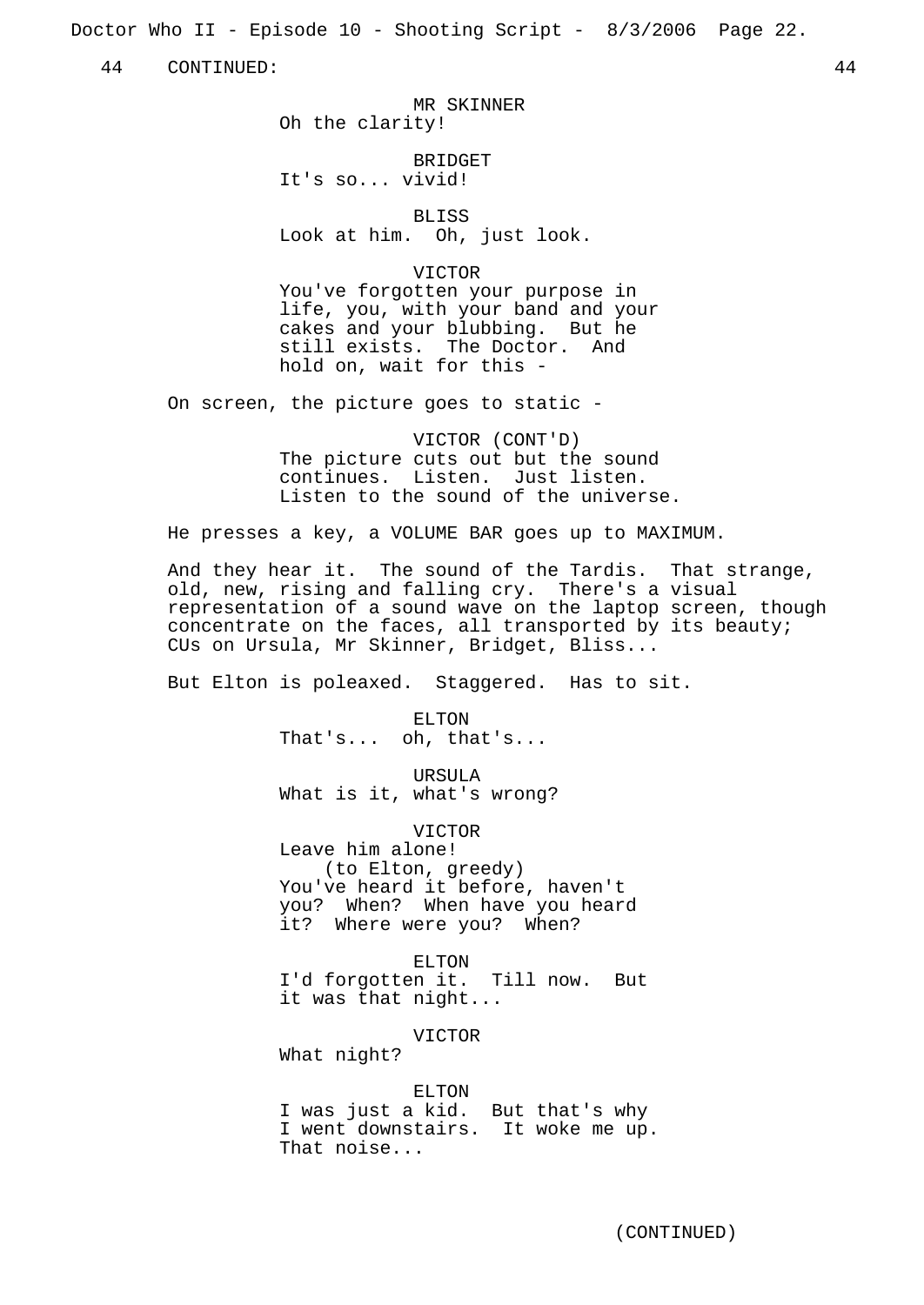Doctor Who II - Episode 10 - Shooting Script - 8/3/2006 Page 23.

44 CONTINUED: (2) 44

CUT TO SC.10, the blurry images again - glimpses of the bedroom, the stairs, the living room, the Doctor looking down at young Elton's POV, grave and dark - all overlaid with the mighty echoing grind of the Tardis engines -

CUT BACK TO Elton, in the basement.

ELTON (CONT'D) But what is it? What does it mean?

VICTOR That... is the sound of his spaceship.

JUMP CUT TO: VICTOR sits with his laptop on a desk, enjoying being centre-stage; the OTHERS all sit around, in a circle, hanging on his every word (only Ursula's a bit doubtful).

> VICTOR (CONT'D) The Doctor is an alien. An extraterrestrial, literally, he comes from another world. He has two hearts. He can change his face. He is allergic to aspirin. And I have reason to believe that this box, this famous blue box, is a spaceship beyond our imagination.

URSULA But what, does it fly?

VICTOR

No one knows.

MR SKINNER How can a big blue box fly?

VICTOR Exactly. That's one of many mysteries, waiting to be solved.

BRIDGET

But how d'you know so much, where'd you get all this information?

VICTOR

Torchwood!

And he spins the laptop round. Graphic: TORCHWOOD FILES.

ELTON What's Torchwood..?

#### VICTOR

Oh, you amateurs. Suffice to say, Top Secret. And they're even more interested in the Doctor than you lot.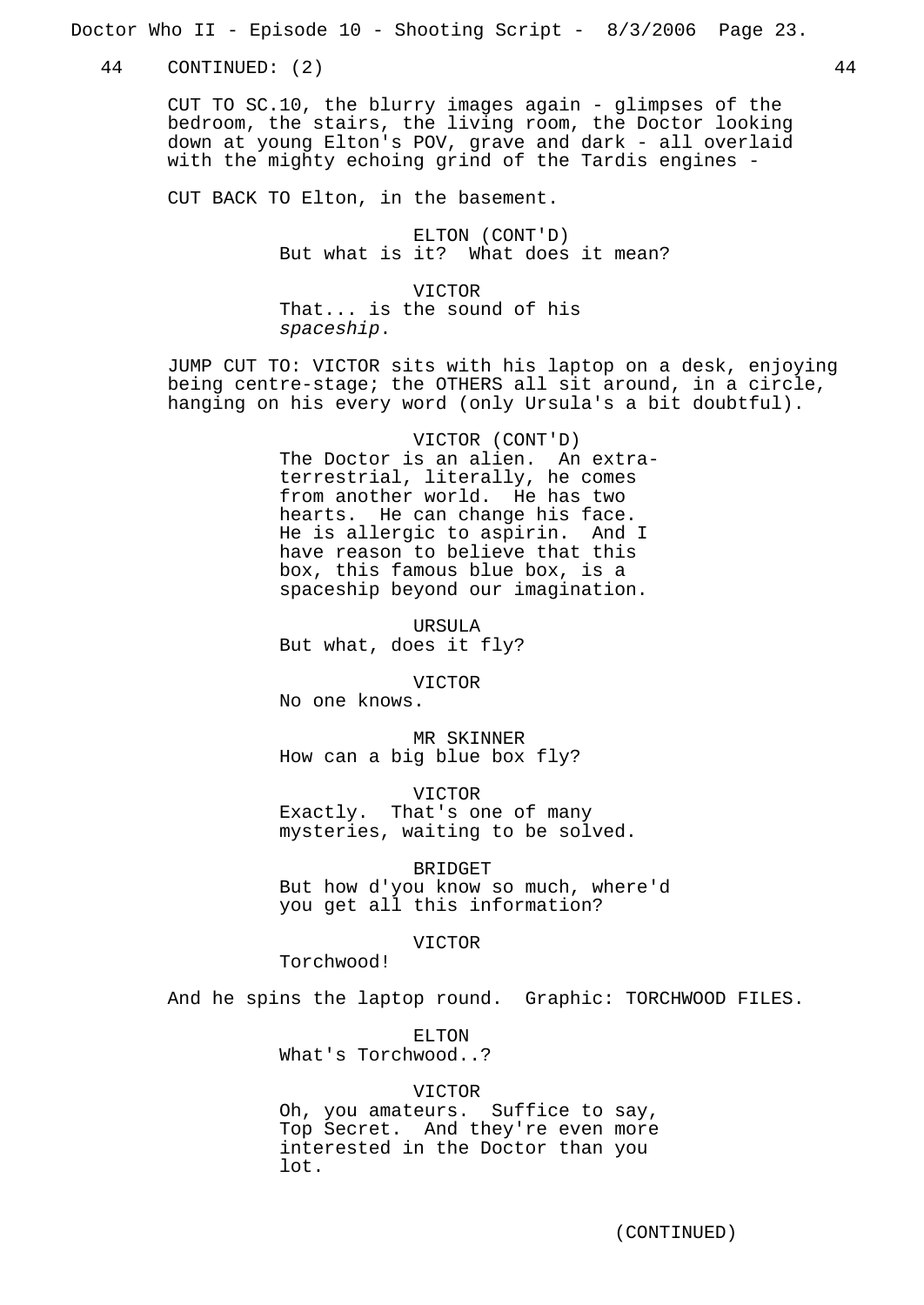Doctor Who II - Episode 10 - Shooting Script - 8/3/2006 Page 24.

44 CONTINUED: (3) 44

URSULA So... d'you work for them?

VICTOR No. I stole from them. You're in trouble, just being in the same room as me. (points with cane) The door is yonder, if you want to leave. Anyone? No? Anybody?

They all look tempted... but haven't got the nerve.

Victor victorious, pulls out papers from his open briefcase -

VICTOR (CONT'D) Right then! Homework!

He goes round, handing them out.

VICTOR (CONT'D) Using the Torchwood files, we can look at all the old databases in a completely new light, we can build up a much more detailed profile of the Doctor, I've allocated tasks, as you can see - ooh, ah, don't touch, careful, eczema - so, complete your individual targets and we'll meet back here, this time next week, one step closer to finding the Doctor. (pause) Well don't just sit there! Move!

And everyone jumps to their feet, starts grabbing coats and bags and things. All very light & throwaway:

> VICTOR (CONT'D) Oh, and, um, Bliss, if I could have a word..? In private?

BLISS Course you can, yeah.

VICTOR That's a good girl. Bye bye everybody! Bye bye!

CUT TO:

## **45 EXT. STREET NEAR BASEMENT - NIGHT - FLASHBACK 19 1940 45**\*

The basement's in a run-down industrial area. Empty streets.

4-SHOT, ELTON, URSULA, MR SKINNER & BRIDGET walking across a wide, desolate tarmac'd area, all a bit deflated.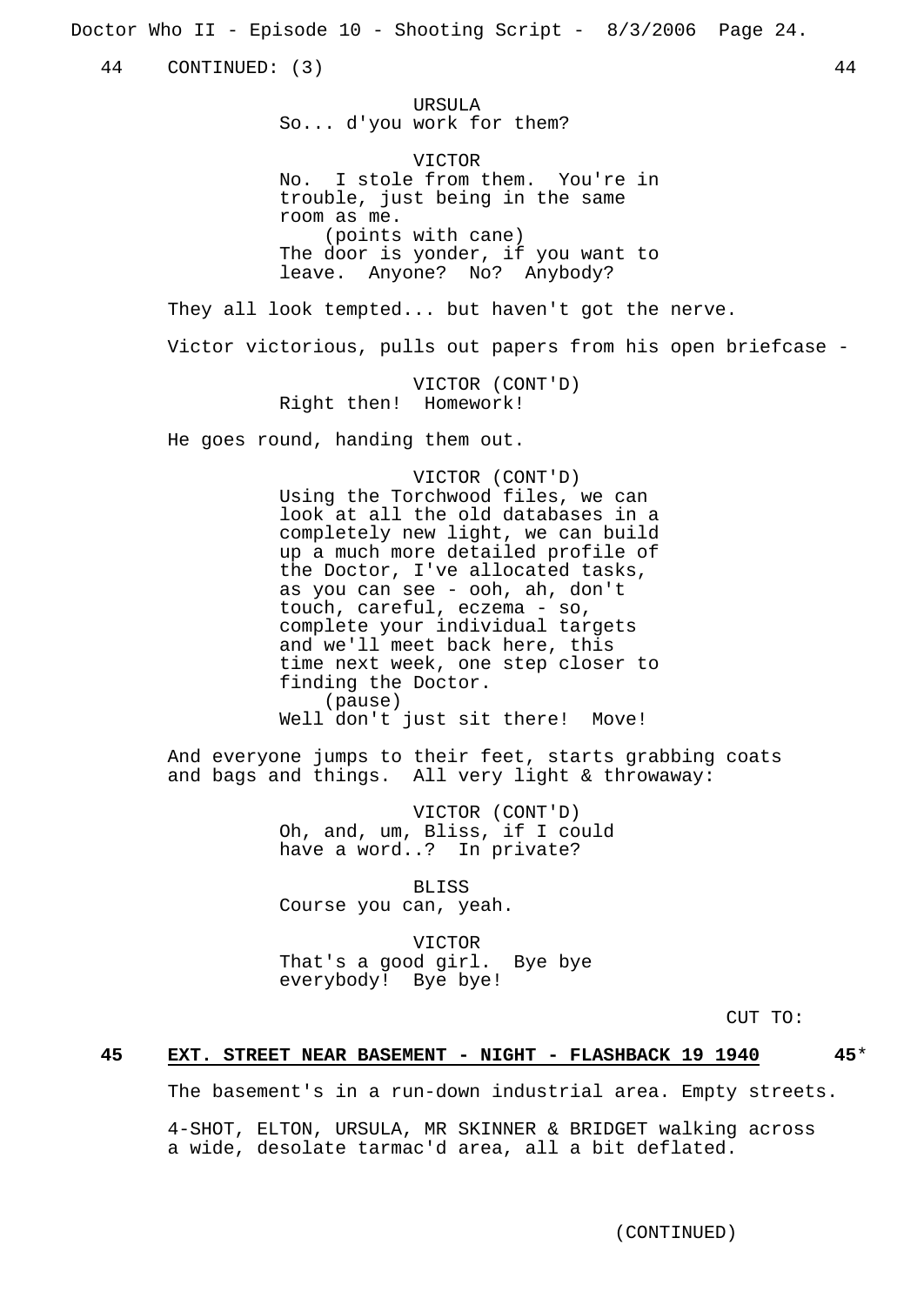Doctor Who II - Episode 10 - Shooting Script - 8/3/2006 Page 25.

45 CONTINUED: 45

ELTON Better get to work. Lots to do.

URSULA I never thought of it as work.

ELTON It's what we always wanted, though. To find the Doctor.

#### URSULA

S'pose.

A noise, far off. A woman's scream..? But the four glum souls just keep walking.

CUT TO:

## **46 INT. ELTON'S BEDROOM - DAY 2 1617 46**

CAMCORDER. ELTON to CAMERA.

ELTON So that's what happened. All of a sudden, without anyone saying so, we were working for Victor Kennedy.

CUT TO:

## **47 INT. BASEMENT - DAY - FLASHBACK 21 1730 47**

VICTOR has now built himself into one end of the room. Big desk, filing cabinets, bookcases, all overflowing with photos and charts and maps and theories. A Doctor shrine. Victor sitting centre, with his cane, king of his world.

ELTON, URSULA, MR SKINNER, BRIDGET, all now at desks small individual desks, like schools of old - transcribing taped reports, copying diagrams, etc.

> ELTON V/O And we had to admit, he was right, his methods were much more rigorous. It felt like we were getting closer and closer to the Doctor...

Elton raises his pen, to ask a question.

ELTON Um, Mr Kennedy? We were wondering... No sign of Bliss, d'you know where she is?

VICTOR Oh, she left a message. Didn't she tell you? Getting married or something. Stupid girl. It'll never last. (MORE)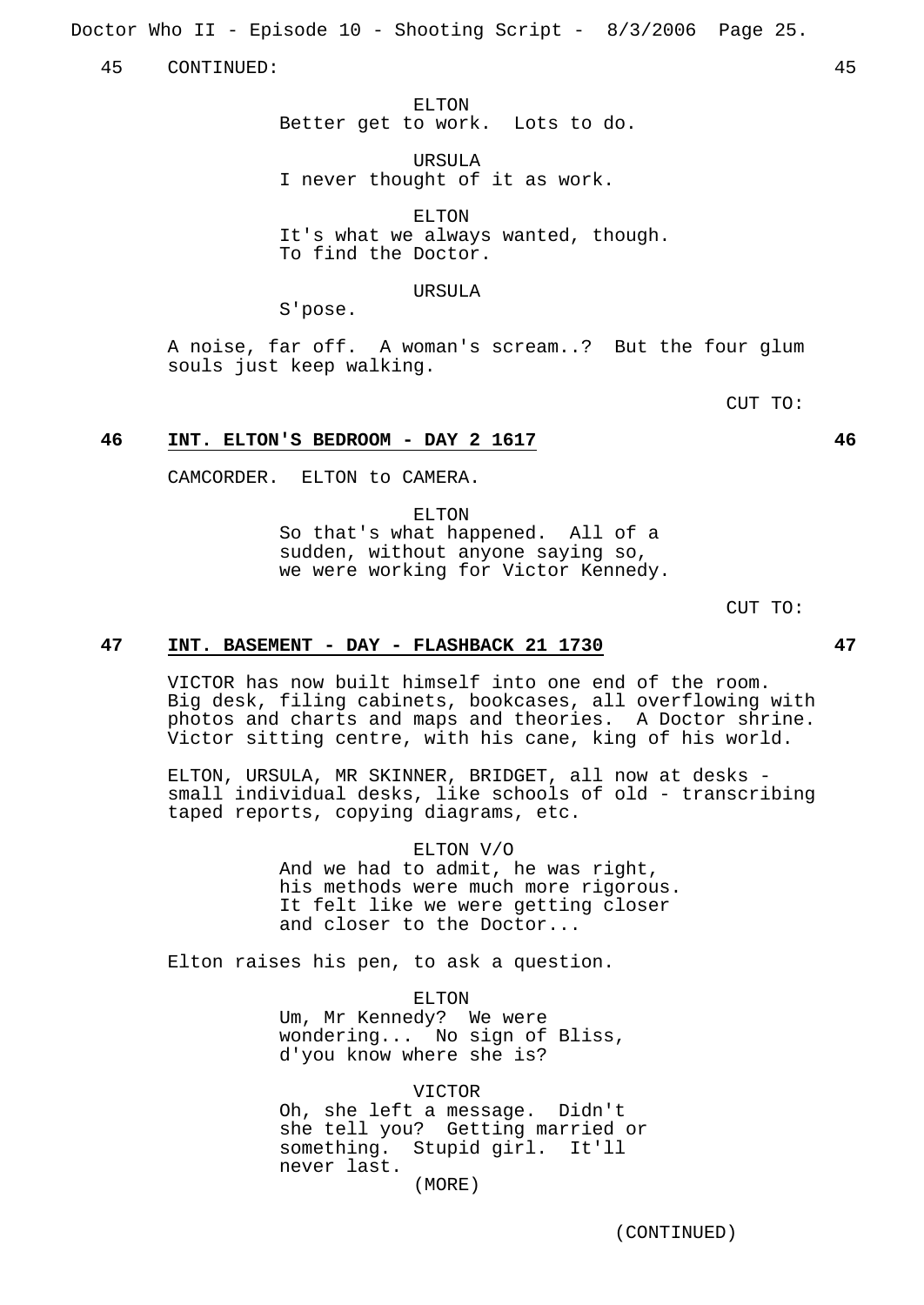(CONTINUED)

Doctor Who II - Episode 10 - Shooting Script - 8/3/2006 Page 26.

47 CONTINUED: 47

VICTOR (CONT'D)

Back to work!

CUT TO:

## **48 INT. ELTON'S BEDROOM - DAY 2 1619 48**

CAMCORDER. ELTON to CAMERA.

ELTON We did get lucky once -

CUT TO:

## **49 INT. BASEMENT - DAY - FLASHBACK 1 1600 49**

VICTOR at his desk, ELTON, URSULA & BRIDGET standing around, but MR SKINNER's excited, waving papers -

> MR SKINNER - a police box, newly arrived, it says newly arrived, today, and it's not far! It's in Woolwich- !

VICTOR Move! Move! Move!

CUT TO:

## **50 INT. ELTON'S BEDROOM - DAY 2 1620 50**

CAMCORDER. ELTON to CAMERA.

ELTON But don't get excited. That's where you came in. / Woolwich, police box, red bucket blue bucket, me so stupid, etcetera -

On / CUT TO the events of SC.1,2,3,6 & 7, jumping through images like Sky Plus on X30.

CUT TO:

#### **51 INT. BASEMENT - DAY - FLASHBACK 1 1800 51**

VICTOR raging, right in ELTON's face, Elton at his desk, URSULA, MR SKINNER & BRIDGET quailing in b/g.

VICTOR

Useless!

#### ELTON

I just froze!

VICTOR You met him! And you froze! You stupid man!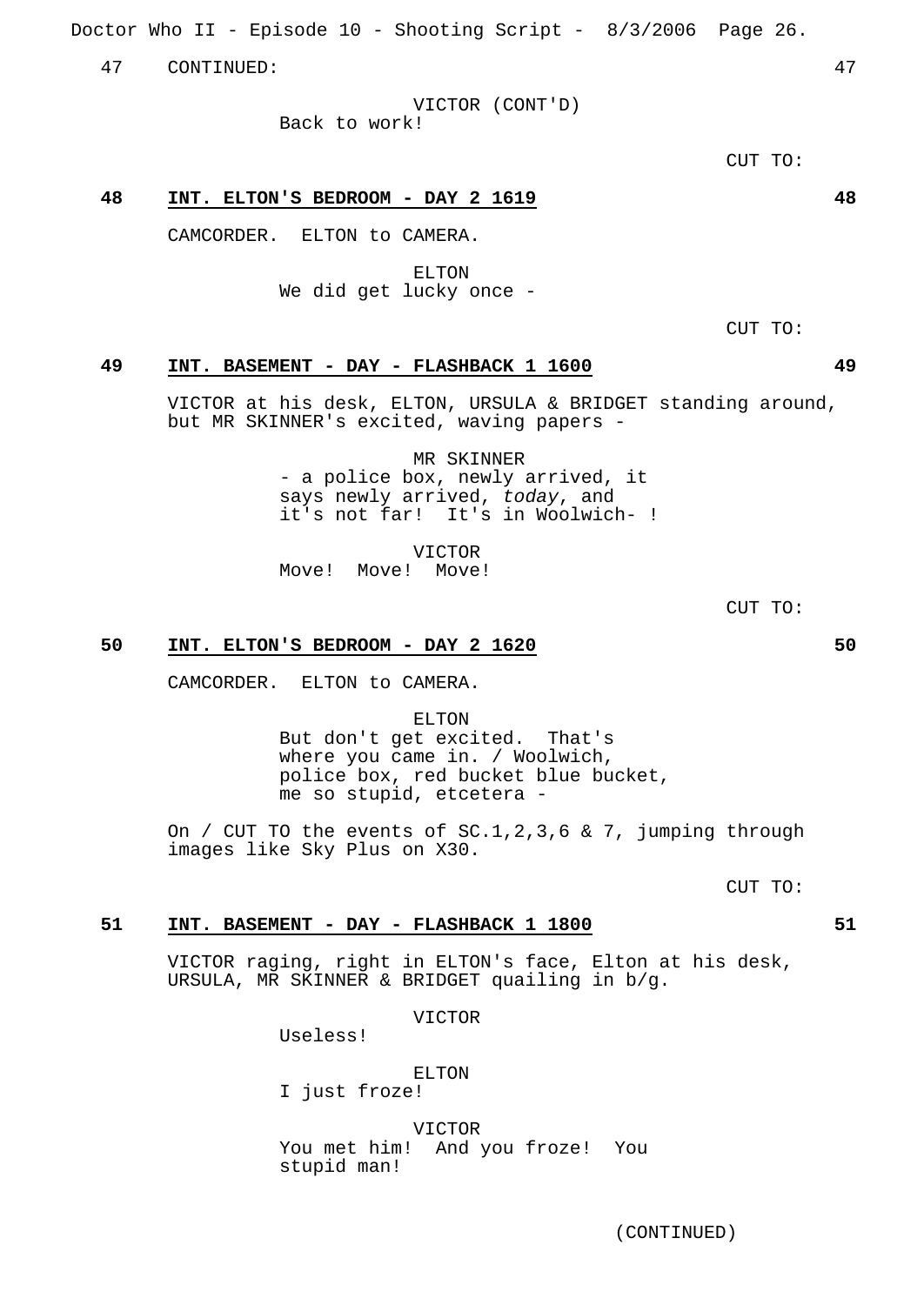Doctor Who II - Episode 10 - Shooting Script - 8/3/2006 Page 27.

51 CONTINUED: 51

Victor's so cross, he's got his hand raised -

ELTON You can't hit me cos you don't touch, you said so, you'll have a rash and itching and everything!

VICTOR

I can use this - !

He raises his cane -

URSULA

Use that cane on him and you'll get one hell of a smack off me. And then a good kick. Is that completely understood, Mr Kennedy?

VICTOR Yes indeed. Duly noted. Ursula Blake, most likely to fight back.

And he walks back to his big desk, huffy.

VICTOR (CONT'D) Right then! We change tack. We approach this, sideways. If we're to discover the truth about this Doctor, then we should try to find... her.

JUMP CUT TO SLIDE-PROJECTION: grabbed photo of ROSE.

BASEMENT in darkness, Victor at the slide-projector. OTHERS seated. Victor goes though photos of Rose (inc. a screengrab of her entry into Downing Street, Ep.1.4).

> VICTOR (CONT'D) When it comes to the Doctor's companion, the Torchwood files are strangely lacking. It seems the evidence has been corrupted, something called a Bad Wolf virus. All we've got are these photographs. But now, at least, we've got firsthand evidence - Elton!

ELTON Oh, it was a London accent, definitely, she's from London.

VICTOR So we hit the streets. With her photo. Ask around. Someone's got to know who she is.

BRIDGET London's a big place, I should know, my own daughter's out there -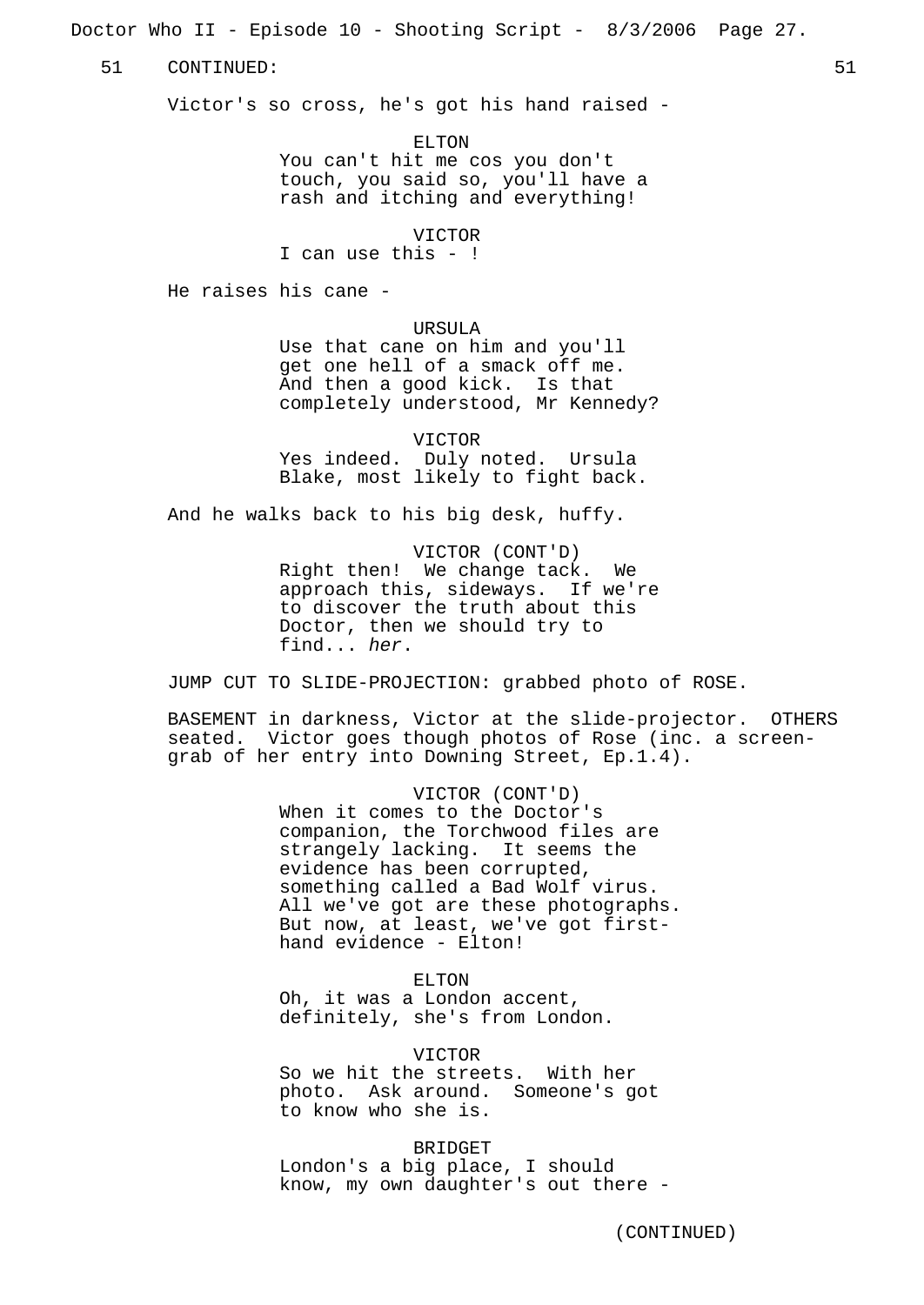Doctor Who II - Episode 10 - Shooting Script - 8/3/2006 Page 28.

51 CONTINUED: (2) 51

VICTOR

Bridget. Don't make it personal. I don't like being touched both literally and metaphorically, thank you very much, I haven't got the time. Bleeding hearts, outside. But there's ten million people walking the streets of London, I'd suggest you get started. All of you! (bangs his cane) Hup! And out! Get moving! Find me that girl!

CUT TO:

#### **52 EXT. STREETS NEAR FLATS - DAY - FLASHBACK 22 1600 52**

ELTON, alone, holding Rose's photo, walking forward amongst strangers, daunted by the size of his task.

> ELTON V/O And so it began. The impossible task. To scour the mean streets. To search a major capital city for an unknown girl, to hunt down that face, in a seething metropolis of lost souls, to find that one girl in ten million -

CUT TO an OLD WOMAN, looking at the photo.

OLD WOMAN Oh, that's Rose Tyler, she lives just down there, Bucknall House, number 48, her mother's Jackie Tyler, nice family, bit odd.

And the OLD WOMAN wanders off. On Elton. Oh.

JUMP CUT TO ELTON, running!!!

CUT TO SC.23, a glimpse of Elton dancing for joy!

CUT TO:

## **53 EXT. LITTLE SHOPPING PRECINCT - DAY - FLASHBACK 22 1605 53**

ELTON screeches to a halt, hearing - 'Oy! Jackie!' -

And there's JACKIE, with two black bin bags of washing, heading towards a LAUNDERETTE. (It's a small, local precinct, nothing big or smart.) Another WOMAN, across the street, giving her a wave.

> JACKIE Hello, sweetheart! I'll see you down the Spinning Wheel tonight. Pub quiz! Get them in!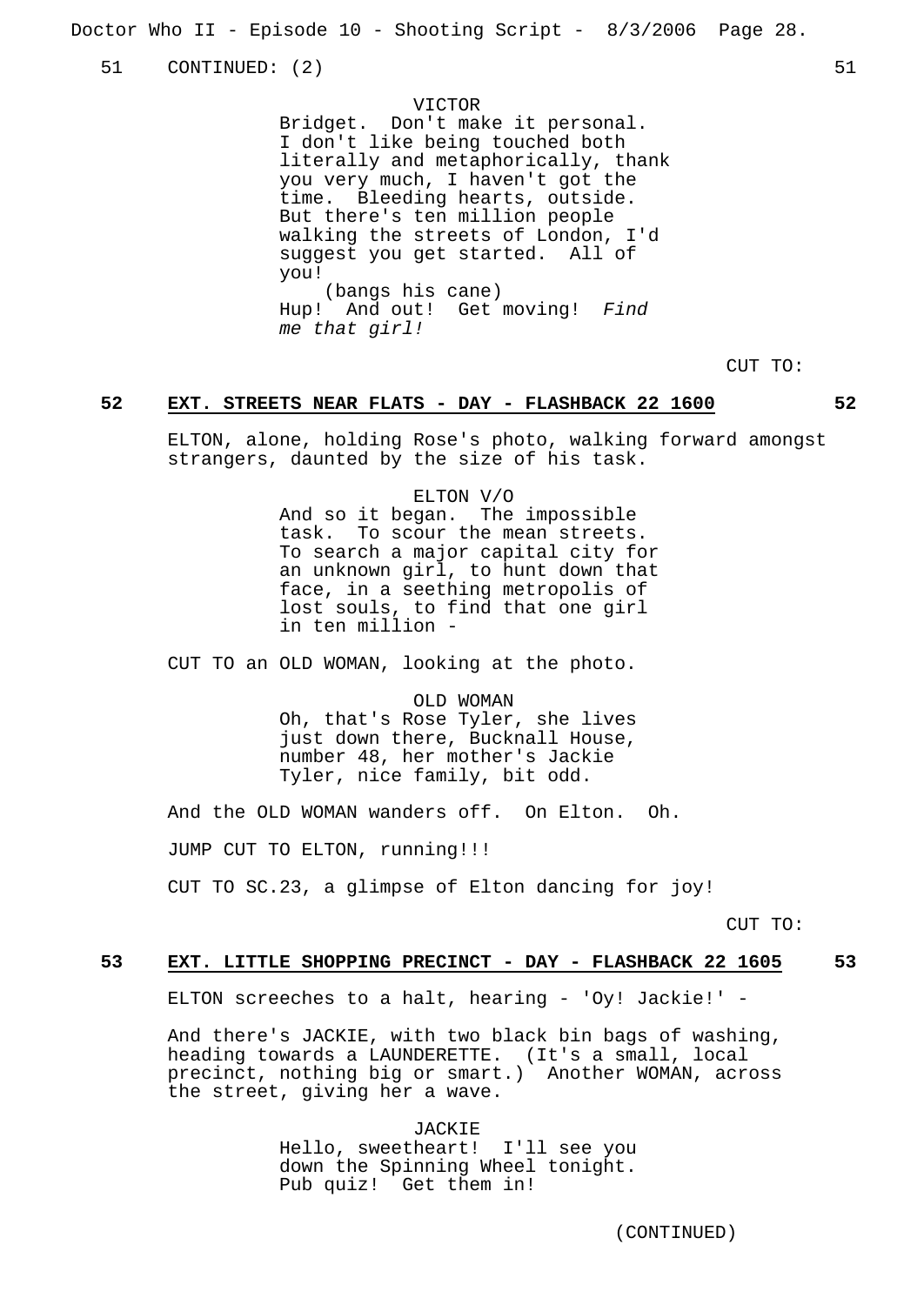Doctor Who II - Episode 10 - Shooting Script - 8/3/2006 Page 29.

53 CONTINUED: 53

And she heads into the launderette.

Elton looks at his photo of Rose.

It's got to be... Then suddenly, frantic, Elton shoves the photo back in his jacket, strips the jacket off, rips off his shirt (t-shirt underneath) shoves the jacket back on, and clutching the shirt, heads for the launderette -

CUT TO:

## **54 INT. LAUNDERETTE - DAY - FLASHBACK 22 1606 54**

Typical launderette. Just JACKIE in there, sorting out her washing, as ELTON sidles in, nervous. He goes to a dryer, shoves his jumper in, slots in money.

> ELTON V/O I'd been trained for this. Victor Kennedy's classes covered basic surveillance and espionage. Step One: engage your target. Find some excuse to start a conversation. But how was I going to do this, how??

Jackie turns to him -

JACKIE 'Scuse me love, couldn't give's a quid for two fifties, could you?

ELTON

Oh! Could be! Hold on, mumm... (gets out cash) Do-do-dooo... pom pom pom... there's ummm... ba daa!

JACKIE Lovely, cheers.

Jackie goes back to her washer. Elton thinking madly.

ELTON V/O Step Two. Without provoking suspicion, get on first-name terms with the target.

JACKIE My name's Jackie, by the way.

ELTON Right! Um! Elton.

JACKIE Oh, you don't meet many Eltons, do you? Apart from the obvious.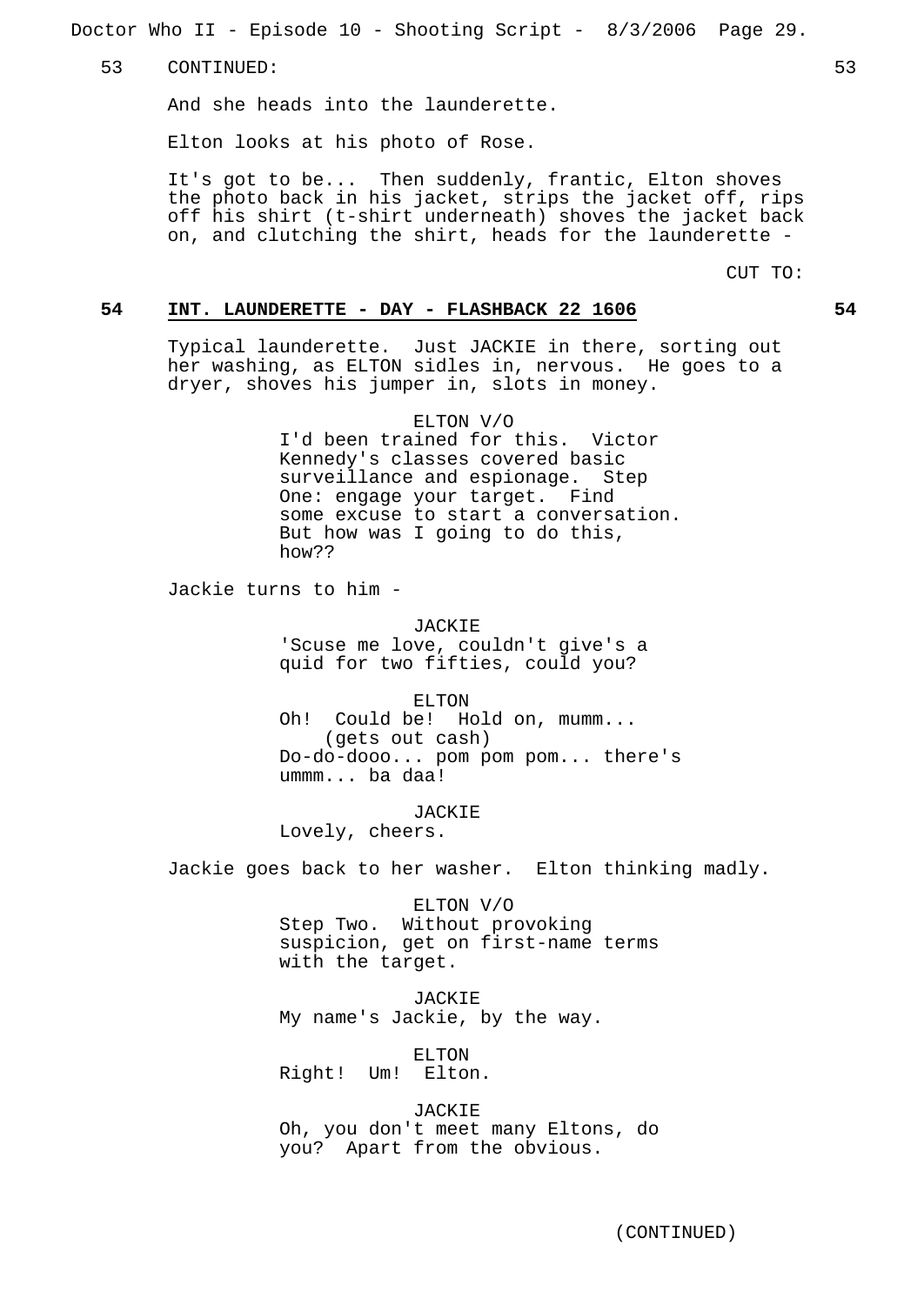Doctor Who II - Episode 10 - Shooting Script - 8/3/2006 Page 30.

54 CONTINUED: 54

ELTON

No. Hah! Mmm.

Jackie busies herself again, Elton nervous...

ELTON V/O Step Three, ingratiate yourself with a joke or some humorous device.

JACKIE Tell you what, Elton, here we are, complete strangers - (waves washing) and I'm flashing you my knickers!

ELTON Yes! Ha ha! Ohh.

Jackie busy, Elton thinking hard...

ELTON V/O

Stage Four. Find some subtle way to integrate yourself into the target's household.

JACKIE Mind you, I'm only down here cos my washing machine's knackered,

don't suppose you're any good at fixing things, are you?

CUT TO:

#### **55 INT. TYLERS' FLAT - DAY - FLASHBACK 22 1700 55**

ELTON (shirt back on) on the floor, holding a plug and screwdriver, the washing machine shoved into the middle of the kitchen, JACKIE standing by.

ELTON

There we are, it was the fuse! Nothing wrong with the machine, it's fine, all working.

#### JACKIE

Elton, I should have you on tap! I used to have this little mate called Mickey, he did all that stuff. Gone now, bless him.

ELTON Well if you need me, just give's a call, I'll jot down my number.

#### JACKIE

You do that, and I'll make us a cup of tea, go and sit down, go on put the telly on if you want, I can't bear it silent.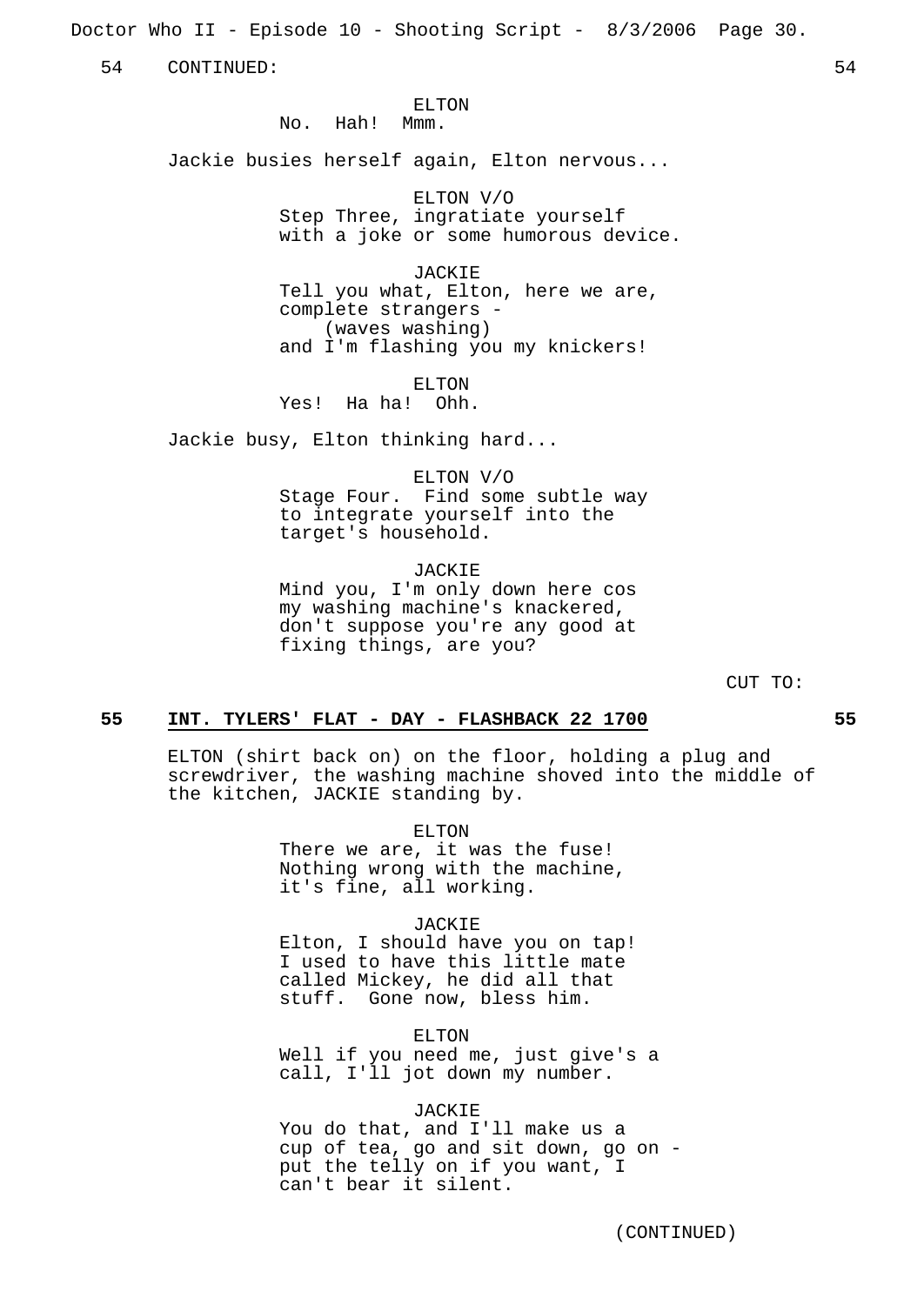Doctor Who II - Episode 10 - Shooting Script - 8/3/2006 Page 31.

55 CONTINUED: 55

Jackie busies herself, Elton walks through.

WIDE SHOT, LIVING ROOM, seeing the whole place properly. For Elton, such a victory, can't believe it. Looks round. Framed photos of Rose, present day, as a kid, a teenager. JUMP CUT TO JACKIE & ELTON, sitting down with a cuppa.

> JACKIE (CONT'D) It's just me, these days, rattling about. There's my daughter, but she's gone travelling. I keep her bedroom all nice and ready though, just in case she comes back.

ELTON And her name's..?

JACKIE

Rose.

ELTON That's a nice name, Rose.

JACKIE

It was my mum's. Bit old-fashioned really, but I like it.

ELTON What about her dad, where's he gone? Did you give him the boot?

JACKIE Something like that, yeah.

ELTON Still. Who needs him, eh?

JACKIE That's what I said.

ELTON So, she's travelling where..?

#### JACKIE

Oh, y'know. All over. She's got her mobile, I get a call, now and then. Not as often as I'd like. Still, that age, who can be bothered phoning home?

ELTON Who's she with, is it mates, or..?

JACKIE Just mates, yeah.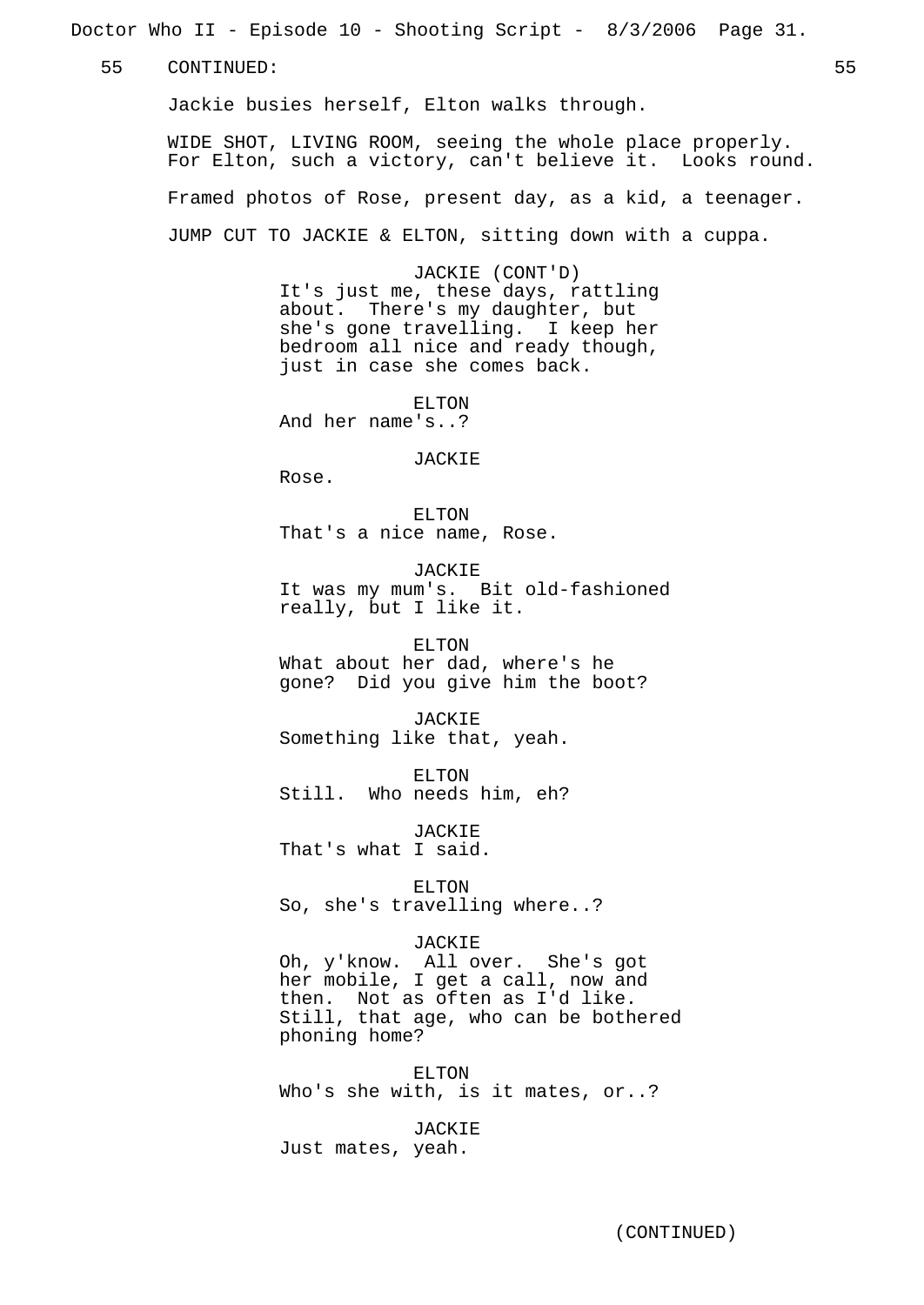Doctor Who II - Episode 10 - Shooting Script - 8/3/2006 Page 32.

55 CONTINUED: (2) 55

ELTON Well if I had you, making a cuppa like this, I wouldn't stray far from home.

JACKIE Oh, you're a charmer. Say it again!

Both have a chuckle!

CUT TO:

## **56 INT. BASEMENT - DAY - FLASHBACK 23 1700 56**

CU VICTOR, delighted -

VICTOR Magnificent! Oh, I could touch you, except I can't!

CUT TO WIDER, ELTON with URSULA, MR SKINNER, BRIDGET.

ELTON Look, I even got her photo on my phone, d'you want to see?

Passes his mobile to Mr Skinner.

MR SKINNER

Amazing. You've achieved Steps One to Four in the precise order, however did you manage it?

Mr Skinner passes the phone to Ursula.

ELTON Oh, I had to work hard, she keeps everything close to her chest.

URSULA And that's hell of a chest.

BRIDGET But how'd you move on? Step Five, that's the problem.

MR SKINNER Step Five. Discovering the truth.

URSULA 'Is your daughter going out with an extraterrestrial?' Doesn't exactly trip off the tongue.

VICTOR That's this week's homework! Step Five, I want a plan of attack from each of you! Go on! Vamoose! (MORE)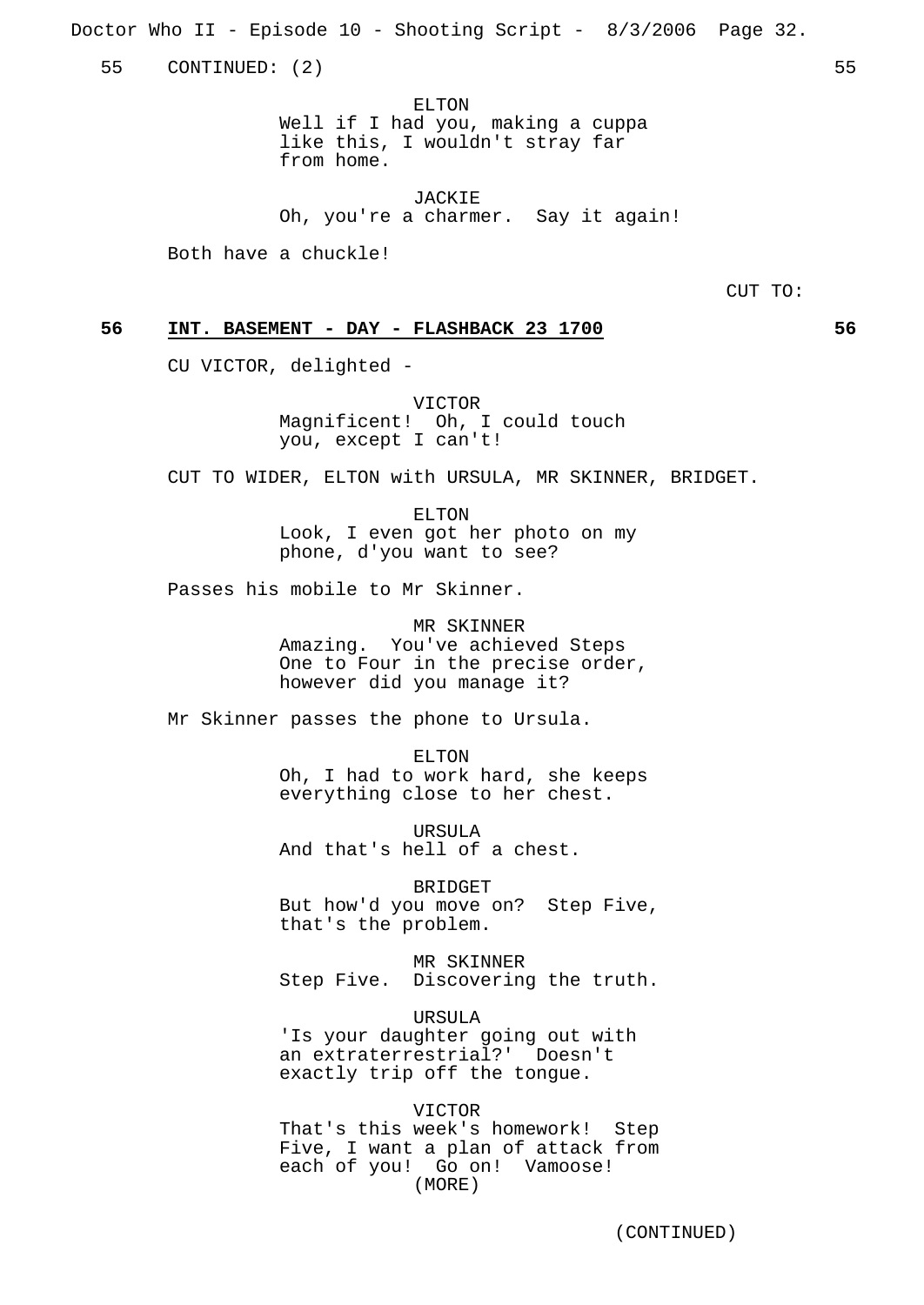Doctor Who II - Episode 10 - Shooting Script - 8/3/2006 Page 33.

56 CONTINUED: 56

VICTOR (CONT'D) Work to do! (slams his cane!) And Elton, keep infiltrating! You will do anything to get that information, anything!

ELTON

Yes sir.

As they all grab coats and things -

VICTOR Oh, and Bridget... Could you stay behind? I'd like a word in private.

BRIDGET Um. Mr Skinner's giving me a lift.

VICTOR I can take you to the station. I'm sure Mr Skinner won't mind.

MR SKINNER Not at all. Bridget, I'll see you next week.

BRIDGET Yes! See you then!

A slight awkwardness, then Mr Skinner gives her a kiss on the cheek. Bridget surprised, beaming.

BRIDGET (CONT'D)

Bye bye.

A last, lovely big CU on her happy face.

CUT TO:

## **57 EXT. STREET NEAR BASEMENT - DAY - FLASHBACK 23 1705 57**

3-shot, ELTON, URSULA & MR SKINNER walking across the tarmac'd area. A bit sprightly.

> URSULA Now Mr Skinner, I don't mean to pry. But did you give Bridget a little kiss back then?

MR SKINNER I think I did.

#### URSULA

And... if you get your way, might there be more little kisses between the two of you?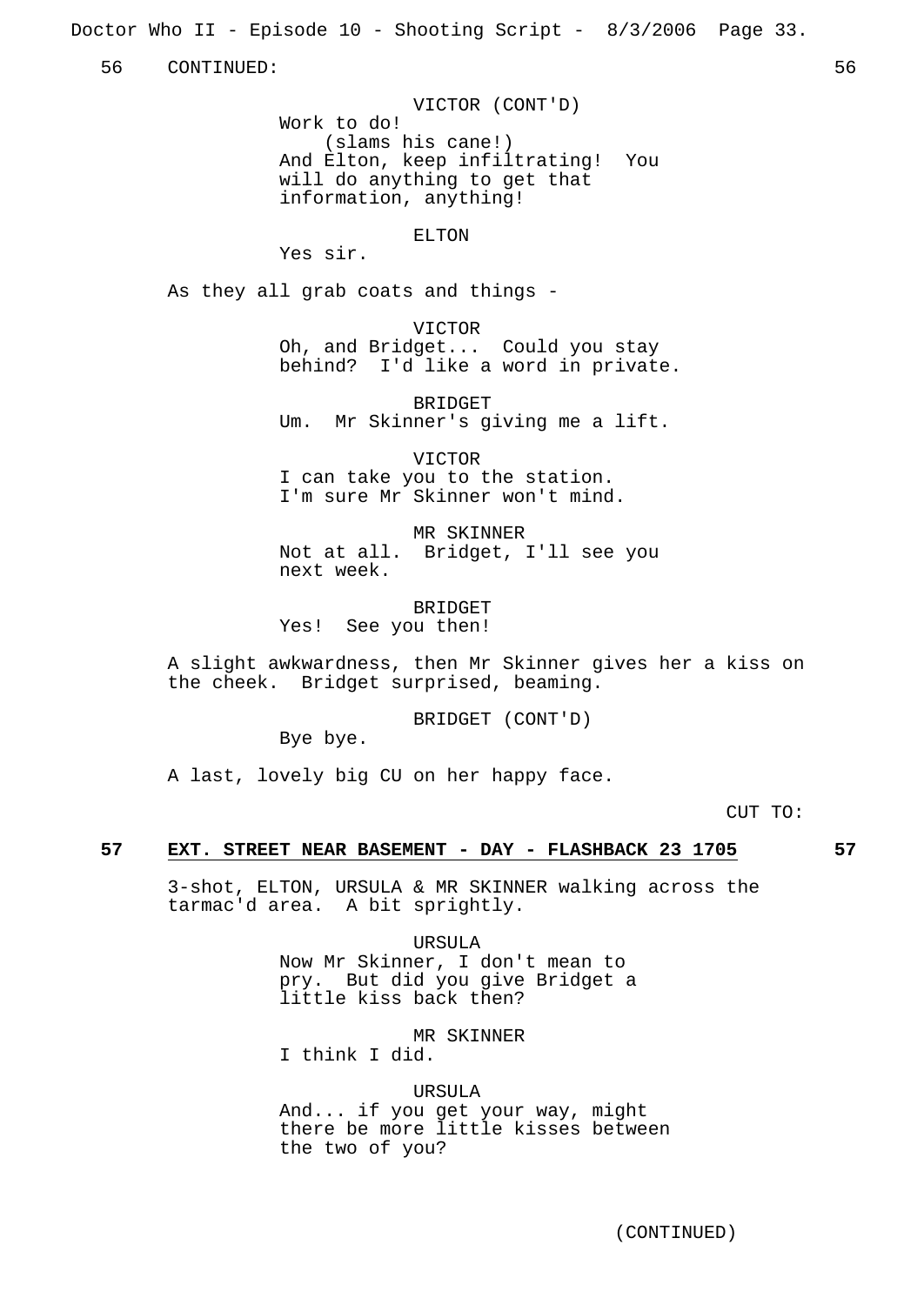Doctor Who II - Episode 10 - Shooting Script - 8/3/2006 Page 34.

57 CONTINUED: 57

MR SKINNER I think there might.

URSULA I knew it!

ELTON Oh, that's brilliant.

MR SKINNER Now don't get excited. We'll see.

But he's smiling, so happy, as he walks along.

Faint, in the distance: a woman's scream.

CUT TO:

#### **58 INT. TYLERS' FLAT - DAY - FLASHBACKS 24 TO 28 58**

ELTON & JACKIE, little montage. Elton standing on a chair, to screw in a new lightbulb in the kitchen ceiling, JACKIE standing underneath with a cuppa.

ELTON fixing a living room shelf, JACKIE standing back, judging it - right a bit, left a bit....

ELTON tuning the video, JACKIE reading from the manual.

ELTON replacing a fuse, JACKIE on hand with another cuppa.

ELTON V/O Infiltration went well, cos Jackie kept phoning up, needing this and needing that. It was strange, the amount of things needed doing, it's like that flat was jinxed...

ELTON pokes his head under the sink. JACKIE's got a good view of his arse. Gives a little ooh to herself, lovely!

CUT TO:

#### **59 EXT. PARK - DAY - FLASHBACK 29 1600 59**

The bench is now ELTON & URSULA's favourite haunt.

#### ELTON

...she mentions her daughter all the time, but I can't make it obvious, can I? It's like the other day, we had this pasta, and I did a little riff about Italy that's a nice country, has Rose been to Italy? But she just said yes, and that was it.

URSULA You had pasta?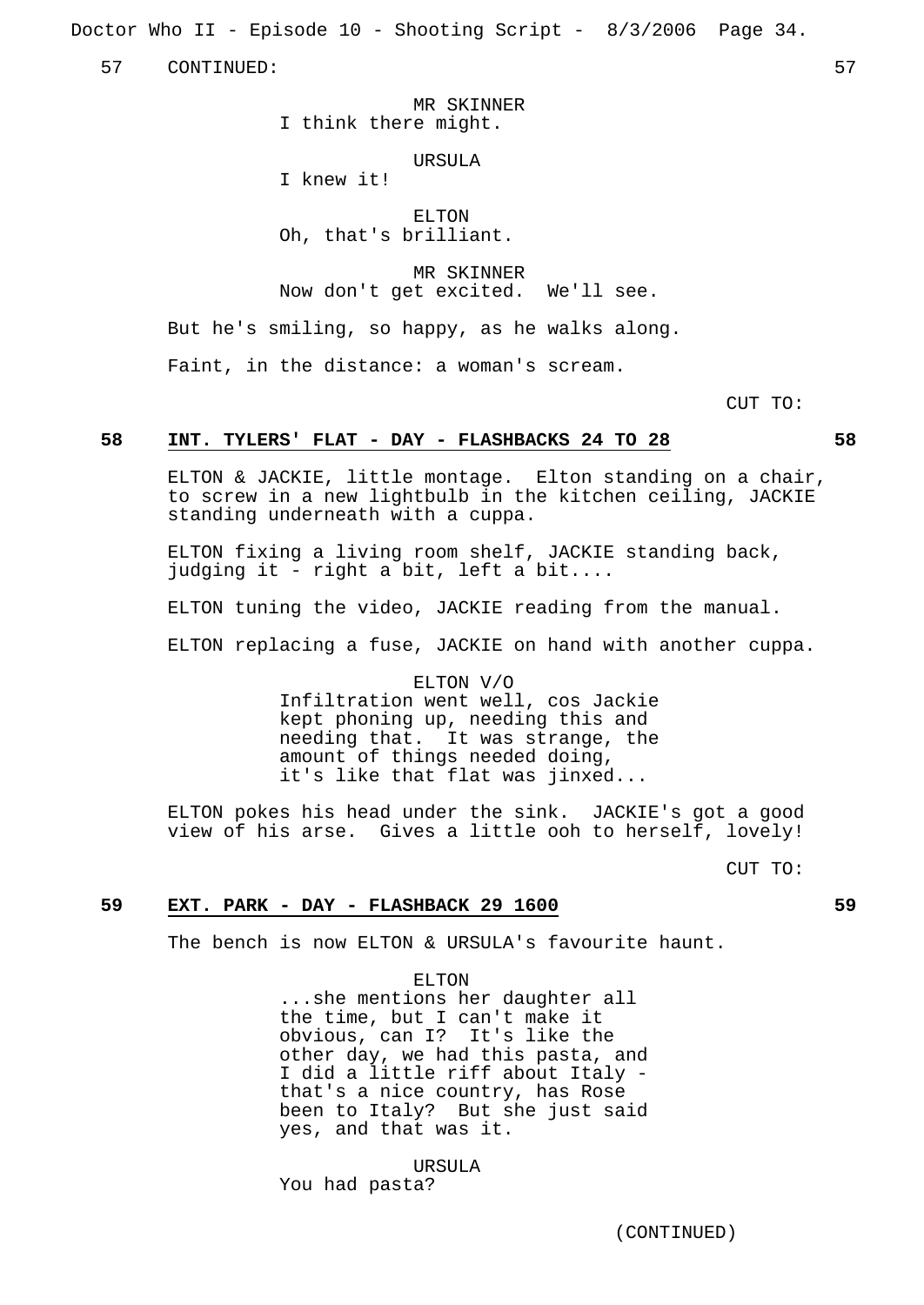Doctor Who II - Episode 10 - Shooting Script - 8/3/2006 Page 35.

59 CONTINUED: 59

ELTON Just a bit of lunch.

URSULA You were mending a fuse, and she made you pasta?

ELTON

Yeah.

URSULA Ask me, I think she fancies you.

ELTON Naaah, don't be daft. What would she go and do that for?

URSULA Oh, you'd be surprised.

That, on CU Ursula, more to herself. But wistful, looking at Elton, who's looking front, not noticing.

CUT TO:

## **60 INT. TYLERS' FLAT - NIGHT - FLASHBACK 30 2030 60**

ELTON on the floor, fixing another fuse.

ELTON It's weird, these fuses, they keep on blowing, you must be near a substation, cos then you get power surges. Still, there we go, fixed!

And he stands -

To find JACKIE, with two glasses of wine. And a sexy top. Lights low. Soft music in b/g. No stopping her.

> JACKIE There we are. Little reward. For my favourite handyman.

ELTON Oh, well I shouldn't really, I've got the car.

JACKIE You can always splash out on a taxi. Or... whatever. See what happens.

ELTON (bit nervous) Right, yeah, um. Cheers then.

He takes a sip. While she just smiles at him.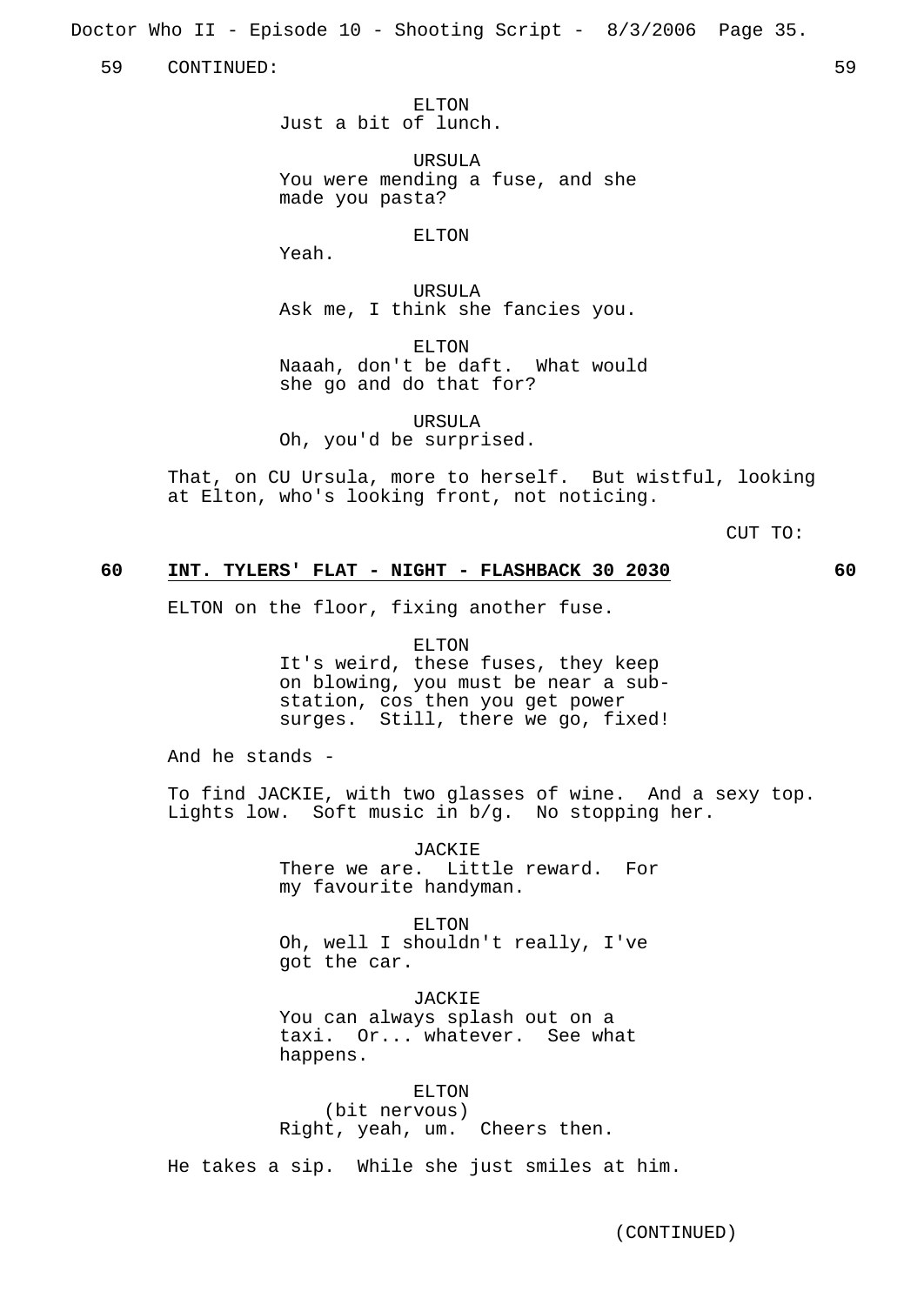Doctor Who II - Episode 10 - Shooting Script - 8/3/2006 Page 36.

60 CONTINUED: 60

ELTON (CONT'D) Very nice, what's that, French?

**JACKIE** S'pose so. They know how to do things, the French.

ELTON

Um, is that from Rose, then, I mean, is she in France?

JACKIE

My daughter won't be coming back tonight. Just in case you're wondering. We've got the place to ourselves.

ELTON

...right.

On CU Elton, CUT TO quick image of SC.59, Ursula, 'I think she fancies you.'

ELTON (CONT'D)

Nice music.

JACKIE

Il Divo.

ELTON

Yeah.

JACKIE You were saying. Power surges.

ELTON ...from the sub-station, yeah.

JACKIE Is that why it gets so hot in here?

ELTON

Is it hot?

JACKIE Oh, I think so. You should take your jacket off.

ELTON

No, I'm fine.

JACKIE Oh look at you, you must be boiling -

And she does a jokey little thump of his torso, but with her wine-glass-hand, spills wine down his front.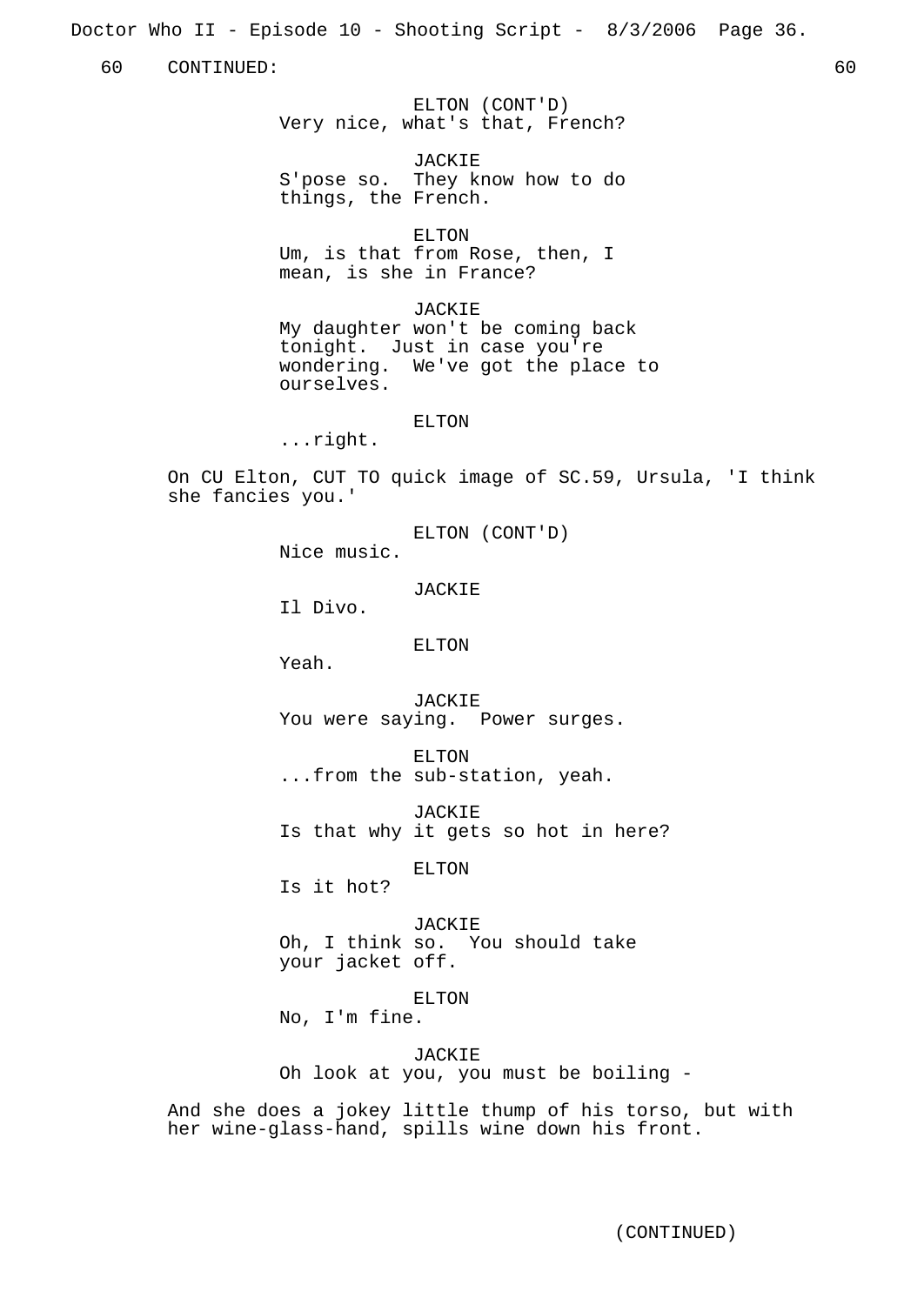Doctor Who II - Episode 10 - Shooting Script - 8/3/2006 Page 37.

60 CONTINUED: (2) 60

JACKIE (CONT'D) Oh your shirt! Oh! Look at me! Oh, I'm sorry!

ELTON No, I'm fine, it's all right -

**JACKIE** I've ruined it.

ELTON No, honestly, it's fine -

JACKIE Take it off, I'll put it in the wash -

ELTON No, it's only a little drop -

So Jackie sloshes half the glass over him.

JACKIE There now. Ruined. So... Why don't you go and slip into something more comfortable?

ELTON I haven't got anything else.

JACKIE That's what I call comfortable.

CUT TO:

## **61 INT. TYLERS' BATHROOM - NIGHT - FLASHBACK 30 2033 61**

Tiny little bathroom, cluttered, mirror above the sink. ELTON strips off his jacket, then his shirt - no t-shirt this time, so he's bare-chested. With a lot of energy, 'Hoo!' 'Hah!', willing himself to go through with this. (Faintly, in b/g, a phone rings, is answered.)

> ELTON V/O And there I was. The ultimate Step Five! The perfect infiltration. Target: Jackie Tyler!

JUMP CUT TO Elton, shoving toothpaste in his mouth.

JUMP CUT TO Elton, shoving his hair this way and that.

JUMP CUT TO Elton, sucking his stomach in. Pumped up! To his reflection:

ELTON

Attaboy!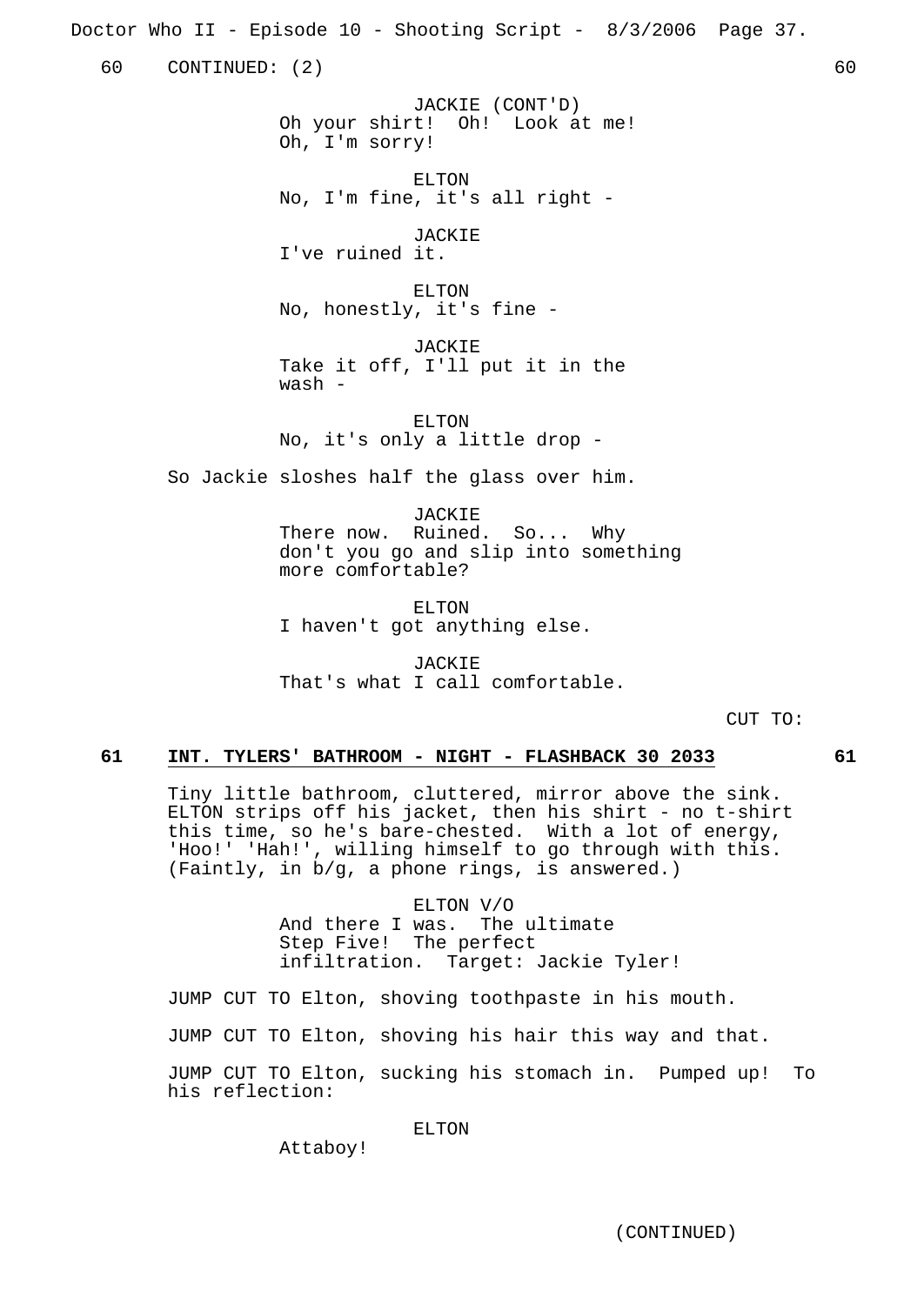Doctor Who II - Episode 10 - Shooting Script - 8/3/2006 Page 38.

61 CONTINUED: 61

And as confident as can be, he strides out -

CUT TO:

#### **62 INT. TYLERS' FLAT - NIGHT - FLASHBACK 30 2035 62**

ELTON walks in, full of bravado. JACKIE's sitting on the arm of a chair, facing away from him.

> ELTON You're right! It is a bit hot! And about to get hotter!

JACKIE ...I'll see you soon. Be careful.

He only realises she's on the phone, as she puts it down. Stays facing away from him. Clearly, something's wrong. Il Divo still playing softly, 'Unbreak My Heart,' sounding genuinely sad, now.

> ELTON ...everything all right?

She looks at him, sad, a bit embarrassed.

JACKIE That was my daughter. (sad smile) Look at you. I'm sorry. I was just being stupid.

ELTON

Is she okay?

JACKIE She's so far away.

Silence. Hold. And then...

JACKIE (CONT'D) I get left here sometimes, and I don't know where she is, and anything could be happening to her, anything, and... I go a bit mad. Put your shirt back on.

ELTON Where is she?

JACKIE

Doesn't matter. I've wasted your time. Sorry. You'd better go.

ELTON

Actually...

CAMERA TRACKS in to Elton, HERO SHOT, and over this: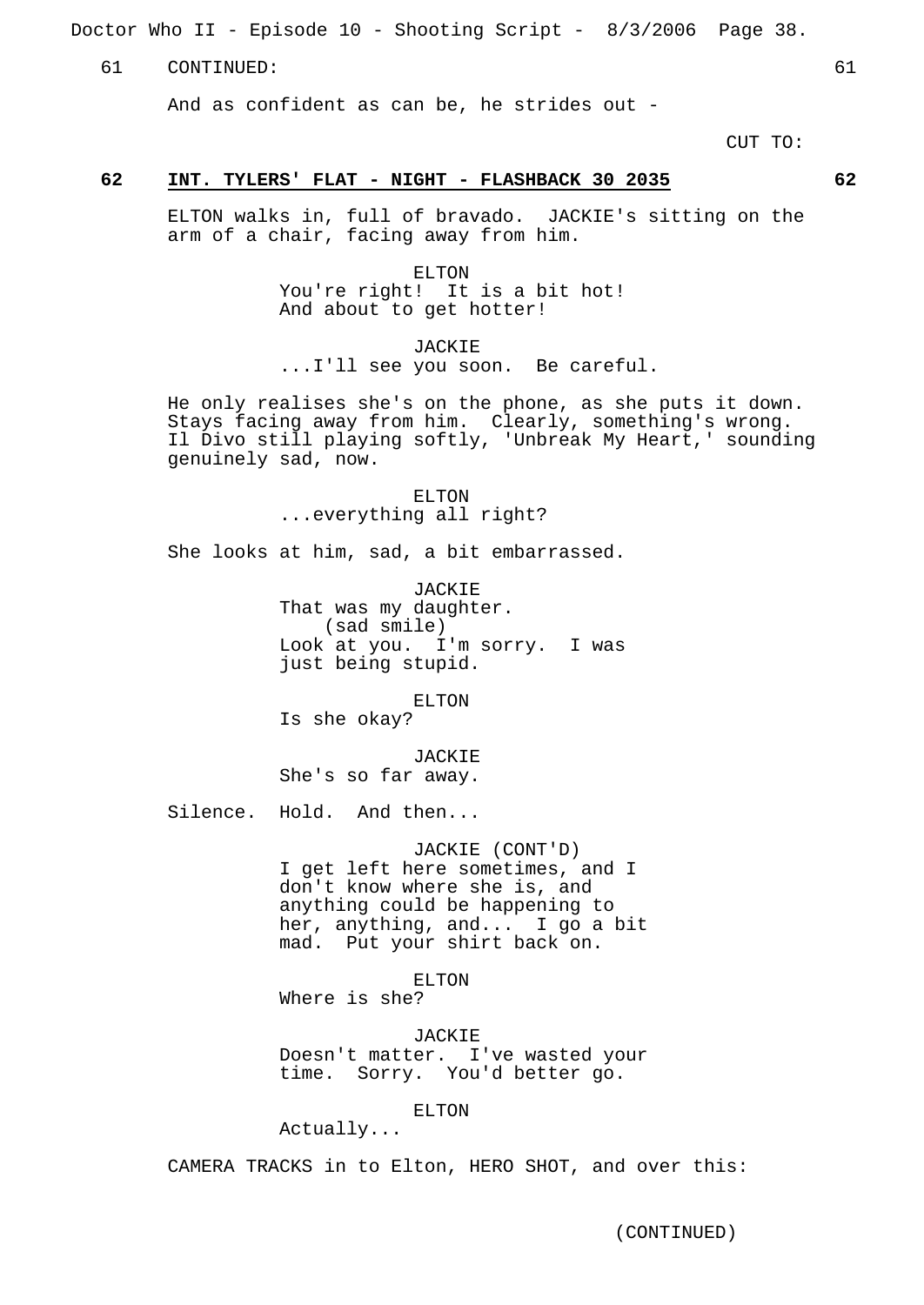Doctor Who II - Episode 10 - Shooting Script - 8/3/2006 Page 39.

62 CONTINUED: 62

#### ELTON V/O

And that's when it struck me. Funny, the things you think of, with your shirt off. But that's when I realised what was really important.

#### ELTON

I don't care about her. I'm not even gonna ask. And I will put my shirt back on, but just so I can go out and get us both a pizza. Cos I reckon, you need cheering up. She goes swanning off, but who's left to care about you? So I say, nice bit of pizza, let's not even mention Rose, let's put the telly on nice and loud and annoy that woman next door, just you and me. As mates, yeah? Proper mates. Oh go on, say yes!

JACKIE (big smile) All right then. Yes!

CUT TO:

#### **63 EXT. STREETS NEAR FLATS - NIGHT - FLASHBACK 30 2100 63**

ELTON, in his wine-stained shirt, hurrying along, pizza box in hand, so genuinely happy.

> ELTON V/O All of a sudden, a lot of things made sense. I'd got so lost in conspiracies and aliens and targets, I'd been missing the obvious. Cos I did like Jackie. But I liked someone else even more.

On CU Elton, hurrying along, and INTERCUT WITH -

SC.28, Elton meeting Ursula on the bench.

SC.29, Elton & Ursula, walking along.

SC.33, Elton & Ursula's little glance in the dark.

SC.35, Ursula loving the food, being so kind.

SC.51, Ursula defending him.

SC.59, Ursula looking at him, wistful.

And all layered with SC.23, Elton dancing, at his happiest.

All these images, as Elton runs faster, smiling -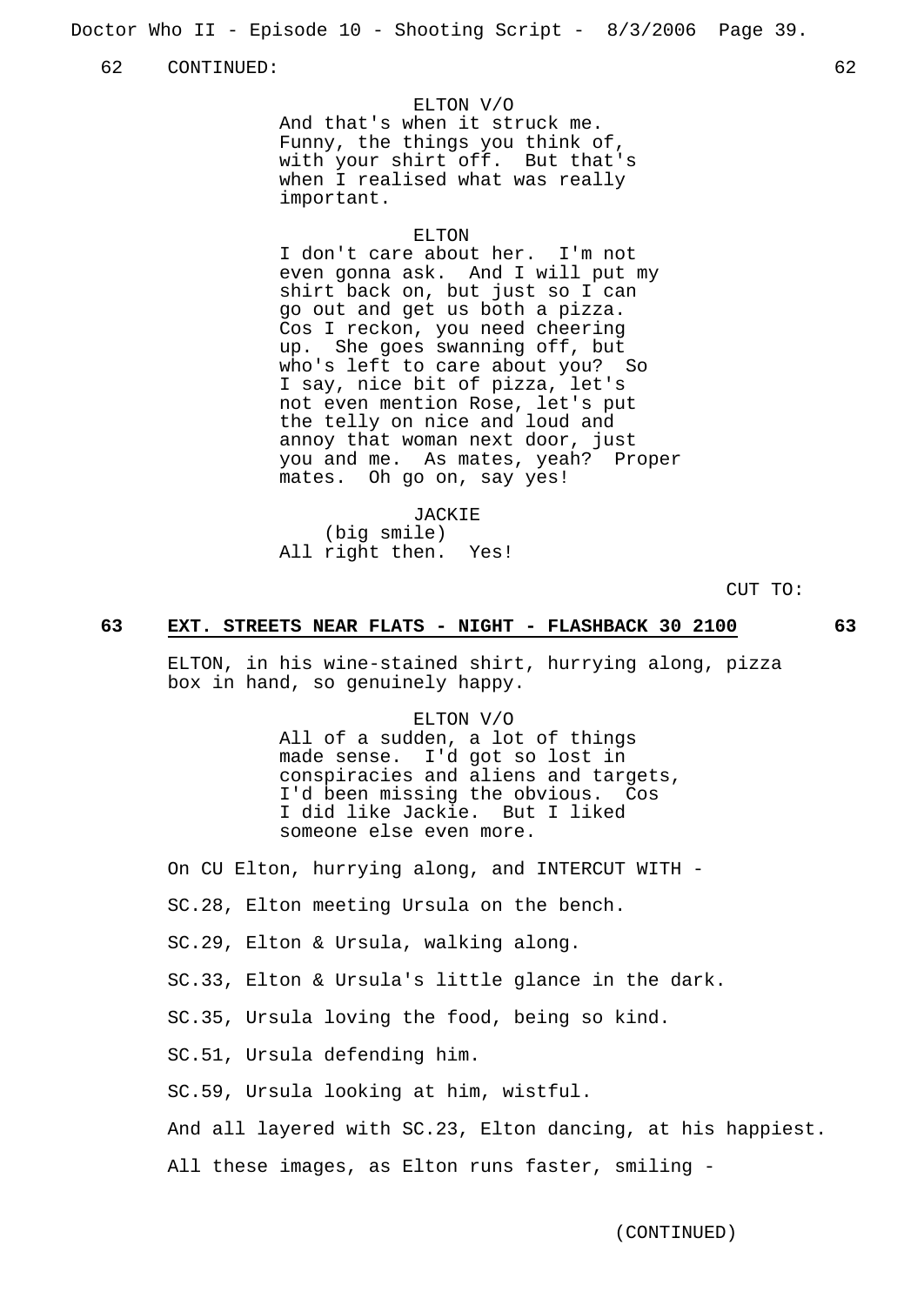Doctor Who II - Episode 10 - Shooting Script - 8/3/2006 Page 40.

63 CONTINUED: 63

And then he stops dead.

Ahead of him, in a bleak, deserted street, in lamplight: JACKIE. Elton thrown, wary.

> ELTON ...right. Let's get inside, then. Pizza's going cold.

Jackie steps forward. Cold. Betrayed. But so controlled. Hold the distance between them. And she's got his coat.

JACKIE

I went in your coat. For once in my life, I thought, I'll pay, I thought, he's such a nice man, he won't accept anything so I'll just slip a tenner in his pocket. And look what I found.

She holds up -

JACKIE (CONT'D) A photograph of my daughter.

ELTON

No. It's not like that. I can explain -

JACKIE

I bet you can.

#### ELTON

It's not her, I wasn't being pervy or anything, I wasn't after her, I was looking for the Doctor.

JACKIE

Oh I know that. I worked that out. Cos it's never me, is it? I'm just the one who gets left behind.

ELTON

...no, but, that's how it started, but I changed my mind -

#### JACKIE

I don't know who you are, or what you want, but let me tell you something. About those who get left behind. Cos it's hard. And that's what you become. Hard. But if there's one thing I've learnt, it's that I will never let her down. And I will protect them both, till the end of my life. So whatever you want, I'm warning you. Back off.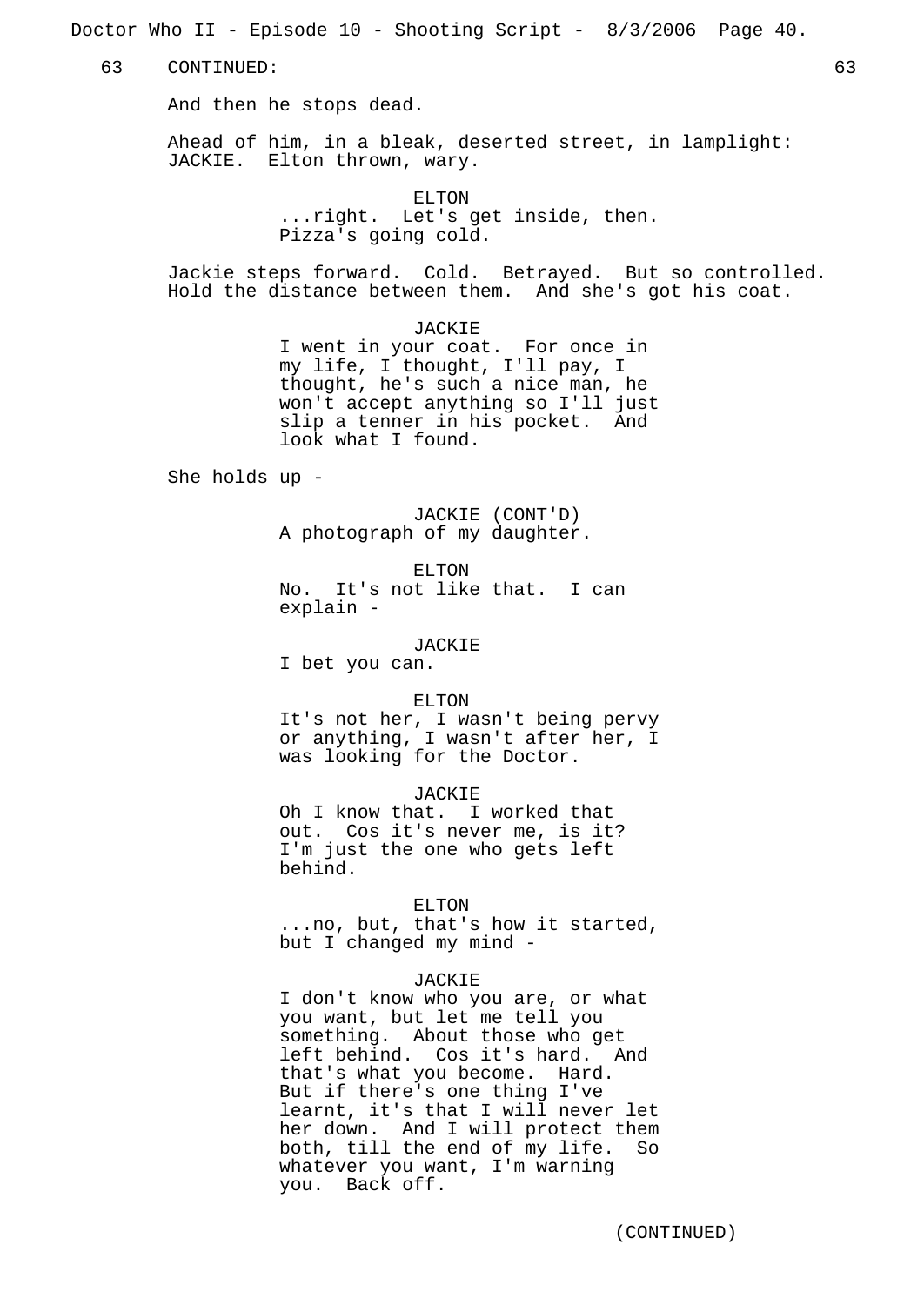Doctor Who II - Episode 10 - Shooting Script - 8/3/2006 Page 41.

63 CONTINUED: (2) 63

ELTON But Jackie, I only wanted to meet him -

She's suddenly upset, small.

**JACKIE** I thought you liked me.

ELTON

...I do.

But that makes her snap, rages, throws the coat at him.

JACKIE Get out of here! I said get out! And leave me alone!

And then she starts to cry, can't bear him to see it -

Jackie runs away, into the night.

On Elton, standing there, alone.

CUT TO:

## **64 INT. BASEMENT - DAY - FLASHBACK 31 1700 64**

ELTON at his strongest, in command.

ELTON And she was right! It's shameful. We used that woman.

URSULA & MR SKINNER watching, impressed, VICTOR outraged.

VICTOR I knew I couldn't trust you! You broke cover, you stupid little man, you failed Step Five -

But Victor's gobsmacked, and thrown, as for the first time, someone stands up to him:

ELTON

I don't care about Step Five! Cos it's all gone wrong, Mr Kennedy, ever since you arrived. We used to come here, every week, and we'd have a laugh, it was nice, it was fun, we were friends. No wonder they stopped coming, there's no Bliss any more, and even Bridget, she hasn't turned up -

MR SKINNER I've been phoning and phoning, there's no reply -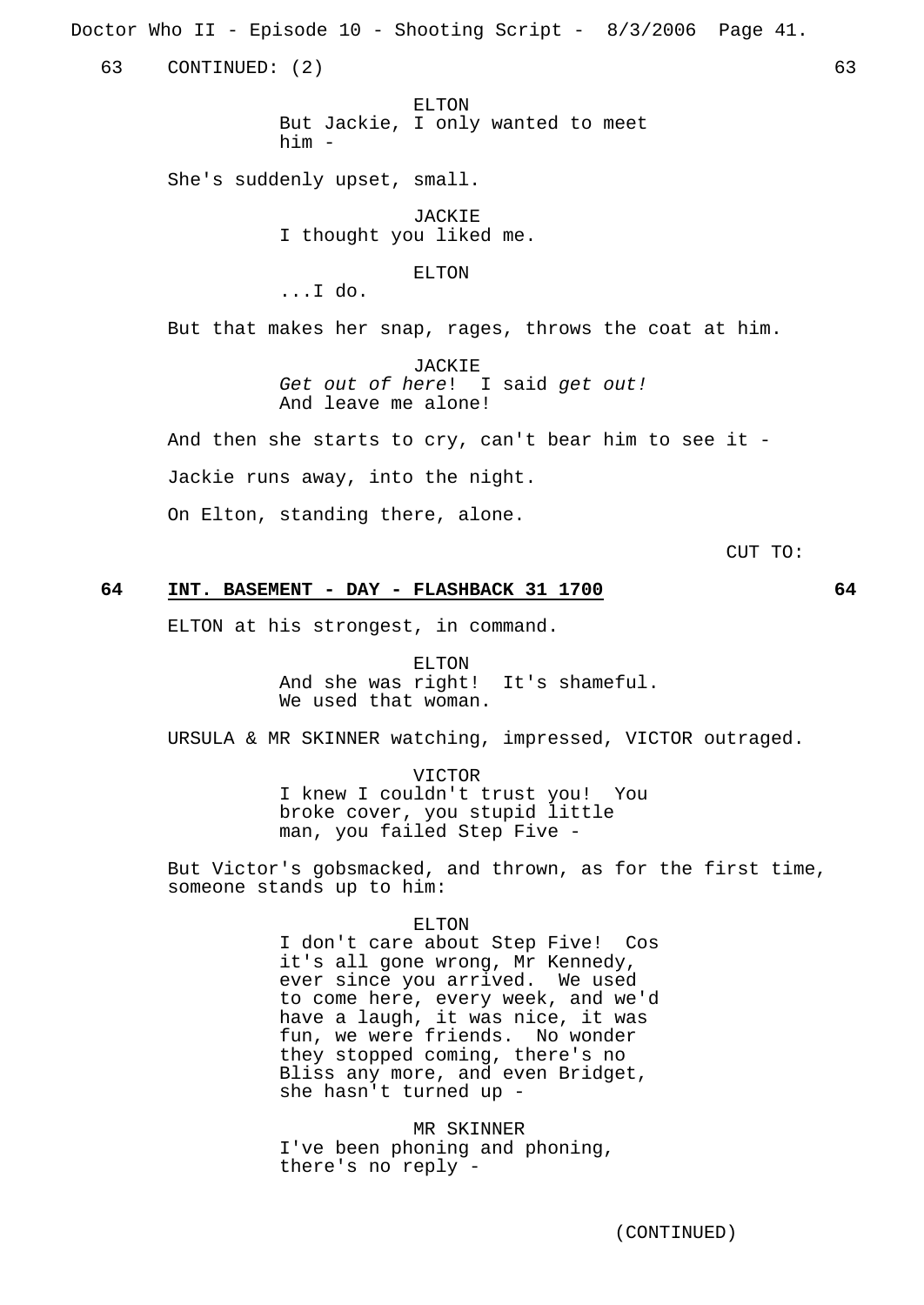Doctor Who II - Episode 10 - Shooting Script - 8/3/2006 Page 42.

64 CONTINUED: 64

ELTON

Well who can blame her? I'm sorry, Victor, but you're on your own. Cos I'm leaving, and so are you, Mr Skinner, and you, Ursula, you're coming with me and we're going to the Golden Locust, and we're gonna have a Chinese!

URSULA

What's that got to do with it?

ELTON

I mean, you and me, together. Having a meal. If you want.

URSULA Oh, I'd love it!

#### VICTOR

(desperate) But you'll never find out! What was he doing, the Doctor, what was he doing in your house, all those years ago - ?

#### ELTON

I'll never know. And maybe that's for the best. Ursula, get your stuff. Mr Skinner, are you coming? Well, not to the Chinese, if you don't mind. But, just walking out, sort of thing.

MR SKINNER

I certainly am!

ELTON Victor. Good luck. Good bye.

As Elton grabs his coat and things -

#### VICTOR

No, but - Mr Skinner, couldn't you stay? Just for a minute?

MR SKINNER

We're walking out.

## VICTOR

But I kept a list, I've got numbers, for Bridget, old numbers, we could try to track her down. I'd like to help you find her.

MR SKINNER

Well. That's more like the old team spirit. (MORE)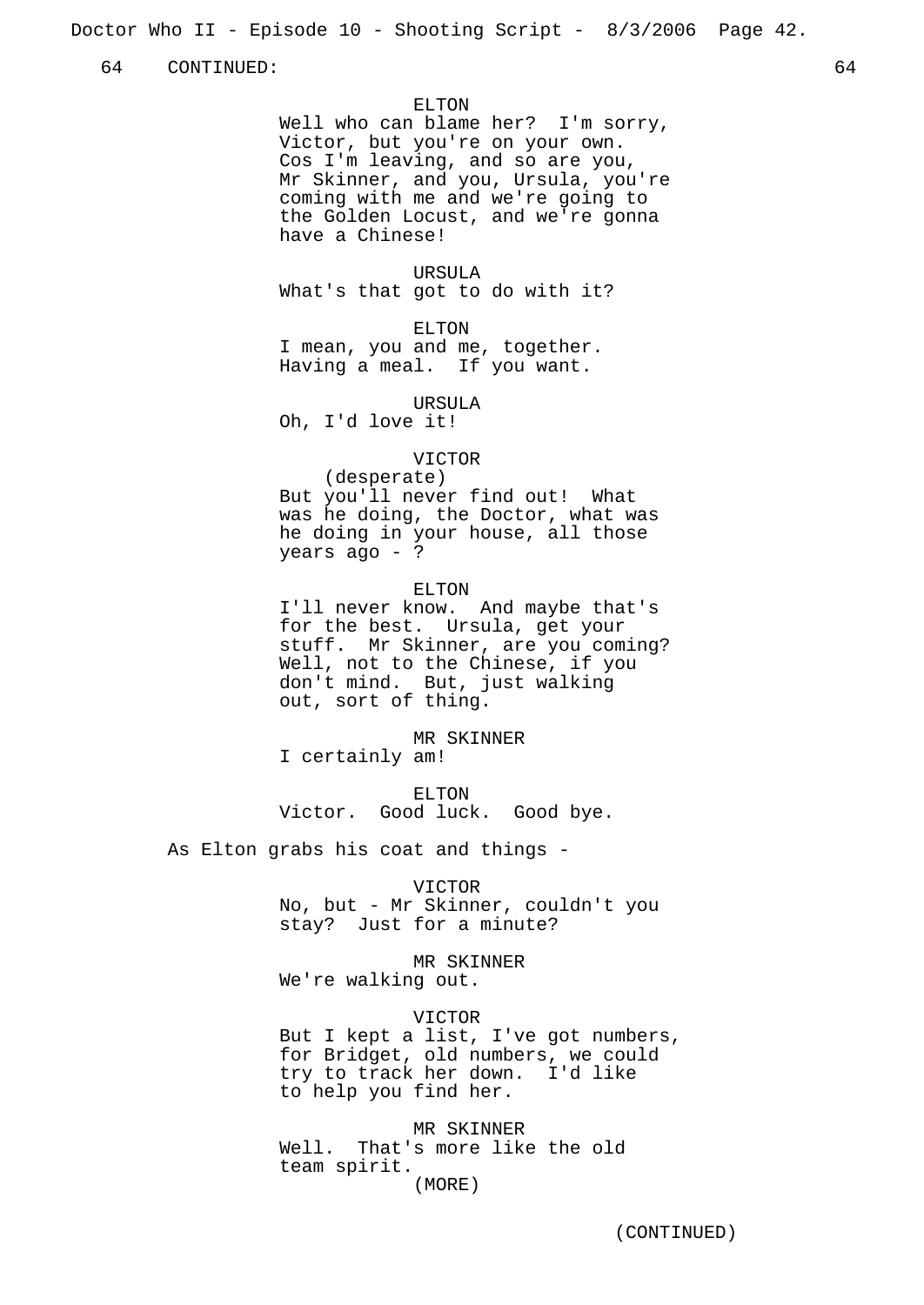Doctor Who II - Episode 10 - Shooting Script - 8/3/2006 Page 43.

64 CONTINUED: (2) 64

MR SKINNER (CONT'D) (to Elton & Ursula) You two. Have a nice time.

IIRSIILA Hope you find her.

ELTON

I'll email you.

Elton & Ursula walk off, happy. In b/g...

VICTOR Just... come a little closer...

CUT TO:

## **65 EXT. STREET NEAR BASEMENT - DAY - FLASHBACK 31 1705 65**

ELTON & URSULA walk along. Happy! He holds out his hand, she takes it, they're both smiling.

In the distance, faint: a man's scream. Then -

URSULA Oh, I left my phone!

ELTON So much for the big exit.

And smiling, they both about-turn, head back...

CUT TO:

#### **66 INT. BASEMENT - DAY - FLASHBACK 31 1707 66**

ELTON & URSULA stride back in -

URSULA I'm not stopping, I just left my phone -

But they both stop dead.

Someone is sitting in Victor's seat. Apparently Victor, but the moment the door opens, he grabs a newspaper - big broadsheet - and holds it up, open, so he can't be seen.

URSULA (CONT'D)

Victor..?

VICTOR Take your phone and go.

URSULA Where's Mr Skinner?

VICTOR He's gone to the toilet.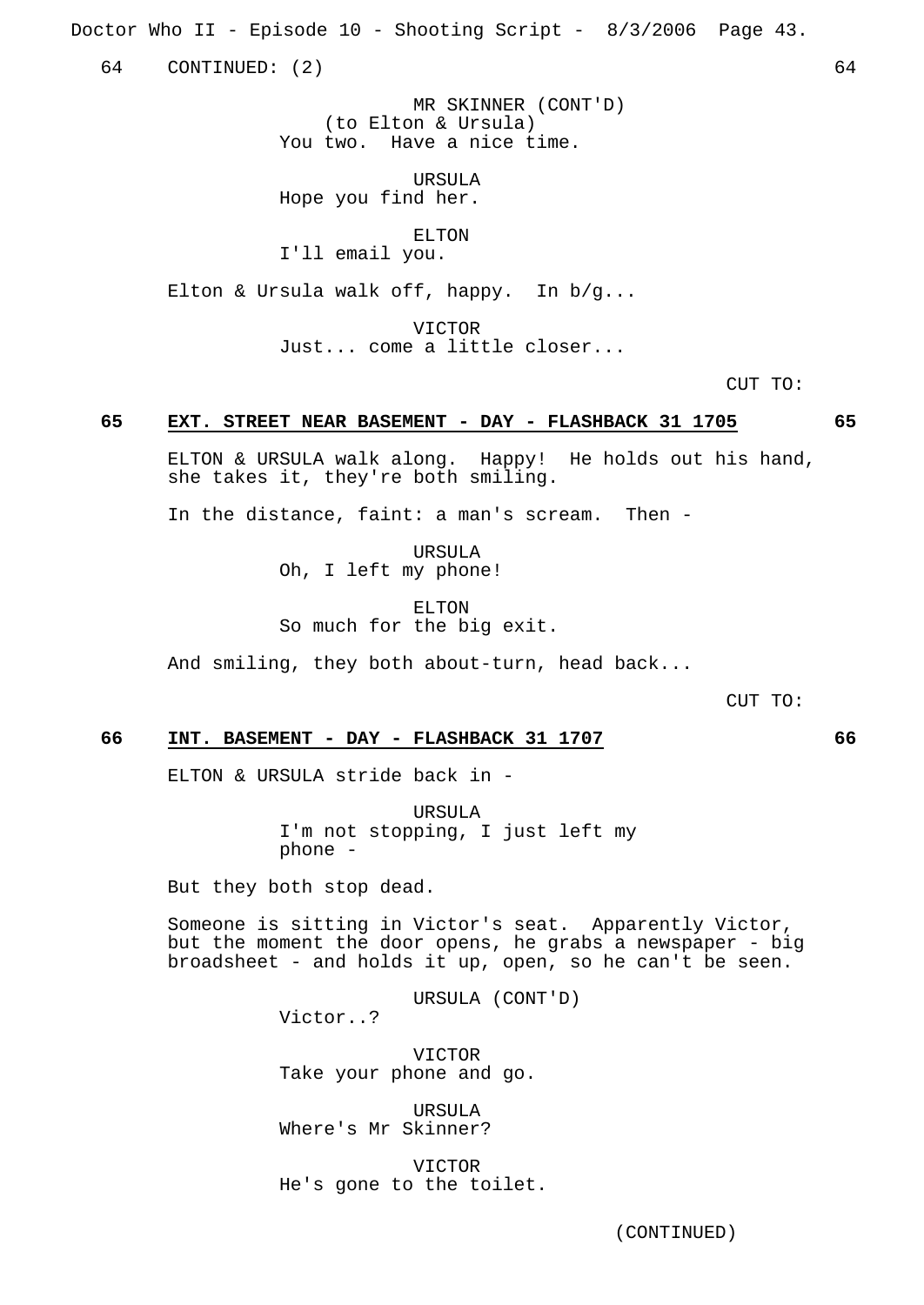Doctor Who II - Episode 10 - Shooting Script - 8/3/2006 Page 44.

66 CONTINUED: 66

ELTON But... we haven't got toilets, we have to use the pub on the corner.

VICTOR Well that's where he is then.

ELTON But, he didn't walk past us...

MR SKINNER OOV (muffled) ...help me...

URSULA What was that?

VICTOR

Nothing.

MR SKINNER OOV ...help meeee...

ELTON That's Mr Skinner.

URSULA (with dread) Victor. Look at your hands.

Because the hands on the edges of the paper are talons.

VICTOR Look at the rest of me!

And he lowers the paper.

It's still Victor's face, just about, but in the body of a vile, green creature; THE ABZORBALOFF. It has wailing, lost faces embedded in its skin.

> THE ABZORBALOFF You've dabbled with aliens. Now meet the real thing.

Elton & Ursula horrified.

URSULA

Oh my God.

ELTON You're a... thing.

THE ABZORBALOFF This thing is better than your crude pink shapes. My true form!

One of the faces speaks -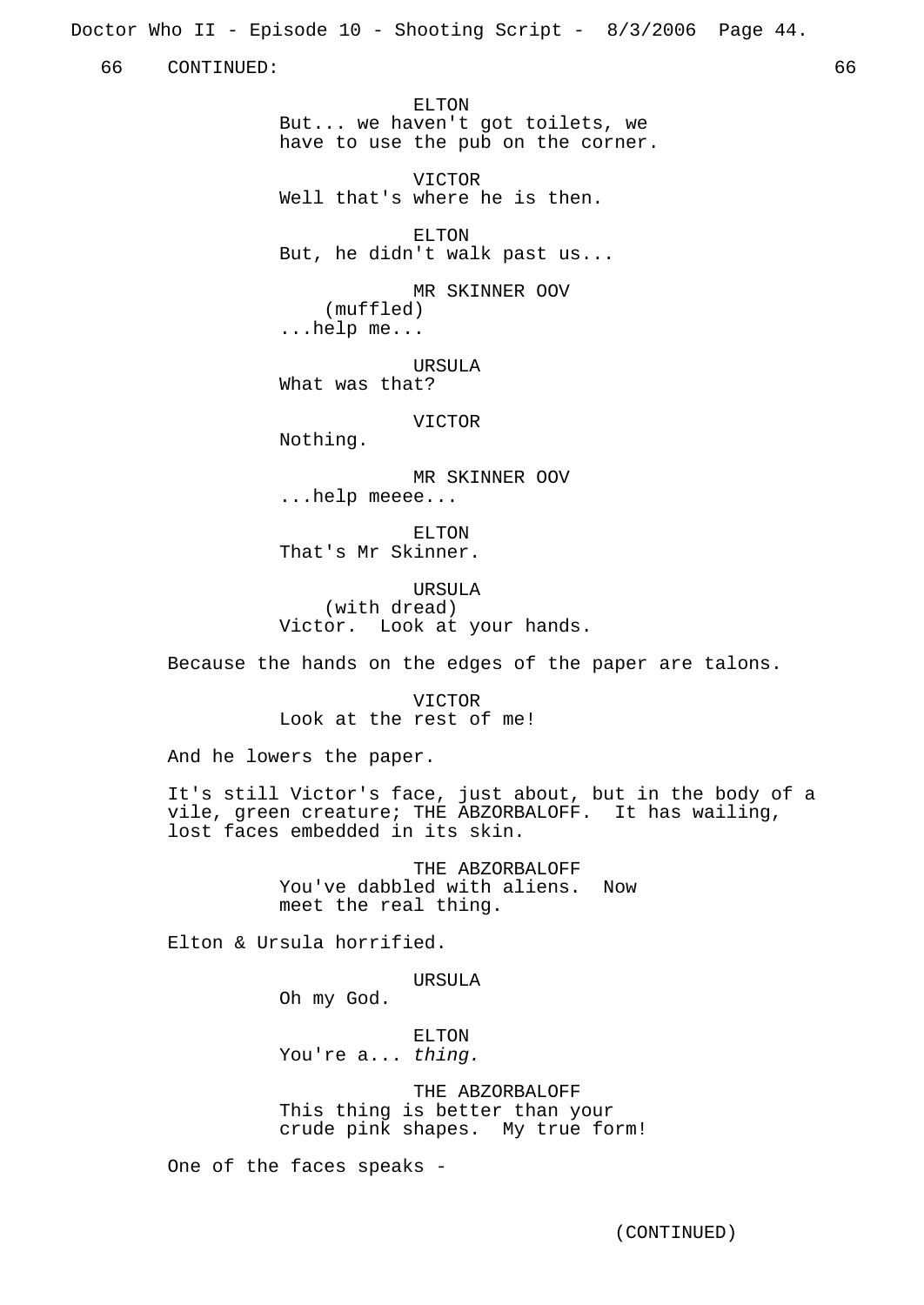Doctor Who II - Episode 10 - Shooting Script - 8/3/2006 Page 45.

66 CONTINUED: (2) 66

MR SKINNER-FACE ...what happened..? Where am I..? Ursula, is that you..?

IIR SIILA But... That's Mr Skinner. What have you done to him?

THE ABZORBALOFF I have abzorbed him.

Another face speaks -

BRIDGET-FACE Colin? Is that you? Colin..?

MR SKINNER-FACE Bridget? Bridget, my love..?

URSULA Oh my God, that's Bridget.

BRIDGET-FACE Where are you..?

MR SKINNER-FACE I'm here, Bridget. Don't worry. I'm close.

URSULA You've absorbed them both.

ELTON What about Bliss? Where is she?

BLISS-FACE OOV Mmm mmm fff mm mm.

ELTON

...what?

The Abzorbaloff tilts to one side, to lift up a buttock.

BLISS-FACE OOV I said, you really don't want to know.

The Abzorbaloff tilts back down again.

BLISS-FACE OOV (CONT'D)

Mmmmmf!!

ELTON You've... you've absorbed them, you're some sort of Absorbathon, Absorbaling, Abzorbaloff...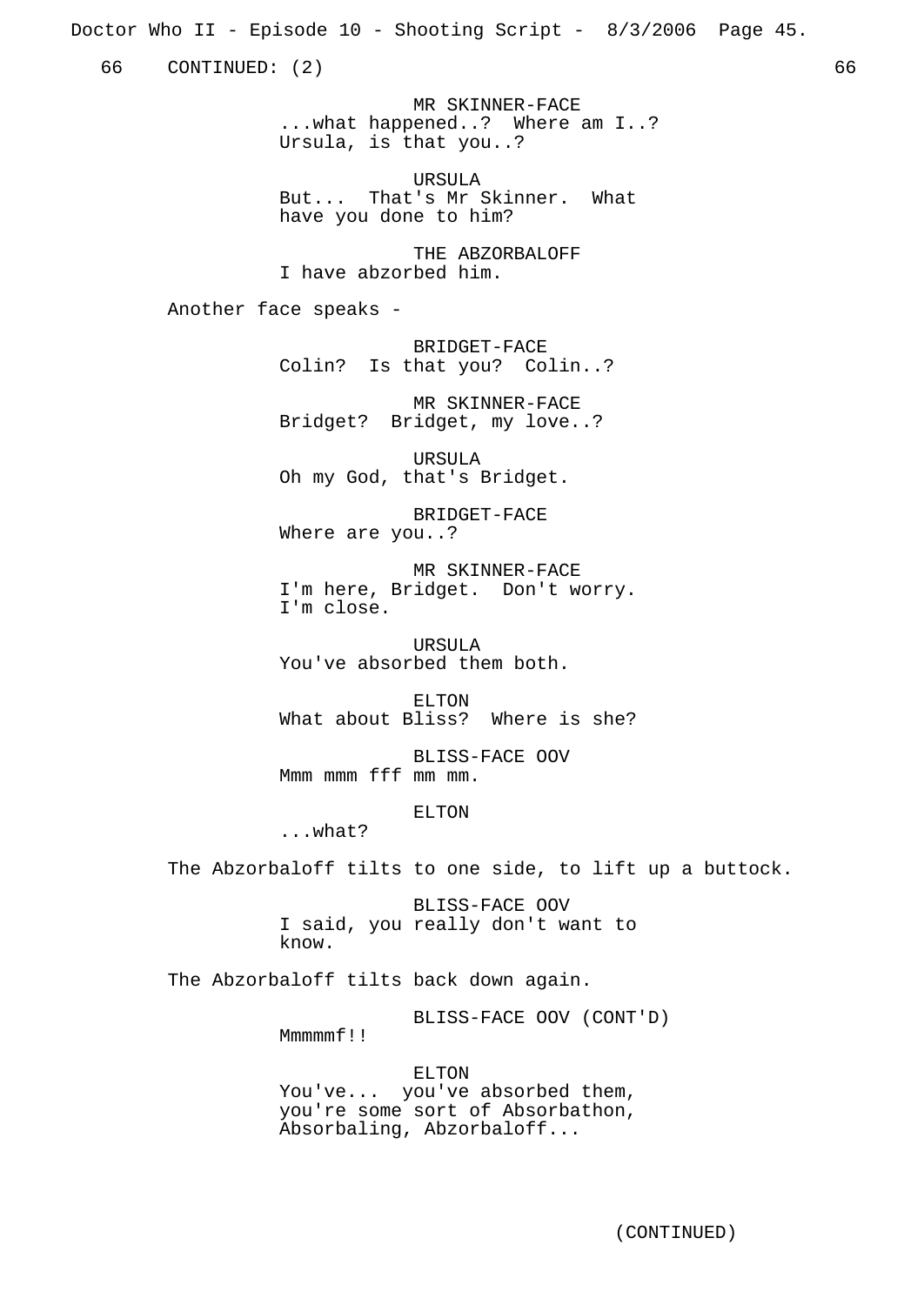Doctor Who II - Episode 10 - Shooting Script - 8/3/2006 Page 46.

66 CONTINUED: (3) 66

URSULA (furious) Let them go. I'm ordering you. Let those people go.

THE ABZORBALOFF But they taste so sweet. Just think what the Doctor would taste like! All that experience! And if I have to abzorb Jackie Tyler to find him, then so be it -

ELTON Don't you dare!

Ursula strides forwards, grabs Victor's cane - which is just propped by the desk, next to him - threatens him -

> URSULA You're gonna let them go, if I have to beat them out of you -

THE ABZORBALOFF (quails) Oh but you can't hit me! Look at me! I'm such a slow and clumsy beast, don't hurt me.

URSULA (steps forward) Well then. Give them back.

THE ABZORBALOFF What, like this - ?!

- with surprising speed, the Abzorbaloff lunges forward grabs Ursula by her wrist -

FX: Ursula's hand and arm begin to melt into the Abzorbaloff's hand -

> THE ABZORBALOFF (CONT'D) Just one touch! That's all it takes!

URSULA No! No! Noooo!

MR SKINNER-FACE

Nooo!

BRIDGET-FACE

Nooo!

BLISS-FACE OOV

Mmmf!

Elton runs forward -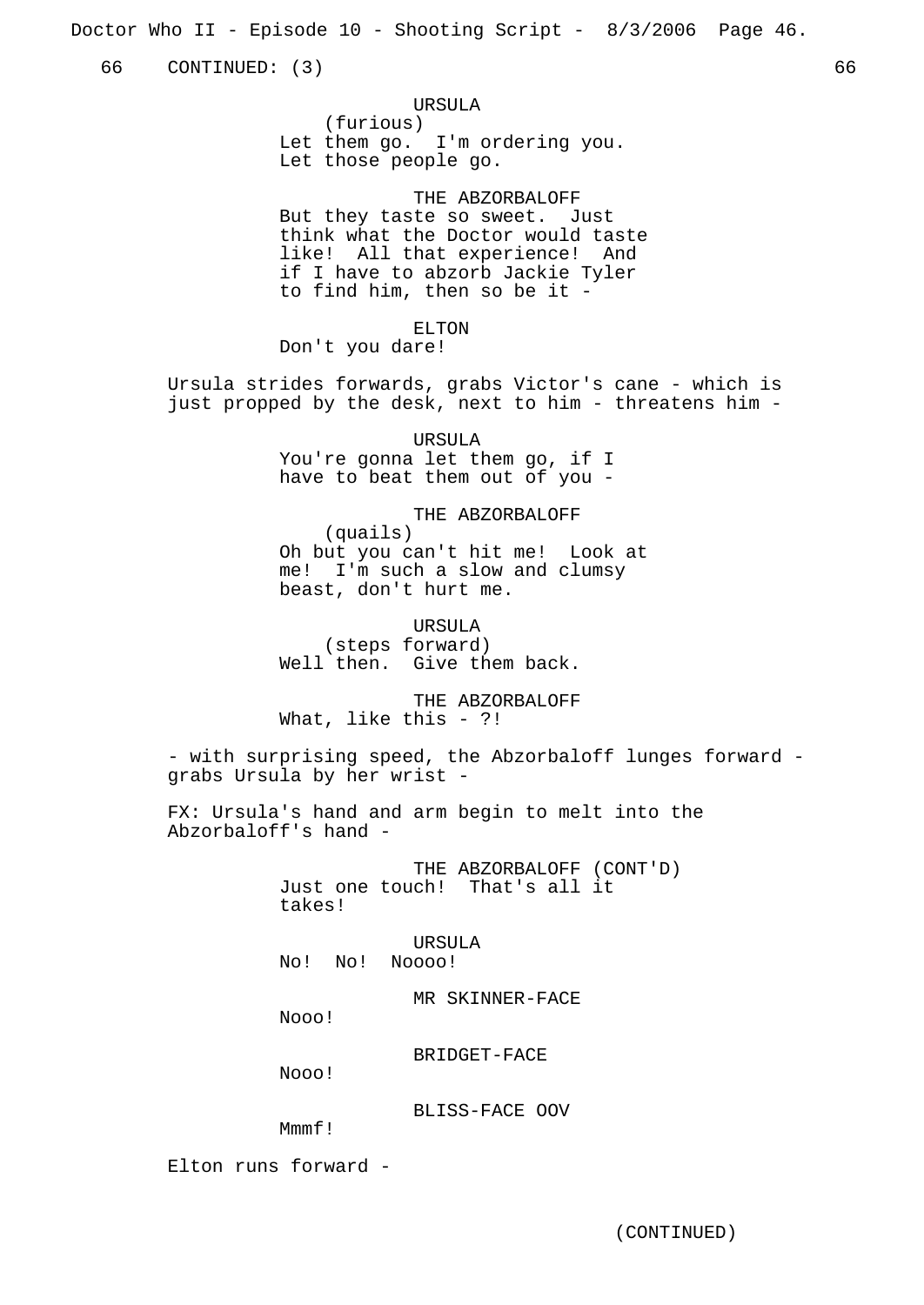Doctor Who II - Episode 10 - Shooting Script - 8/3/2006 Page 47.

66 CONTINUED: (4) 66

ELTON

Leave her alone - !

CU Ursula. Twists round to face Elton. Suddenly still, and so sad.

> URSULA Don't touch me. Oh, Elton. I'm so sorry. You can't touch me.

> > ELTON

Ursula...

CU the Abzorbaloff, grinning.

THE ABZORBALOFF Most likely to fight back, indeed!

CU Ursula, looking back at the Abzorbaloff, screaming -

FX: LONG SHOT as the whole of Ursula is sucked into the Abzorbaloff's arm, and a great big lump - like a snake swallowing a cat - quickly travels up the Abzorbaloff's arm, into its body -

FX: Ursula's face rises up as a bulge in the Azorbaloff's chest. She is still wearing her glasses.

Elton is distraught, staggers back, horrified.

ELTON No... That's not fair...

THE ABZORBALOFF Hmm. Tastes like chicken.

URSULA-FACE Elton..? Elton, where are you?

ELTON

I'm here.

URSULA-FACE I'm all right. It's still me. It feels sort of... calm.

MR SKINNER-FACE Yes, it's... strangely peaceful.

BRIDGET-FACE There's no pain.

BLISS-FACE OOV

Hmh!

ELTON Please. Mr Kennedy, please. I'm asking. I'm begging you. Give her back to me.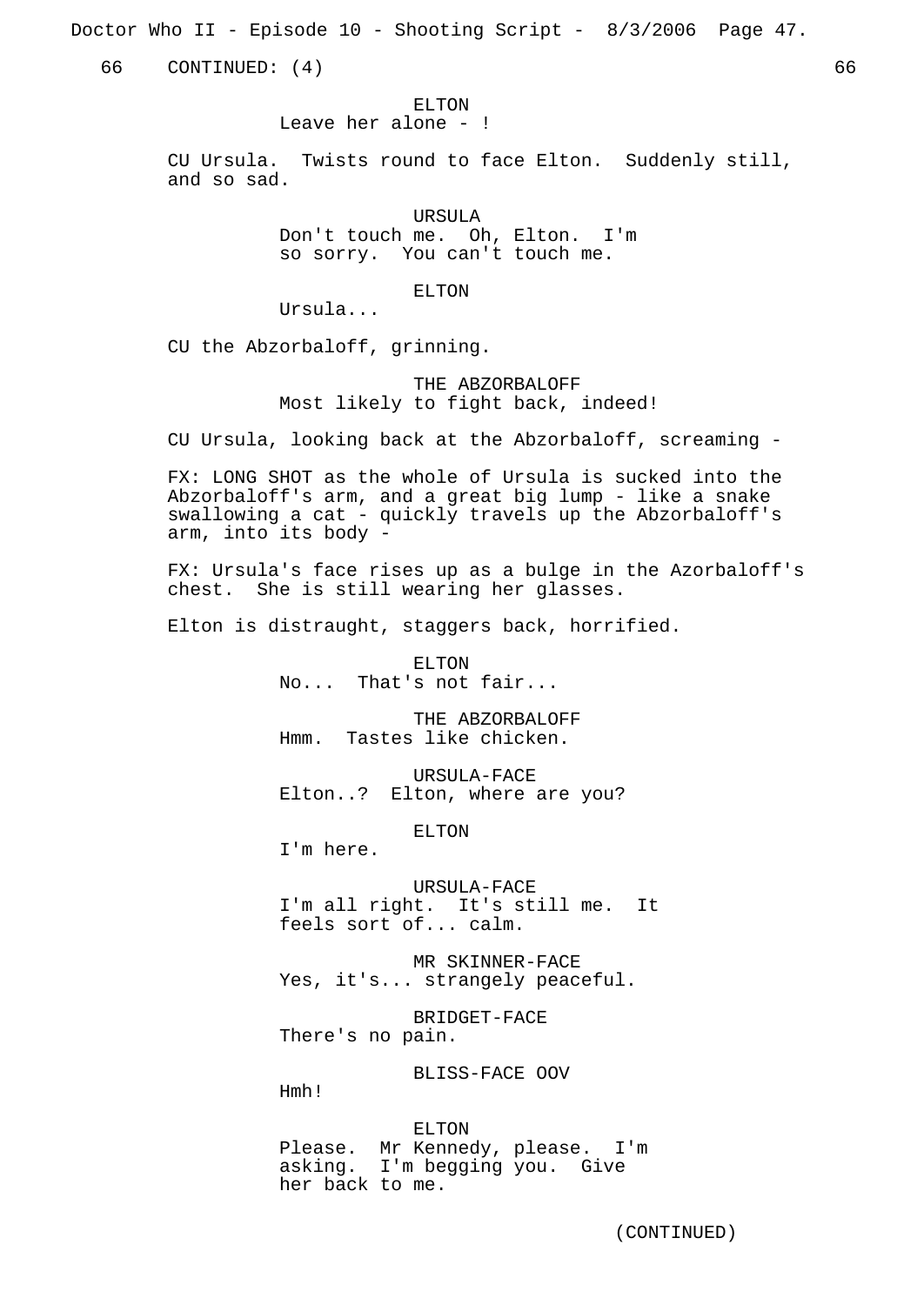Doctor Who II - Episode 10 - Shooting Script - 8/3/2006 Page 48.

66 CONTINUED: (5) 66

THE ABZORBALOFF Too late. Once abzorbed, the process is irreversible.

URSULA-FACE But... wait a minute, now I've been abzorbed... I can read his thoughts... Oh my God. Elton! You're next! Get out of here! Now you've seen him, he can't let you go - just run, go on, never mind me, get out!

And the Abzorbaloff stands, fearsome and strong, picking up his cane, wielding it.

> THE ABZORBALOFF Oh, she's a clever one!

URSULA-FACE Run, Elton! Run!

MR SKINNER-FACE Save yourself, boy!

BRIDGET-FACE Run for your life!

And poor Elton's desperate, upset, lost, steps back -

With a rooaaarr, the Abzorbaloff charges -

- and then instinct takes over, Elton turns, runs blindly, runs, runs, runs -

CUT TO:

## **67 EXT. STREET NEAR BASEMENT - DAY - FLASHBACK 31 1712 67**

ELTON runs, runs, runs - hand held, panicky, genuine terror -

THE ABZORBALOFF chases, bellowing, monstrous, lolloping along with his cane in hand

The empty, industrial streets offering no safety, as a man is pursued by a nightmare -

CUT TO:

## **68 EXT. DERELICT COURTYARD - DAY - FLASHBACK 31 1713 68**

A closed-off, run down area. Windows & doors boarded up. Paving stones on the floor.

ELTON runs - but now, he's weakening, and crying, desperate, and he stumbles; not because he's clumsy, but because he's giving up. He slumps down on to the floor, pathetic, as THE ABZORBALOFF runs towards him, then slows, and approaches slowly, gloating.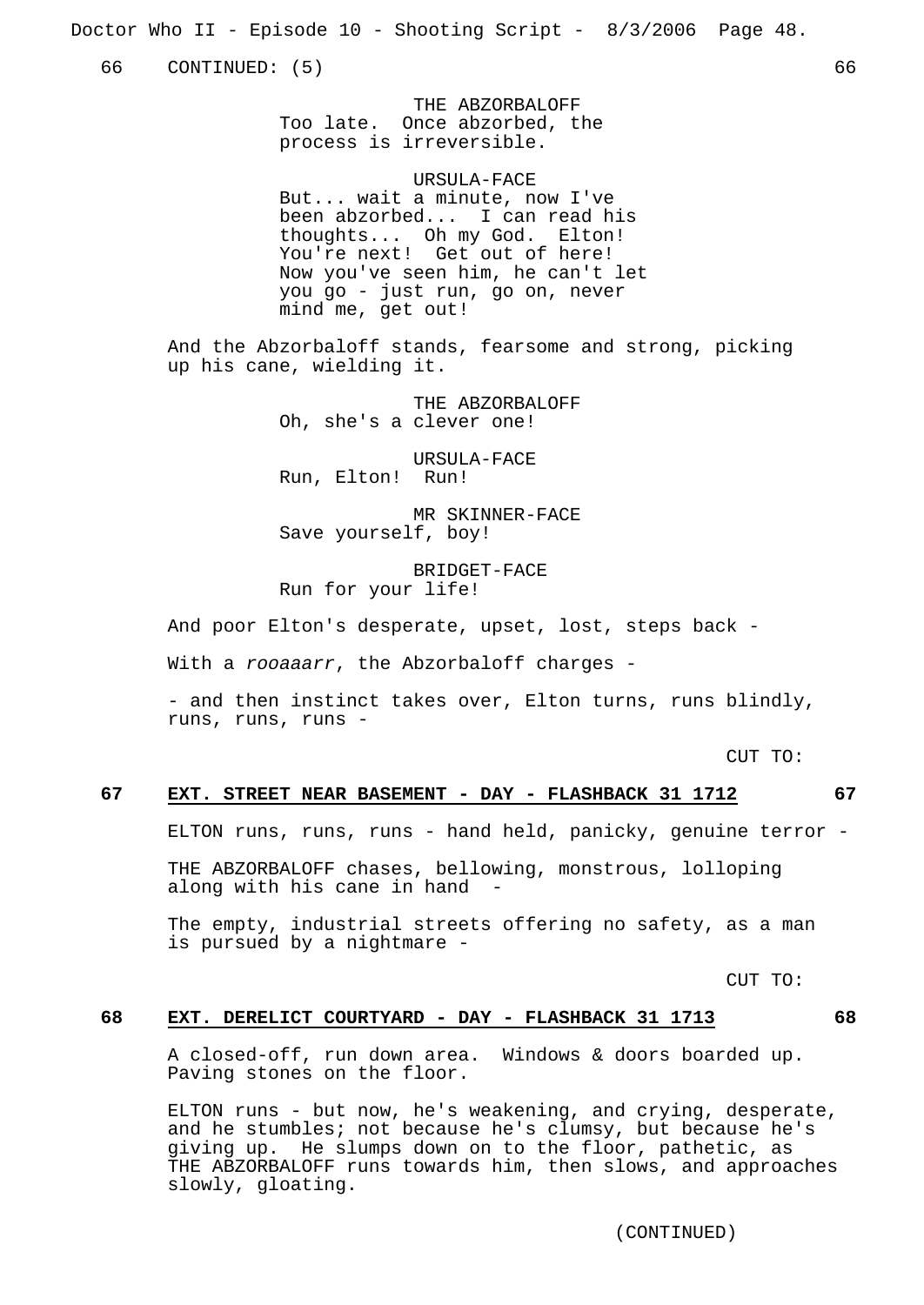Doctor Who II - Episode 10 - Shooting Script - 8/3/2006 Page 49.

68 CONTINUED: 68

THE ABZORBALOFF Given up so soon?

ELTON There's no point. Where would I go? Everything I ever wanted...

THE ABZORBALOFF Has been abzorbed.

URSULA-FACE Oh Elton. Don't say that.

ELTON But it's true.

And the Abzorbaloff comes close now, relishing the moment.

THE ABZORBALOFF Then join her, little man. It's true, what they say. It is an everlasting peace. Come; join her, and dissolve into me.

And the Abzorbaloff reaches out...

Elton faces him. Not flinching. Ready.

The Abzorbaloff's hand comes closer, closer...

Elton closes his eyes.

And then...

A noise. The most beautiful sound in the universe. The grinding rise and fall of the TARDIS.

Both Elton and the Abzorbaloff turn, in amazement... A wind blows up around them...

FX: the TARDIS materialises, at its most majestic.

THE ABZORBALOFF (CONT'D) (awestruck) That's how it flies.

The door opens. THE DOCTOR steps out. Looks at Elton and the Abzorbaloff, then fixes on Elton.

> THE DOCTOR Someone wants a word with you.

He steps aside. ROSE walks out of the Tardis. Furious.

ROSE You've upset my mother.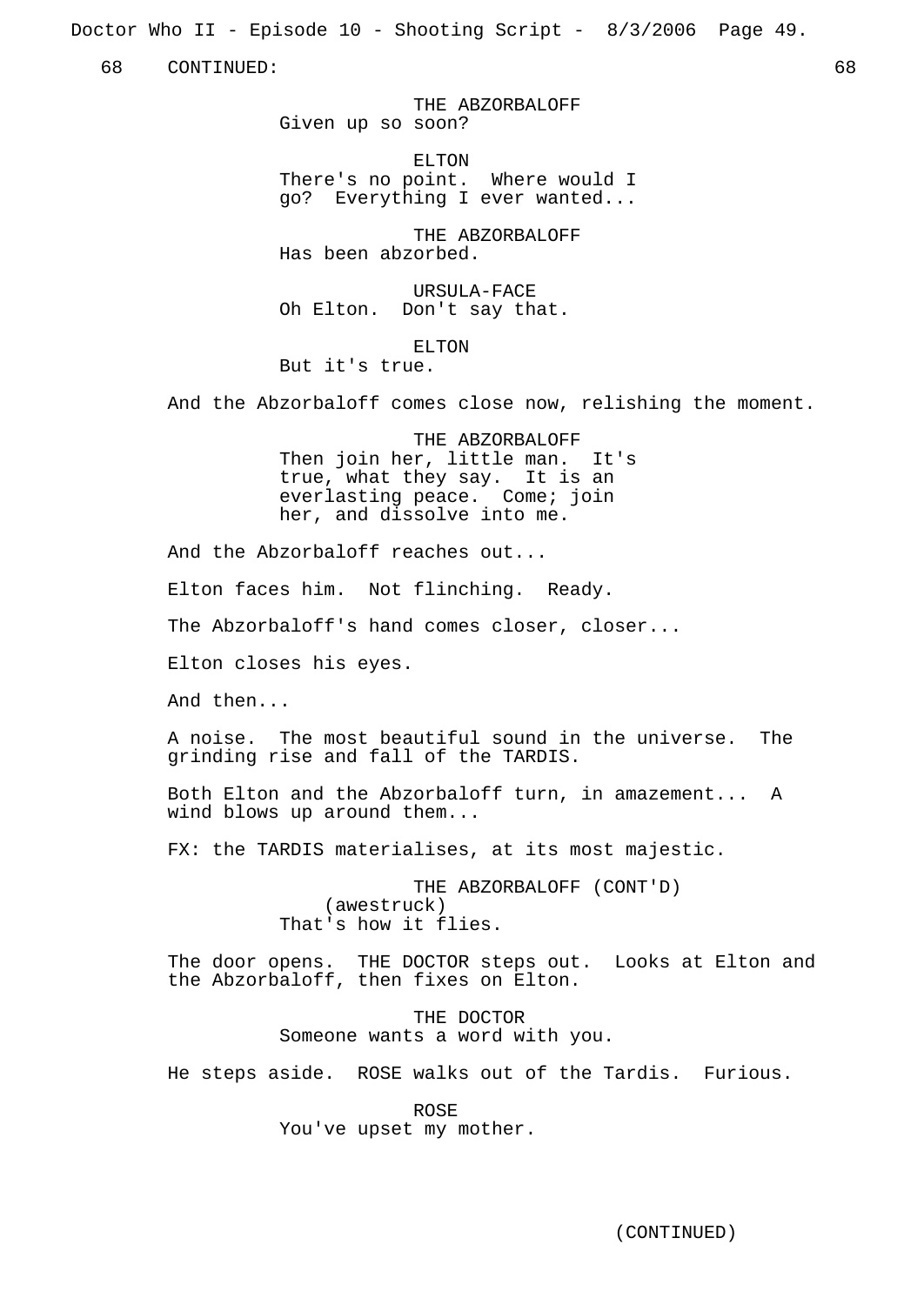Doctor Who II - Episode 10 - Shooting Script - 8/3/2006 Page 50.

68 CONTINUED: (2) 68

ELTON

What?! Great big absorbing creature from outer space, and you're having a go at me?

ROSE No one upsets my mother.

THE ABZORBALOFF At last. My greatest feast. The Doctor. Oh, just think of the knowledge I shall abzorb.

Now, the Doctor studies the Abzorbaloff.

THE DOCTOR Interesting. Some sort of Absorbatrix, Absorbaklon, Abzorbaloff...

ROSE Is it me, or is he a bit Slitheen?

THE DOCTOR Not from Raxacoricofallapatorius, are you?

THE ABZORBALOFF I spit on them! They are swine. I was born on their twin planet.

THE DOCTOR Really? What's the twin planet of Raxacoricofallapatorius?

THE ABZORBALOFF

Clom.

THE DOCTOR

Clom?

THE ABZORBALOFF

Clom. And I shall return there, victorious, once I possess your travelling machine.

THE DOCTOR Never gonna happen.

THE ABZORBALOFF

Oh, but you will surrender yourself to me. Or this one dies. (hand near Elton) I've read all about you, Doctor. So sweet. So passionate. You'd never let an innocent man die. I will abzorb this man, unless you give yourself to me.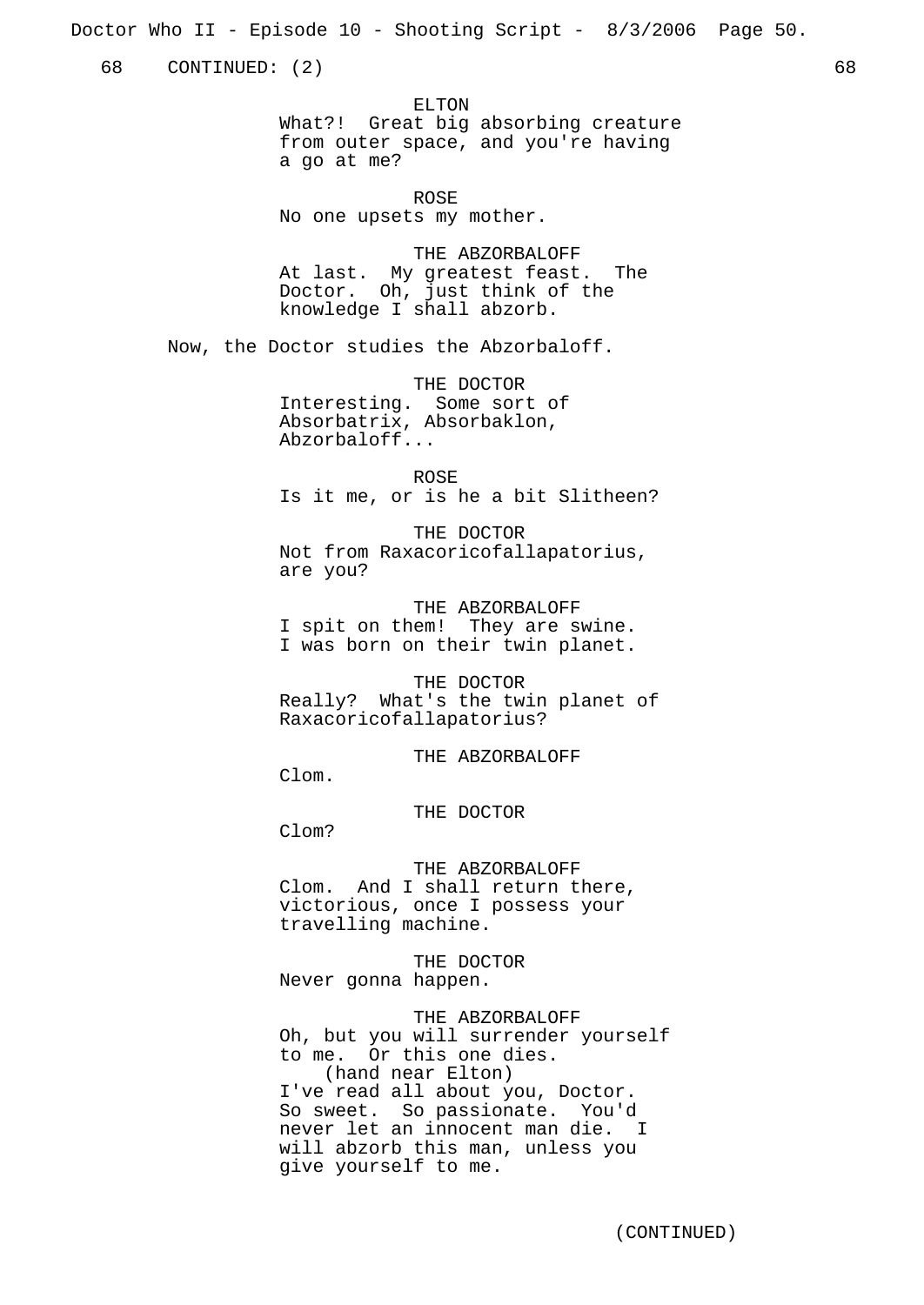Doctor Who II - Episode 10 - Shooting Script - 8/3/2006 Page 51.

68 CONTINUED: (3) 68

THE DOCTOR Sweet, maybe, passionate, I suppose. But don't ever mistake that for nice. Do what you want.

The Abzorbaloff holds his hand right up to Elton -

THE ABZORBALOFF

He'll die.

THE DOCTOR Go on then.

THE ABZORBALOFF So be it.

He flexes his hand, about to touch -

But the Ursula-face takes control, strong -

URSULA-FACE No! We can't let him - oh, Mr Skinner, Bridget, pull, for God's sake, pull! If it's the last thing we ever do! Bliss! All of us, together, come on! Pull!

CUT TO the Ursula-face, then the Mr Skinner-face, then the Bridget-face, all straining with a gnnnnn - !

The Abzorbaloff, thrown, staggers back -

THE ABZORBALOFF - no, stop it, stop it -

CU Ursula-face.

URSULA-FACE LINDA united! Pulllllll!

FX: the Abzorbaloff's body distorting in all directions, the grimacing faces pulling out as far as they can - and as the Abzorbaloff jerks and spasms, he drops his cane -

> URSULA-FACE (CONT'D) Elton! The cane!

Elton darts forward, brave, grabs the cane -

URSULA-FACE (CONT'D)

Break it!

And Elton snaps the cane across his knee -

FX: a dazzle of blue sparks as the cane snaps in half, tiny PRAC wires and circuits scattering from inside -

FX: LONG SHOT of the Abzorbaloff, suddenly sinking into the paving stones, melting, and spreading out -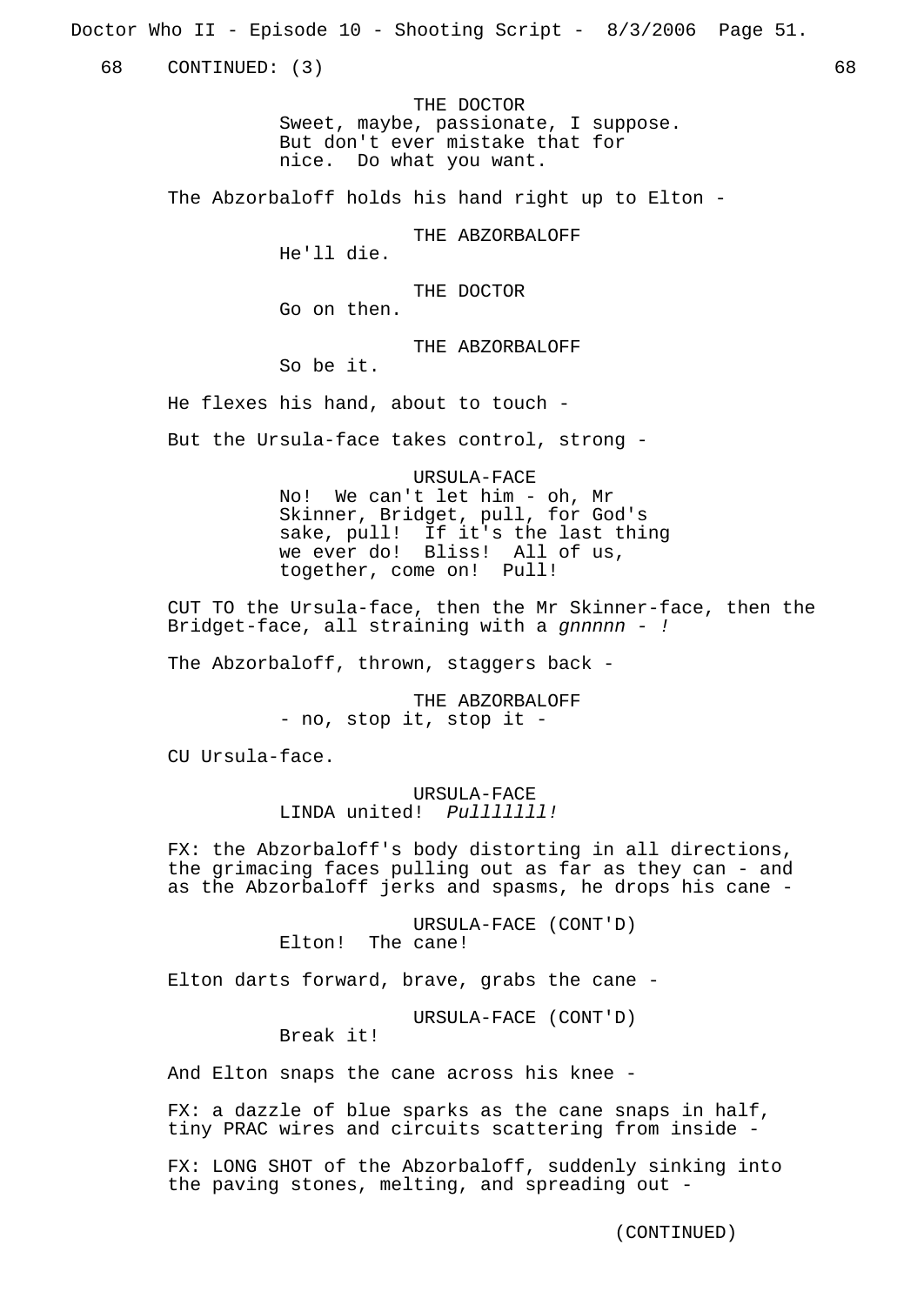Doctor Who II - Episode 10 - Shooting Script - 8/3/2006 Page 52.

68 CONTINUED: (4) 68

THE ABZORBALOFF

No... No...!

Elton, the Doctor & Rose watching, grim.

ELTON What's happening..?

THE DOCTOR

The cane created a limitation field. Now it's broken, he can't stop. The absorber is being absorbed.

ELTON

By what?

THE DOCTOR By the Earth.

THE ABZORBALOFF Damn you, Elton. You little man.

FX: the Abzorbaloff sinks into the floor, spreading out like a pool and thinning...

FX: CU on a paving stone, and as the green skin of the Abzorbaloff sinks in and disappears, the last thing left, for a second, is the Ursula-face, still with glasses on.

#### URSULA-FACE Bye bye, Elton. Bye bye.

FX: then she sinks away, and is gone.

Silence. Just Elton, the Doctor, and Rose standing there.

ROSE ...who was she?

ELTON

That was Ursula.

He starts to cry. And on a WIDE SHOT, Rose goes to him, and hugs him, sorry for him.

Hold. Then -

CUT TO:

## **69 INT. ELTON'S BEDROOM - DAY 2 1645 69**

CAMCORDER. ELTON to CAMERA. He seems older, wiser now.

ELTON And that's it. Almost. Because the Doctor still had more to say. (MORE)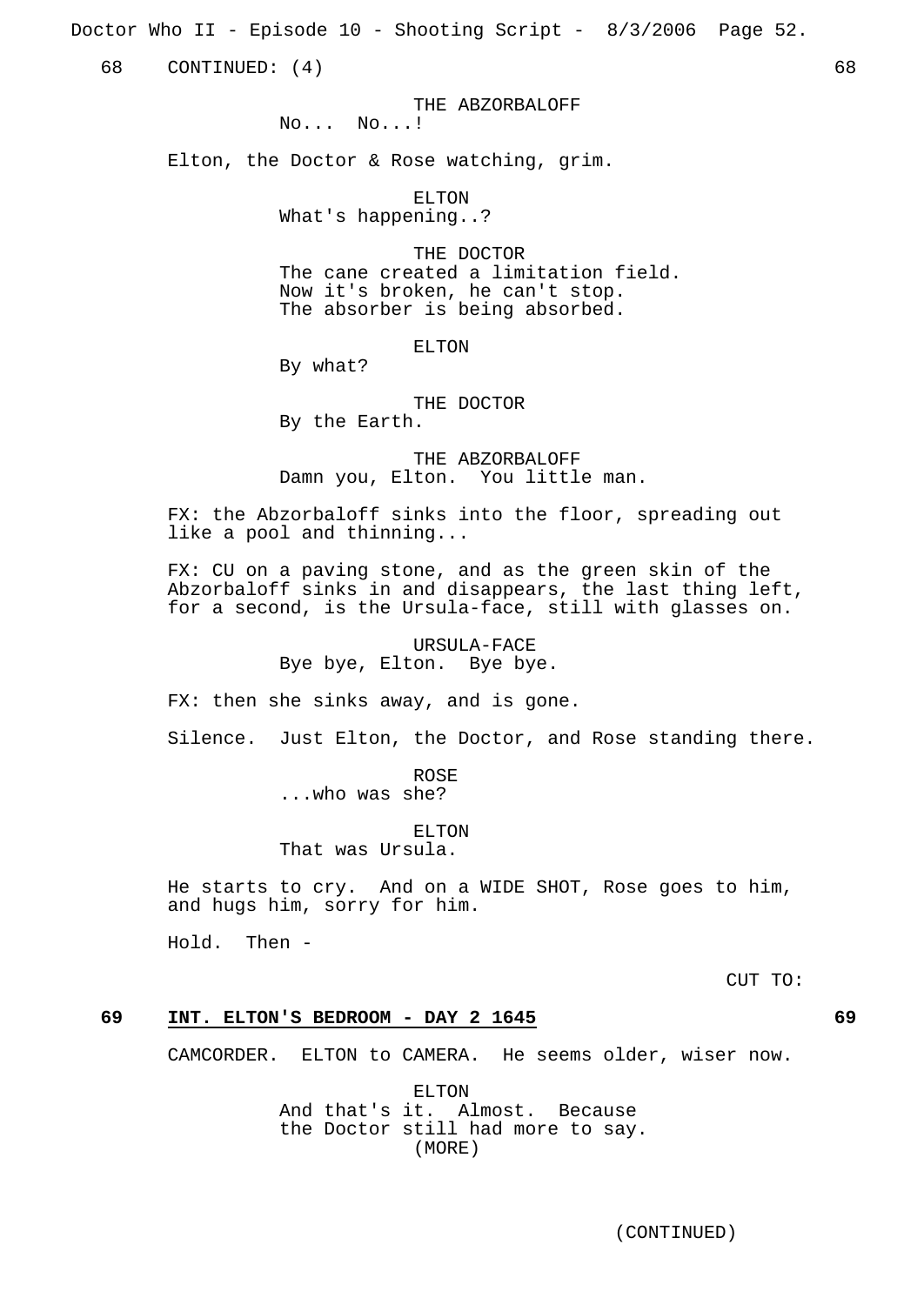Doctor Who II - Episode 10 - Shooting Script - 8/3/2006 Page 53.

69 CONTINUED: 69

ELTON (CONT'D) Turns out, it wasn't the first time he saved my life -

 $C$ IIT TO:

## **70 EXT. DERELICT COURTYARD - DAY - FLASHBACK 31 1720 70**

CU THE DOCTOR, to ELTON, kind.

THE DOCTOR You don't remember, do you?

CUT TO:

#### **71 INT. ELTON'S BEDROOM - DAY 2 1646 71**

CAMCORDER. ELTON to CAMERA.

ELTON And then he explained. That night, all those years ago, when he was in my house.

CUT TO:

## **72 INT. POPES' HOUSE - NIGHT - FLASHBACK 3 2359 72**

A continuation of sc.10. The CHILD's POV, blurry images. Pushing through the living room door. Looking across...

THE DOCTOR, so tall, so sad, looking at camera.

Then the POV darts across. To the floor.

To the WOMAN, lying there. Eyes closed. Peaceful.

ELTON V/O Because that was the night my mother died.

Layer in these images, now, intercutting SC.72-75, painting the memory -

CUT TO:

## **73 INT. POPES' HOUSE, KITCHEN - DAY - FLASHBACK 32 1400 73**

Old cine-film footage. Hand held shot of the WOMAN. Laughing at something, shy, waving the camera away.

CUT TO:

## **74 INT. ELTON'S BEDROOM - NIGHT 1 0115 74**

CAMCORDER. A continuation of SC.23, ELTON and Mr Blue Sky. But Elton's just sitting near the CAMERA now, listening to the music. Lost in thought. Remembering. Sad.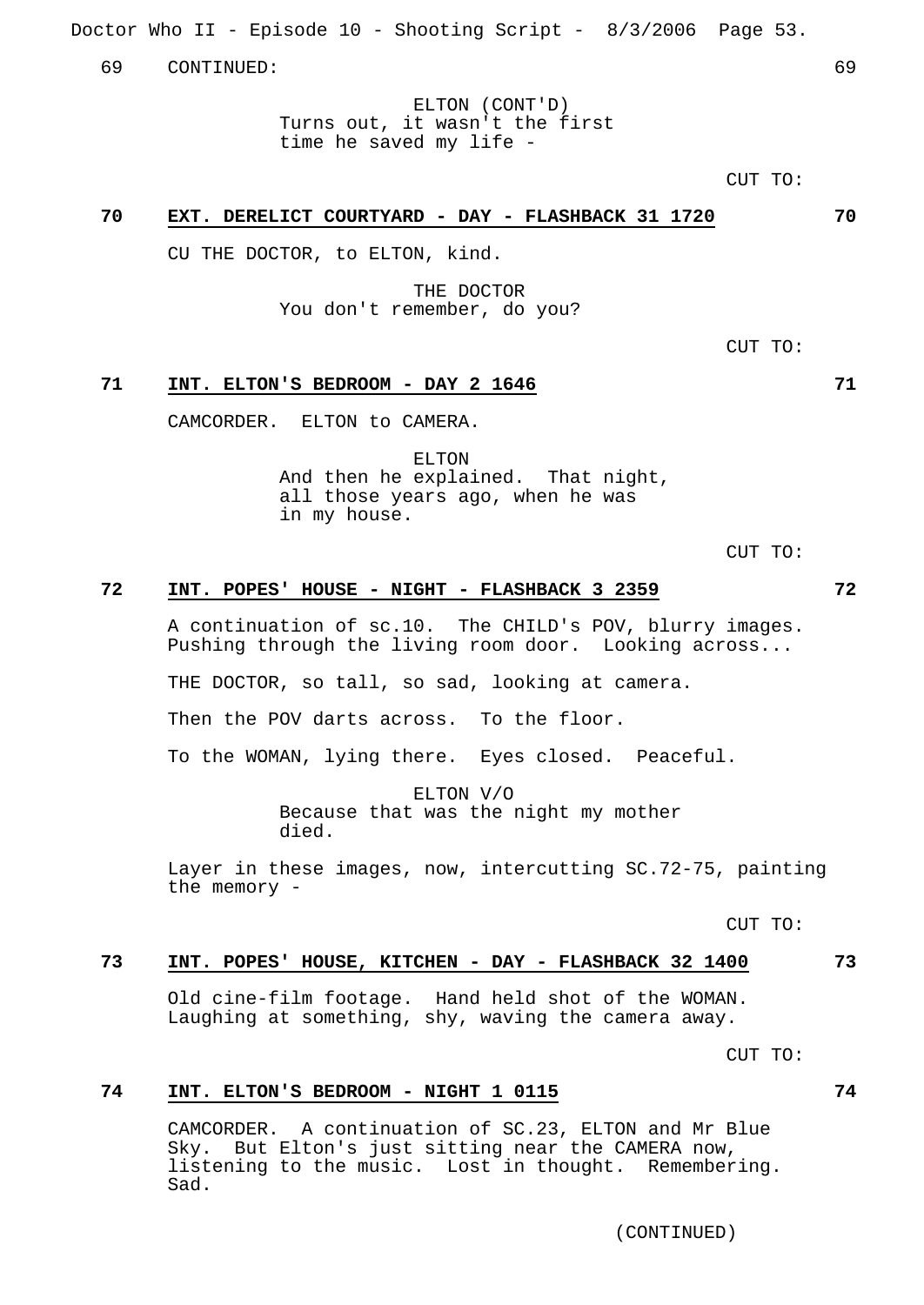Doctor Who II - Episode 10 - Shooting Script - 8/3/2006 Page 54.

74 CONTINUED: 74

And it's the very end of the song, when it becomes orchestral, and beautiful.

CUT TO:

## **75 EXT. PARK - DAY - FLASHBACK 33 1700 75**

Low sunlight, blinding the CAMERA, creating stark silhouettes. The WOMAN, and a CHILD, walking away from CAMERA, hand in hand.

Then the woman lets go, and walks on, leaving the child on his own in the dazzling light.

CUT TO:

## **76 EXT. DERELICT COURTYARD - DAY - FLASHBACK 31 1725 76**

THE DOCTOR & ROSE sitting with ELTON on a low wall. Elton crying, though not desperate; just remembering. Rose rubbing Elton's arm, the Doctor so kind. Hold on 3-shot, a bit of distance.

> THE DOCTOR There was a shadow in your house. A living shadow, in the darkness, an elemental shade had escaped from the Howling Halls. I stopped it. But I wasn't in time to save her. I'm sorry.

> > CUT TO:

## **77 INT. ELTON'S BEDROOM - DAY 2 1648 77**

CAMCORDER. ELTON to CAMERA.

ELTON Funny thing is, I saw the Doctor, that night, with my mum, and even as a kid, I never thought it was his fault. I trusted him, even then. (pause) We forget because we must.

WOMAN OOV Elton! I've made sandwiches!

ELTON Landlady. (calls off) Coming!

He steps out of frame -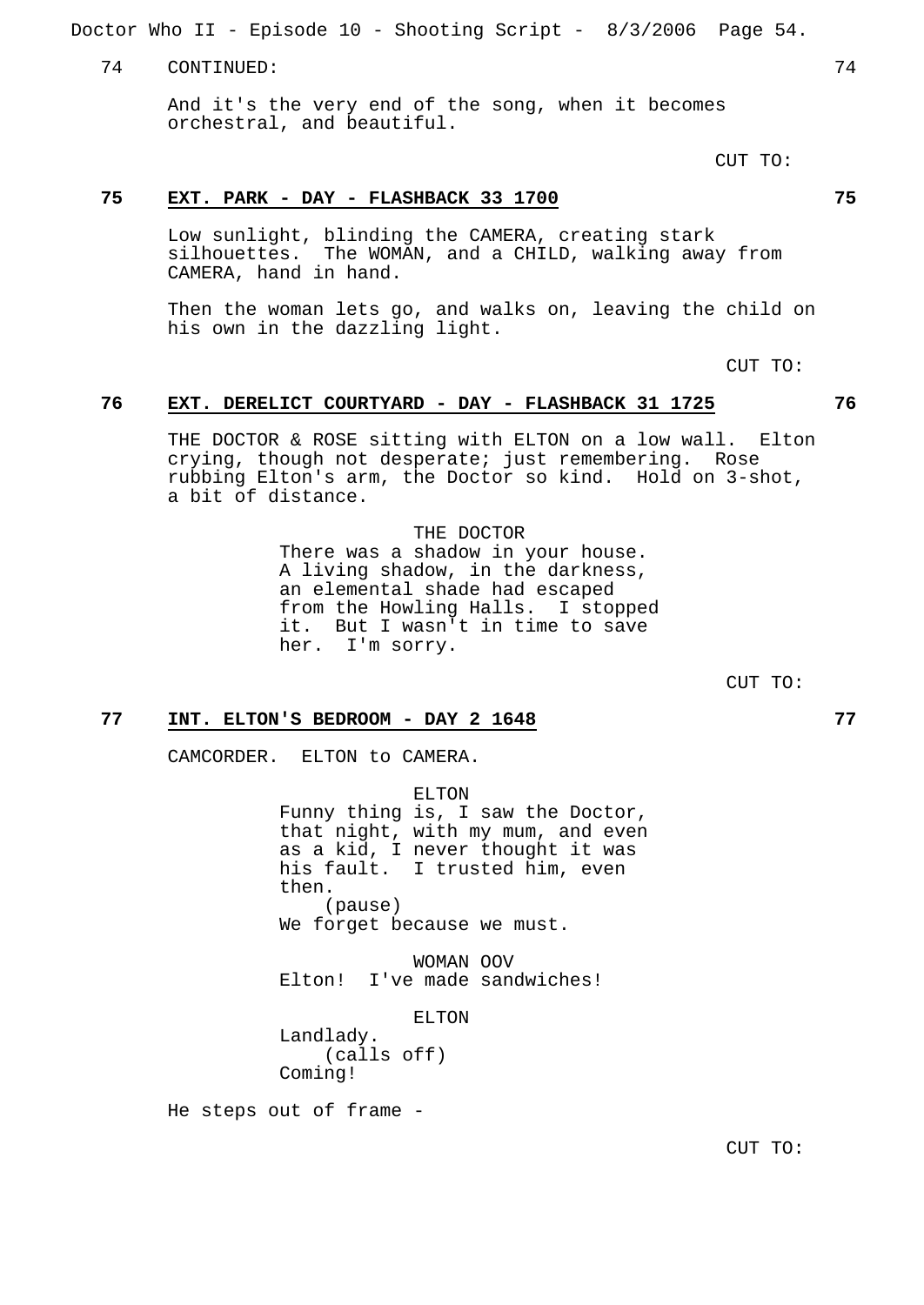## **78 INT. ELTON'S BEDROOM - DAY 3 1600 78**

CAMCORDER. NEW DAY. The older, wiser ELTON in different clothes, slightly different camera angle.

> ELTON So there you go. Turns out, I've had the most terrible things happen, and the most brilliant things, and sometimes I can't tell the difference, they're all the same thing. They're just me. Stephen King said once, he said, salvation and damnation are the same thing, I never knew what he meant. I do now. (pause)

Cos the Doctor might be wonderful. But thinking back, I was having such a special time, just for a bit, I had that nice little gang -

CUT TO images of SC.40, the band playing, shots of Mr Skinner, Bridget, Bliss, when they were happy.

> ELTON (CONT'D) And they were destroyed. It's not his fault, but maybe that's what happens, if you touch the Doctor, even for a second. I keep thinking about Rose, and Jackie... how much longer till they pay the price?

URSULA OOV Ohh, now don't get all miserable. Come on, Elton! You've still got me.

ELTON (smiling) Oh yeah. Cos the Doctor said he could do one last thing. With his magic wand!

CUT TO:

## **79 EXT. DERELICT COURTYARD - DAY - FLASHBACK 31 1730 79**

THE DOCTOR waving the sonic screwdriver over the central paving stone, ELTON and ROSE watching.

> THE DOCTOR ...there's just a chance... If I can key into the absorption matrix and separate the last victim... it's too late for total reconstruction, but...

The Doctor stands.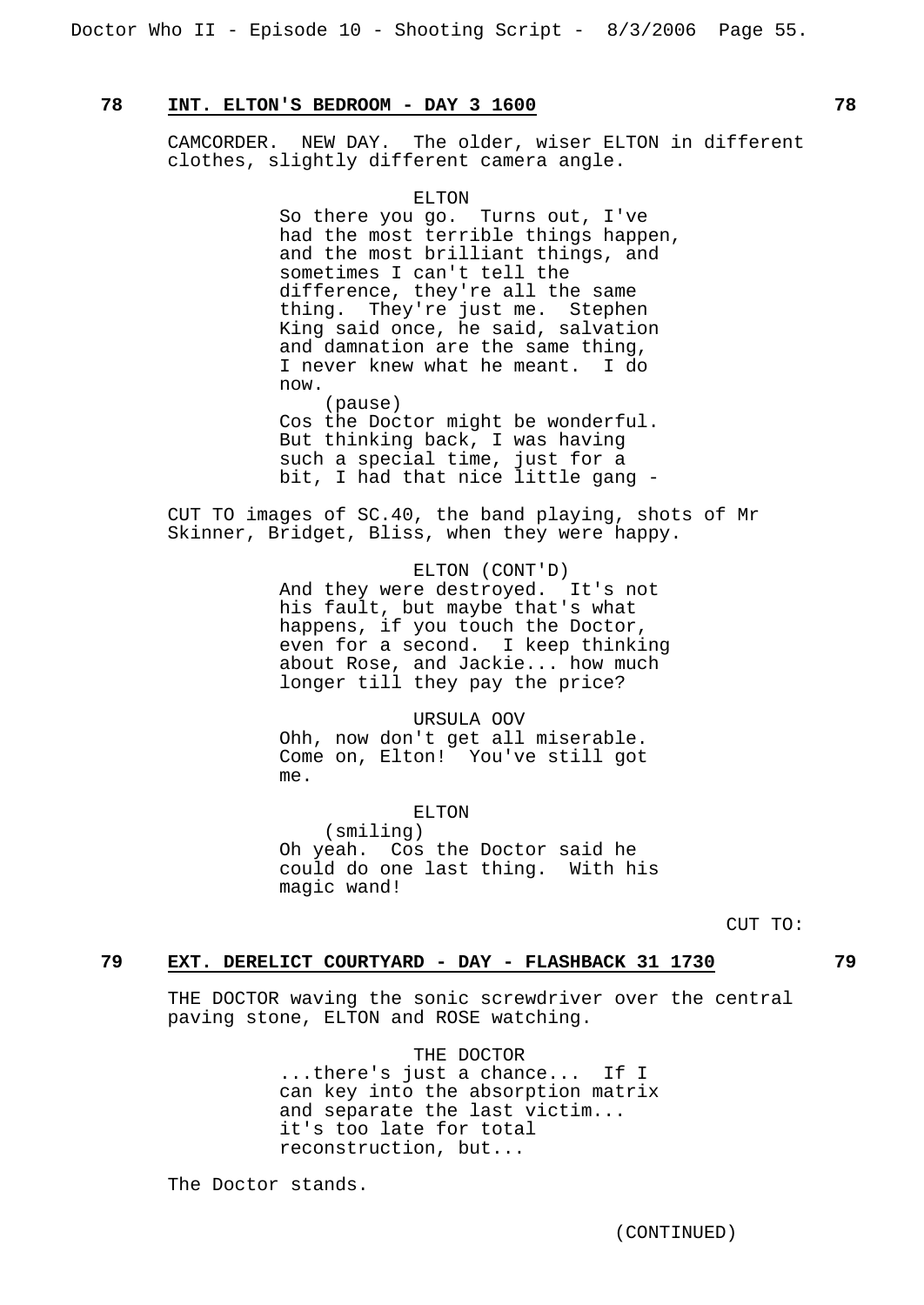Doctor Who II - Episode 10 - Shooting Script - 8/3/2006 Page 56.

79 CONTINUED: 79

THE DOCTOR (CONT'D) Elton. Fetch a spade.

CUT TO:

## **80 INT. ELTON'S BEDROOM - DAY 3 1602 80**

CAMCORDER. ELTON to CAMERA.

ELTON And he did it again. Even then, after all that, the Doctor saved me, one last time. Here she is -

And he hoists up, on to his desk, a paving stone.

CUT TO REVERSE - 'REAL' CAMERA, NOT CAMCORDER - to see the other side of the paving stone, facing Elton.

FX: (PRAC?) URSULA's face is embedded in the paving stone, but smiling. She's still wearing her glasses. To Elton:

> URSULA Could be worse. At least I'll never age. And it really is quite peaceful, you'd be surprised.

CUT BACK TO ELTON, back of the paving stone to CAMERA.

ELTON It's a relationship. Of sorts. We manage. We've even got a bit of a love life -

URSULA OOV Let's not go into that.

ELTON And I don't care what anyone thinks, I love her.

URSULA OOV

Aaaah.

ELTON But the thing is -

He holds up a clicker, the CAMERA ZOOMS in, a bit.

ELTON (CONT'D) Look, I bought a remote zoom! But I wanted to say... When you're a kid, they tell you that it's all grow up, get a job, get married, get a house, have a kid and that's it. But the truth is... The world is so much stranger than that, and so much darker, and so much madder. (MORE)